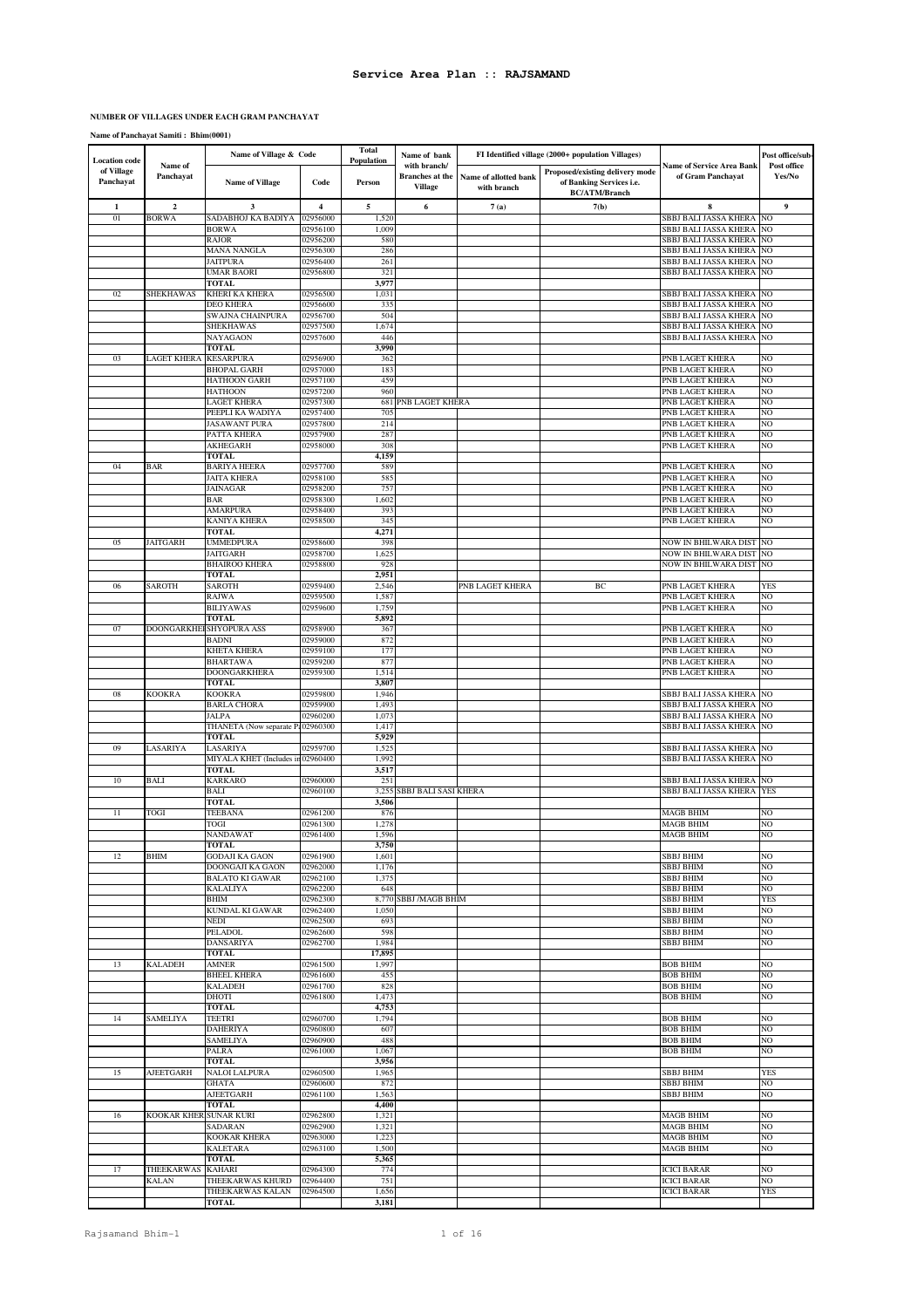# **Name of Panchayat Samiti : Bhim(0001)**

| <b>Location</b> code    |                         | Name of Village & Code          |                         | <b>Total</b><br>Population | Name of bank                                             |                                      | FI Identified village (2000+ population Villages)                                   |                                                | Post office/sub-      |
|-------------------------|-------------------------|---------------------------------|-------------------------|----------------------------|----------------------------------------------------------|--------------------------------------|-------------------------------------------------------------------------------------|------------------------------------------------|-----------------------|
| of Village<br>Panchayat | Name of<br>Panchayat    | <b>Name of Village</b>          | Code                    | Person                     | with branch/<br><b>Branches</b> at the<br><b>Village</b> | Name of allotted bank<br>with branch | Proposed/existing delivery mode<br>of Banking Services i.e.<br><b>BC/ATM/Branch</b> | Name of Service Area Bank<br>of Gram Panchayat | Post office<br>Yes/No |
| 1                       | $\overline{\mathbf{c}}$ | $\mathbf{3}$                    | $\overline{\mathbf{4}}$ | 5                          | 6                                                        | 7(a)                                 | 7(b)                                                                                | 8                                              | 9                     |
| 18                      | BARAR                   | <b>BICHHUDRA</b>                | 02963300                | 778                        |                                                          |                                      |                                                                                     | <b>ICICI BARAR</b>                             | NO                    |
|                         |                         | <b>DAPTA</b>                    | 02963400                | 801                        |                                                          |                                      |                                                                                     | <b>ICICI BARAR</b>                             | NO                    |
|                         |                         | <b>MAYLA KHET</b>               | 02963500                | 659                        |                                                          |                                      |                                                                                     | <b>ICICI BARAR</b>                             | NO                    |
|                         |                         | <b>BARAR</b><br><b>ONTA</b>     | 02963900<br>02964000    | 2,472<br>69                | <b>ICICI BARAR</b>                                       |                                      |                                                                                     | <b>ICICI BARAR</b><br><b>ICICI BARAR</b>       | <b>YES</b><br>NO      |
|                         |                         | <b>PADMELA</b>                  | 02964100                | 420                        |                                                          |                                      |                                                                                     | ICICI BARAR                                    | NO                    |
|                         |                         | HAMELA KI BER                   | 02964200                | 1,253                      |                                                          |                                      |                                                                                     | <b>ICICI BARAR</b>                             | NO                    |
|                         |                         | <b>TOTAL</b>                    |                         | 7,080                      |                                                          |                                      |                                                                                     |                                                |                       |
| 19                      | <b>KUSHALPURA</b>       | <b>CHOKHIRAT</b>                | 02963200                | 1,363                      |                                                          |                                      |                                                                                     | ICICI BARAR                                    | NO                    |
|                         |                         | <b>KUSHALPURA</b>               | 02963600                | 1,485                      |                                                          |                                      |                                                                                     | <b>ICICI BARAR</b>                             | NO                    |
|                         |                         | <b>DHORELA</b>                  | 02963700                | 464                        |                                                          |                                      |                                                                                     | <b>ICICI BARAR</b>                             | NO                    |
|                         |                         | <b>ATHOLIYA</b>                 | 02963800                | 740                        |                                                          |                                      |                                                                                     | <b>ICICI BARAR</b>                             | NO                    |
| 20                      | <b>BAGGAR</b>           | <b>TOTAL</b><br><b>JHOOTARA</b> | 02965800                | 4,052<br>472               |                                                          |                                      |                                                                                     | MAGB KAMLIGHAT                                 | NO                    |
|                         |                         | <b>BAGGAR</b>                   | 02965900                | 2,135                      |                                                          | MAGB KAMLIGHAT                       | ВC                                                                                  | MAGB KAMLIGHAT                                 | <b>YES</b>            |
|                         |                         | TELRA                           | 02966000                | 310                        |                                                          |                                      |                                                                                     | MAGB KAMLIGHAT                                 | NO                    |
|                         |                         | DHAWALA KHURD                   | 02966100                | 283                        |                                                          |                                      |                                                                                     | MAGB KAMLIGHAT                                 | NO                    |
|                         |                         | <b>TOTAL</b>                    |                         | 3,200                      |                                                          |                                      |                                                                                     |                                                |                       |
| 21                      | LAKHA GURHA             | <b>NABRI</b>                    | 02964600                | 984                        |                                                          |                                      |                                                                                     | <b>ICICI BARAR</b>                             | NO                    |
|                         |                         | LAKHA GURHA                     | 02964700                | 2,122                      |                                                          | <b>ICICI BARAR</b>                   | ВC                                                                                  | <b>ICICI BARAR</b>                             | <b>YES</b>            |
|                         |                         | <b>UDPURA</b>                   | 02965600                | 102                        |                                                          |                                      |                                                                                     | <b>ICICI BARAR</b>                             | NO                    |
|                         |                         | DHAWALA KALAN                   | 02965700                | 400                        |                                                          |                                      |                                                                                     | <b>ICICI BARAR</b>                             | NO                    |
|                         |                         | <b>KATHAR</b>                   | 02966200                | 107                        |                                                          |                                      |                                                                                     | <b>ICICI BARAR</b>                             | NO                    |
| 22                      | MANDAWAR                | <b>TOTAL</b><br><b>MANDAWAR</b> | 02964800                | 3,715<br>877               |                                                          |                                      |                                                                                     | <b>ICICI BARAR</b>                             | NO                    |
|                         |                         | CHATTARPURA                     | 02964900                | 854                        |                                                          |                                      |                                                                                     | <b>ICICI BARAR</b>                             | NO                    |
|                         |                         | DHAK KA CHORA                   | 02965000                | 834                        |                                                          |                                      |                                                                                     | <b>ICICI BARAR</b>                             | NO                    |
|                         |                         | <b>ROHIDA</b>                   | 02965100                | 573                        |                                                          |                                      |                                                                                     | ICICI BARAR                                    | NO                    |
|                         |                         | <b>TOTAL</b>                    |                         | 3,138                      |                                                          |                                      |                                                                                     |                                                | NO                    |
| 23                      | PEEPALI                 | <b>THORIYA</b>                  | 02966300                | 615                        |                                                          |                                      |                                                                                     | MAGB KAMLIGHAT                                 | NO                    |
|                         |                         | PEEPALI                         | 02966400                | 3,830                      |                                                          | <b>MAGB KAMLIGHAT</b>                | BC                                                                                  | MAGB KAMLIGHAT                                 | <b>YES</b>            |
|                         |                         | <b>TOTAL</b>                    |                         | 4,445                      |                                                          |                                      |                                                                                     |                                                |                       |
| 24                      | <b>KACHHBALI</b>        | KACHHBALI                       | 02965200                | 1,000                      |                                                          |                                      |                                                                                     | <b>ICICI BARAR</b>                             | NO                    |
|                         |                         | TALAI<br>PAYARI                 | 02965300<br>02965400    | 514<br>487                 |                                                          |                                      |                                                                                     | <b>ICICI BARAR</b><br><b>ICICI BARAR</b>       | NO<br>NO              |
|                         |                         | <b>MEDIYA</b>                   | 02965500                | 1,715                      |                                                          |                                      |                                                                                     | <b>ICICI BARAR</b>                             | <b>YES</b>            |
|                         |                         | <b>TOTAL</b>                    |                         | 3,716                      |                                                          |                                      |                                                                                     |                                                |                       |
| 25                      | <b>BAGHNA</b>           | <b>BIEERAM GURHA</b>            | 02966500                | 395                        |                                                          |                                      |                                                                                     | MAGB KAMLIGHAT                                 | NO                    |
|                         |                         | PEETHA GURHA                    | 02966600                | 222                        |                                                          |                                      |                                                                                     | MAGB KAMLIGHAT                                 | NO                    |
|                         |                         | KHEEMA GURHA                    | 02966700                | 338                        |                                                          |                                      |                                                                                     | MAGB KAMLIGHAT                                 | NO                    |
|                         |                         | <b>ANTALI</b>                   | 02966800                | 53                         |                                                          |                                      |                                                                                     | MAGB KAMLIGHAT                                 | NO                    |
|                         |                         | <b>CHAITA</b>                   | 02966900                | 1,008                      |                                                          |                                      |                                                                                     | MAGB KAMLIGHAT                                 | NO                    |
|                         |                         | KANIYANA                        | 02967000                | 431                        |                                                          |                                      |                                                                                     | MAGB KAMLIGHAT                                 | NO                    |
|                         |                         | DABJAR<br><b>MOTA GURHA</b>     | 02967100<br>02967200    | 647                        |                                                          |                                      |                                                                                     | MAGB KAMLIGHAT<br>MAGB KAMLIGHAT               | NO<br>NO              |
|                         |                         | <b>BAGHANA</b>                  | 02967300                | 1,418                      |                                                          |                                      |                                                                                     | MAGB KAMLIGHAT                                 | NO                    |
|                         |                         | <b>TOTAL</b>                    |                         | 4,512                      |                                                          |                                      |                                                                                     |                                                |                       |
| 26                      | BARJAL                  | <b>BHERA GURHA</b>              | 02967400                | 762                        |                                                          |                                      |                                                                                     | MAGB KAMLIGHAT                                 | NO                    |
|                         |                         | <b>BARJAL</b>                   | 02967500                | 2,462                      |                                                          | MAGB KAMLIGHAT                       | BC                                                                                  | MAGB KAMLIGHAT                                 | YES                   |
|                         |                         | <b>TOTAL</b>                    |                         | 3,224                      |                                                          |                                      |                                                                                     |                                                |                       |
| $27\,$                  | KHEEMA KHER             | NAGANTO KI GAWAR                | 02967600                | 770                        |                                                          |                                      |                                                                                     | MAGB KAMLIGHAT                                 | NO                    |
|                         |                         | KHEEMA KHERA                    | 02967800                | 1,134                      |                                                          |                                      |                                                                                     | MAGB KAMLIGHAT                                 | NO                    |
|                         |                         | <b>DUNGAWAS</b><br><b>TOTAL</b> | 02968000                | 1,023<br>2,927             |                                                          |                                      |                                                                                     | MAGB KAMLIGHAT                                 | NO                    |
| 28                      | DAWER                   | <b>BANSAWARI</b>                | 02968200                | 496                        |                                                          |                                      |                                                                                     | SBBJ DAWER                                     | NO                    |
|                         |                         | <b>DAWER</b>                    | 02968300                | 3,309                      | <b>SBBJ DAWER</b>                                        |                                      |                                                                                     | <b>SBBJ DAWER</b>                              | <b>YES</b>            |
|                         |                         | PIPRELOO                        | 02968500                | 588                        |                                                          |                                      |                                                                                     | <b>SBBJ DAWER</b>                              | NO                    |
|                         |                         | <b>KHERA JASSA</b>              | 02968600                | 691                        |                                                          |                                      |                                                                                     | <b>SBBJ DAWER</b>                              | N <sub>O</sub>        |
|                         |                         | TOTAL                           |                         | 5,084                      |                                                          |                                      |                                                                                     |                                                |                       |
| 29                      | <b>KALA GUMAN</b>       | <b>JHOOTHIYA</b>                | 02968700                | 256                        |                                                          |                                      |                                                                                     | <b>SBBJ DEWAR</b>                              | NO                    |
|                         |                         | <b>GURHA KESHA</b>              | 02968800                | 149                        |                                                          |                                      |                                                                                     | <b>SBBJ DEWAR</b>                              | NO                    |
|                         |                         | MOOTHIYA                        | 02968900                | 48                         |                                                          |                                      |                                                                                     | <b>SBBJ DEWAR</b>                              | NO                    |
|                         |                         | <b>GURHA CHAT</b>               | 02969000                | 573                        |                                                          |                                      |                                                                                     | <b>SBBJ DEWAR</b>                              | NO                    |
|                         |                         | <b>KALA GUMAN</b><br>MINKIYAWAS | 02969100<br>02969200    | 2,105<br>263               |                                                          | <b>SBBJ DEWAR</b>                    | BC                                                                                  | <b>SBBJ DEWAR</b><br><b>SBBJ DEWAR</b>         | <b>YES</b><br>NO      |
|                         |                         | <b>TOTAL</b>                    |                         | 3,394                      |                                                          |                                      |                                                                                     |                                                |                       |
| 30                      | <b>CHHAPLI</b>          | <b>KANAWAS</b>                  | 02967700                | 730                        |                                                          |                                      |                                                                                     | <b>MAGB KAMLIGHAT</b>                          | NO                    |
|                         |                         | CHANDELO KI GAWAR               | 02967900                | 1,548                      |                                                          |                                      |                                                                                     | MAGB KAMLIGHAT                                 | NO                    |
|                         |                         | <b>DHANA</b>                    | 02968100                | 589                        |                                                          |                                      |                                                                                     | MAGB KAMLIGHAT                                 | NO                    |
|                         |                         | CHHAPLI                         | 02968400                | 925                        |                                                          |                                      |                                                                                     | MAGB KAMLIGHAT                                 | NO                    |
|                         |                         | <b>TOTAL</b>                    |                         | 3,792                      |                                                          |                                      |                                                                                     |                                                |                       |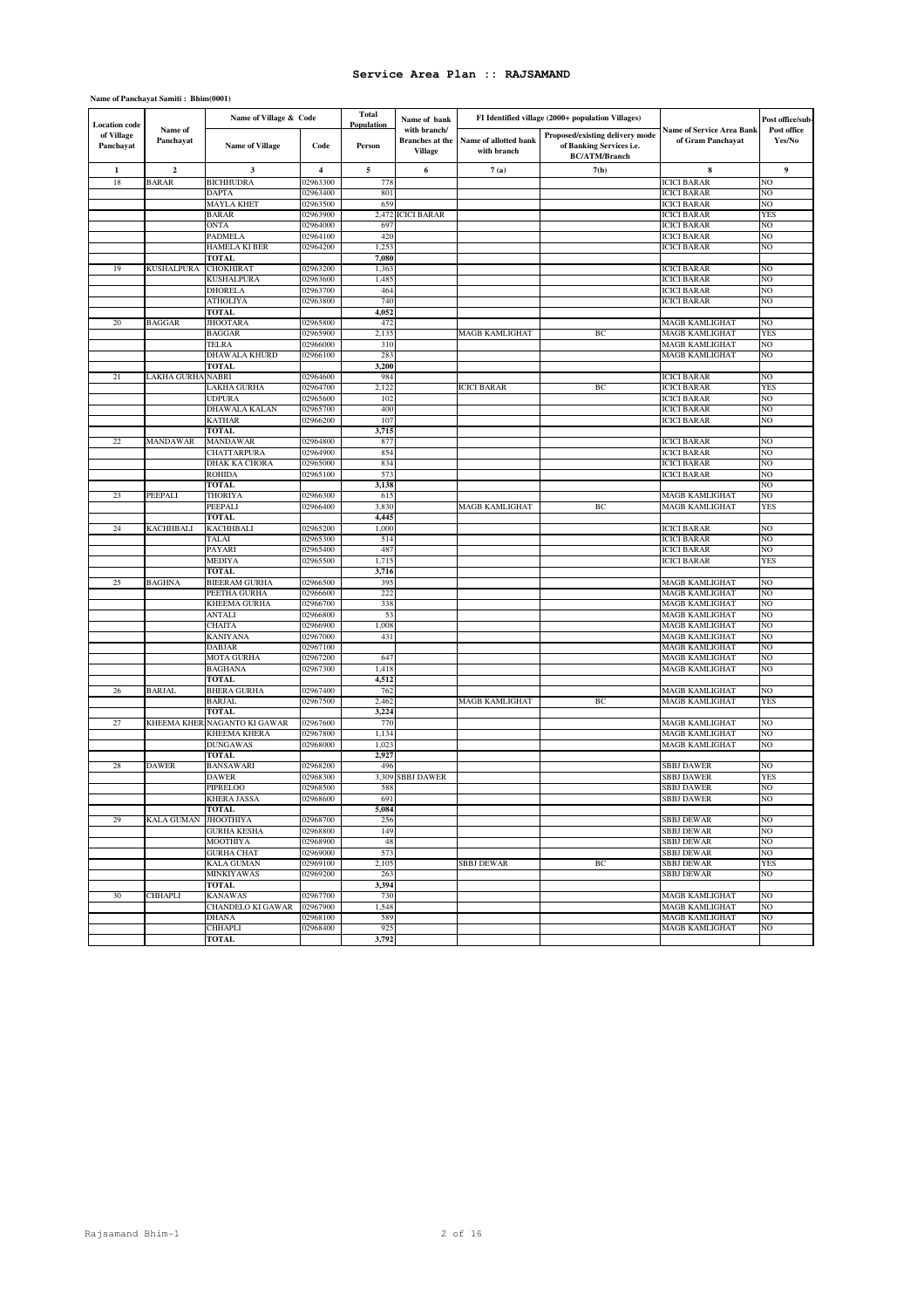# **NUMBER OF VILLAGES UNDER EACH GRAM PANCHAYAT**

**Name of Panchayat Samiti : Deogarh(0002)**

|                                                     |                          | Name of Village & Code                 |                      | <b>Total</b>                |                                                        |                                         | FI Identified village (2000+ population                                                                            |                                                       | Post                                 |
|-----------------------------------------------------|--------------------------|----------------------------------------|----------------------|-----------------------------|--------------------------------------------------------|-----------------------------------------|--------------------------------------------------------------------------------------------------------------------|-------------------------------------------------------|--------------------------------------|
| <b>Location</b> code of<br><b>Village Panchayat</b> | <b>Name of Panchayat</b> | <b>Name of Village</b>                 | Code                 | <b>Population</b><br>Person | Name of bank with<br>branch/Branches at<br>the Village | Name of<br>allotted bank<br>with branch | <b>Villages</b> )<br>Proposed/existing<br>delivery mode of<br><b>Banking Services i.e.</b><br><b>BC/ATM/Branch</b> | <b>Name of Service Area Bank</b><br>of Gram Panchayat | office/sub-<br>Post office<br>Yes/No |
| $\mathbf 1$                                         | $\boldsymbol{2}$         | $\mathbf{3}$                           | 4                    | 5                           | 6                                                      | 7(a)                                    | 7(b)                                                                                                               | 8                                                     | 9                                    |
| 01                                                  | <b>MIYALA</b>            | MIYALA                                 | 02969300             | 2,45                        |                                                        | <b>ICICI LASANIBC</b>                   |                                                                                                                    | <b>ICICI LASANI</b>                                   | YES                                  |
|                                                     |                          | SHAKKARGARH                            | 02969400             | 858                         |                                                        |                                         |                                                                                                                    | <b>ICICI LASANI</b>                                   | NO                                   |
| 02                                                  | SANGAWAS                 | <b>TOTAL</b><br><b>RASHMI</b>          | 02973200             | 3,311<br>675                |                                                        |                                         |                                                                                                                    | <b>MAGB KAMLIGHAT</b>                                 | NО                                   |
|                                                     |                          | PANTA KI ANTI                          | 02973300             | 800                         |                                                        |                                         |                                                                                                                    | <b>MAGB KAMLIGHAT</b>                                 | NO                                   |
|                                                     |                          | SANGAWAS (B)                           | 02973400             |                             |                                                        |                                         |                                                                                                                    | <b>MAGB KAMLIGHAT</b>                                 | NО                                   |
|                                                     |                          | SANGAWAS (A)                           | 02973500             | 1,104                       |                                                        |                                         |                                                                                                                    | <b>MAGB KAMLIGHAT</b>                                 | NO                                   |
|                                                     |                          | <b>KUNDELI</b>                         | 02973600             | 1,033                       |                                                        |                                         |                                                                                                                    | <b>MAGB KAMLIGHAT</b>                                 | NО                                   |
| 03                                                  | TAL                      | <b>TOTAL</b><br><b>KALAGUN</b>         | 02969800             | 3,612<br>924                |                                                        |                                         |                                                                                                                    | <b>MAGB TAL</b>                                       | NO                                   |
|                                                     |                          | CHAK KALAGUN                           | 02969900             | 279                         |                                                        |                                         |                                                                                                                    | <b>MAGB TAL</b>                                       | NO                                   |
|                                                     |                          | SOHANGARH                              | 02970000             | 820                         |                                                        |                                         |                                                                                                                    | <b>MAGB TAL</b>                                       | NО                                   |
|                                                     |                          | TAL                                    | 02970100             |                             | 3,480 MAGB TAL                                         |                                         |                                                                                                                    | MAGB TAL                                              | <b>YES</b>                           |
|                                                     |                          | UNDAWASAN                              | 02970200             | 263                         |                                                        |                                         |                                                                                                                    | <b>MAGB TAL</b><br>MAGB TAL                           | NO<br>NO                             |
|                                                     |                          | <b>ARJUNGARH</b><br>TOTAL              | 02970300             | 751<br>6,517                |                                                        |                                         |                                                                                                                    |                                                       |                                      |
| 04                                                  | <b>KAKROD</b>            | <b>SURATPURA</b>                       | 02969700             | 345                         |                                                        |                                         |                                                                                                                    | <b>MAGB TAL</b>                                       | NO                                   |
|                                                     |                          | <b>KHARNIYA</b>                        | 02970400             | 490                         |                                                        |                                         |                                                                                                                    | <b>MAGB TAL</b>                                       | NO                                   |
|                                                     |                          | KHUMA KHERA                            | 02970500             | 578                         |                                                        |                                         |                                                                                                                    | <b>MAGB TAL</b>                                       | NO                                   |
|                                                     |                          | <b>BATERI</b><br><b>RALAYTA</b>        | 02970600<br>02970700 | 594<br>412                  |                                                        |                                         |                                                                                                                    | <b>MAGB TAL</b><br><b>MAGB TAL</b>                    | NO<br>NO                             |
|                                                     |                          | PUSALON KA KHERRA                      | 02970800             | 223                         |                                                        |                                         |                                                                                                                    | <b>MAGB TAL</b>                                       | NO                                   |
|                                                     |                          | <b>KAKROD</b>                          | 02970900             | 805                         |                                                        |                                         |                                                                                                                    | <b>MAGB TAL</b>                                       | NO                                   |
|                                                     |                          | MALKOT                                 | 02971000             | 498                         |                                                        |                                         |                                                                                                                    | <b>MAGB TAL</b>                                       | NO                                   |
|                                                     |                          | VADIYA                                 | 02971100             | 89                          |                                                        |                                         |                                                                                                                    | <b>MAGB TAL</b>                                       | NO                                   |
|                                                     |                          | <b>MALAK MALIYA</b><br><b>TOTAL</b>    | 02971300             | 225<br>4,259                |                                                        |                                         |                                                                                                                    | MAGB TAL                                              | NO                                   |
| 05                                                  | <b>ISARMAND</b>          | LAXMIPURA                              | 02969500             | 227                         |                                                        |                                         |                                                                                                                    | <b>ICICI LASANI</b>                                   | NO                                   |
|                                                     |                          | RUGHNATHPURA                           | 02969600             | 219                         |                                                        |                                         |                                                                                                                    | <b>ICICI LASANI</b>                                   | NО                                   |
|                                                     |                          | <b>VANIYA HATRI</b>                    | 02971200             | 488                         |                                                        |                                         |                                                                                                                    | <b>ICICI LASANI</b>                                   | NO                                   |
|                                                     |                          | <b>ISARMAND</b>                        | 02971400             | 1,665                       |                                                        |                                         |                                                                                                                    | <b>ICICI LASANI</b>                                   | YES                                  |
|                                                     |                          | <b>DEOPURA</b><br>PUNIYANA             | 02971600<br>02971800 | 629<br>353                  |                                                        |                                         |                                                                                                                    | <b>ICICI LASANI</b><br><b>ICICI LASANI</b>            | NO<br>NО                             |
|                                                     |                          | <b>TOTAL</b>                           |                      | 3,581                       |                                                        |                                         |                                                                                                                    |                                                       |                                      |
| 06                                                  | LASANI                   | LASANI                                 | 02971500             |                             | 4,274 ICICI LASANI                                     |                                         |                                                                                                                    | <b>ICICI LASANI</b>                                   | YES                                  |
|                                                     |                          | KURACHON KA KHEDA                      | 02972800             | 118                         |                                                        |                                         |                                                                                                                    | <b>ICICI LASANI</b>                                   | NO                                   |
|                                                     |                          | SEND KA KHERA<br>KALALON KI ANTI       | 02972900<br>02973100 | 109<br>1,126                |                                                        |                                         |                                                                                                                    | <b>ICICI LASANI</b><br><b>ICICI LASANI</b>            | NO<br>NO                             |
|                                                     |                          | <b>TOTAL</b>                           |                      | 5,627                       |                                                        |                                         |                                                                                                                    |                                                       |                                      |
| 07                                                  | MADARIYA                 | VENA KA KHERA                          | 02972400             | 744                         |                                                        |                                         |                                                                                                                    | SBBJ DEOGARH                                          | NO                                   |
|                                                     |                          | MALIYON KA WAS                         | 02972600             | 590                         |                                                        |                                         |                                                                                                                    | SBBJ DEOGARH                                          | NO                                   |
|                                                     |                          | MADARIYA                               | 02972700             | 1,152                       |                                                        |                                         |                                                                                                                    | SBBJ DEOGARH                                          | NO                                   |
|                                                     |                          | HIRA KHERA<br><b>BHERU KHERA</b>       | 02975700<br>02975800 | 420<br>326                  |                                                        |                                         |                                                                                                                    | <b>SBBJ DEOGARH</b><br><b>SBBJ DEOGARH</b>            | NO<br>NO                             |
|                                                     |                          | HADWA KA WAS                           | 02976000             | 259                         |                                                        |                                         |                                                                                                                    | <b>SBBJ DEOGARH</b>                                   | NO                                   |
|                                                     |                          | <b>BARWALON KA KHERA</b>               | 02976100             | 251                         |                                                        |                                         |                                                                                                                    | SBBJ DEOGARH                                          | NO                                   |
|                                                     |                          | <b>BAGHA KA KHERA</b>                  | 02976500             | 319                         |                                                        |                                         |                                                                                                                    | <b>SBBJ DEOGARH</b>                                   | NO                                   |
| ${\bf 08}$                                          | KALESARIYA               | <b>TOTAL</b><br><b>KUNWARIYA</b>       | 02971700             | 4,061<br>476                |                                                        |                                         |                                                                                                                    | <b>MAGB DEOGARH</b>                                   | NO                                   |
|                                                     |                          | MALJI KA KHERA                         | 02971900             | 206                         |                                                        |                                         |                                                                                                                    | <b>MAGB DEOGARH</b>                                   | NО                                   |
|                                                     |                          | <b>JHANKARA</b>                        | 02972000             | 384                         |                                                        |                                         |                                                                                                                    | <b>MAGB DEOGARH</b>                                   | NO                                   |
|                                                     |                          | CHAWALAREL KA KHERA                    | 02972100             | 148                         |                                                        |                                         |                                                                                                                    | <b>MAGB DEOGARH</b>                                   | NO                                   |
|                                                     |                          | <b>KALESARIYA</b>                      | 02972200             | 1,343                       |                                                        |                                         |                                                                                                                    | <b>MAGB DEOGARH</b>                                   | N <sub>O</sub>                       |
|                                                     |                          | KHAKHARDA<br><b>NEEMJHAR</b>           | 02972300<br>02972500 | 787<br>751                  |                                                        |                                         |                                                                                                                    | <b>MAGB DEOGARH</b><br><b>MAGB DEOGARH</b>            | NO<br>NO                             |
|                                                     |                          | <b>TOTAL</b>                           |                      | 4,095                       |                                                        |                                         |                                                                                                                    |                                                       |                                      |
| 09                                                  | <b>ANJNA</b>             | <b>GHATI</b>                           | 02973000             | 1,138                       |                                                        |                                         |                                                                                                                    | <b>SBBJ DEOGARH</b>                                   | NO                                   |
|                                                     |                          | <b>ANJNA</b>                           | 02975500             | 1,451                       |                                                        |                                         |                                                                                                                    | <b>SBBJ DEOGARH</b>                                   | NO                                   |
|                                                     |                          | <b>JEMA KHERA</b><br><b>BILAKHI</b>    | 02975600<br>02975900 | 374<br>380                  |                                                        |                                         |                                                                                                                    | <b>SBBJ DEOGARH</b><br><b>SBBJ DEOGARH</b>            | NO<br>NO                             |
|                                                     |                          | <b>SALIYON KA KHERA</b>                | 02976800             | 514                         |                                                        |                                         |                                                                                                                    | <b>SBBJ DEOGARH</b>                                   | NO                                   |
|                                                     |                          | <b>TOTAL</b>                           |                      | 3,857                       |                                                        |                                         |                                                                                                                    |                                                       |                                      |
| $10\,$                                              | <b>DAULPURA</b>          | SHOPURI                                | 02973700             | 669                         |                                                        |                                         |                                                                                                                    | SBBJ DEOGARH                                          | NO                                   |
|                                                     |                          | PITAMPURA<br>TEEKHI                    | 02975100<br>02975200 | 474<br>316                  |                                                        |                                         |                                                                                                                    | <b>SBBJ DEOGARH</b><br><b>SBBJ DEOGARH</b>            | NO<br>NO                             |
|                                                     |                          | <b>DAULPURA</b>                        | 02975300             | 1,623                       |                                                        |                                         |                                                                                                                    | <b>SBBJ DEOGARH</b>                                   | YES                                  |
|                                                     |                          | PHARALIYA                              | 02975400             | 227                         |                                                        |                                         |                                                                                                                    | <b>SBBJ DEOGARH</b>                                   | NO                                   |
|                                                     |                          | <b>TOTAL</b>                           |                      | 3,309                       |                                                        |                                         |                                                                                                                    |                                                       |                                      |
| 11                                                  | <b>VIJAIPURA</b>         | SANGRAMPURA<br><b>PHUKIYATHAR</b>      | 02973800<br>02973900 | 377<br>355                  |                                                        |                                         |                                                                                                                    | <b>SBBJ DEOGARH</b><br><b>SBBJ DEOGARH</b>            | NO<br>NO                             |
|                                                     |                          | KITOKA WADIYA                          | 02974000             | 914                         |                                                        |                                         |                                                                                                                    | <b>SBBJ DEOGARH</b>                                   | NO                                   |
|                                                     |                          | KAMLA (RURAL)                          | 02974100             | 1,095                       |                                                        |                                         |                                                                                                                    | <b>SBBJ DEOGARH</b>                                   | NO                                   |
|                                                     |                          | VIJAIPURA (RURAL)                      | 02974200             | 689                         |                                                        |                                         |                                                                                                                    | <b>SBBJ DEOGARH</b>                                   | NO                                   |
|                                                     |                          | CHETA ASAN (RURAL)                     | 02974300             | 656                         |                                                        |                                         |                                                                                                                    | <b>SBBJ DEOGARH</b>                                   | NO                                   |
|                                                     |                          | HIRA KI BASSI (A)<br>HIRA KI BASSI (B) | 02974400<br>02974500 | 396<br>34                   |                                                        |                                         |                                                                                                                    | SBBJ DEOGARH<br><b>SBBJ DEOGARH</b>                   | NO<br>NO                             |
|                                                     |                          | TOTAL                                  |                      | 4,516                       |                                                        |                                         |                                                                                                                    |                                                       |                                      |
| 12                                                  | <b>KUANTHAL</b>          | <b>GUNIYA</b>                          | 02981000             | 474                         |                                                        |                                         |                                                                                                                    | <b>MAGB KUVNTHAL</b>                                  | NO                                   |
|                                                     |                          | JARSA                                  | 02981100             | 183                         |                                                        |                                         |                                                                                                                    | <b>MAGB KUVNTHAL</b>                                  | NO                                   |
|                                                     |                          | <b>BEEYANA</b>                         | 02981200             | 440<br>132                  |                                                        |                                         |                                                                                                                    | <b>MAGB KUVNTHAL</b><br><b>MAGB KUVNTHAL</b>          | NO<br>NO                             |
|                                                     |                          | PEETHA KA KHERA<br><b>KUANTHAL</b>     | 02981300<br>02981400 | 1,871                       |                                                        |                                         |                                                                                                                    | <b>MAGB KUVNTHAL</b>                                  | NO                                   |
|                                                     |                          | <b>TOTAL</b>                           |                      | 3,100                       |                                                        |                                         |                                                                                                                    |                                                       |                                      |
| 13                                                  | NARDAS KA GURHA          | <b>SURJI KA KHERA</b>                  | 02980300             |                             |                                                        |                                         |                                                                                                                    | <b>SBBJ DEWER</b>                                     | NO                                   |
|                                                     |                          | <b>DODIYA KHERA</b>                    | 02980400             | 149                         |                                                        |                                         |                                                                                                                    | <b>SBBJ DEWER</b>                                     | NO                                   |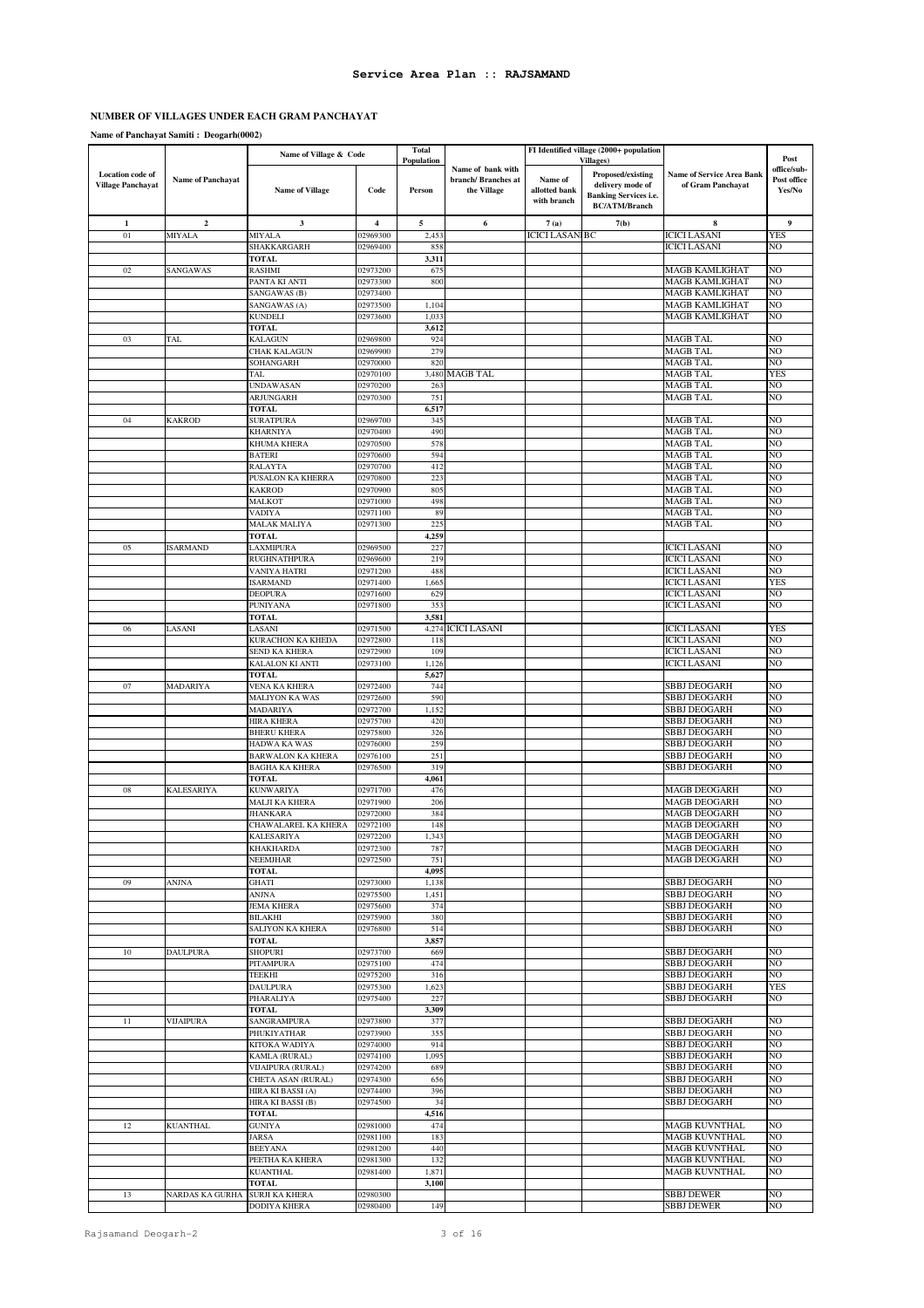|                          |                          | Name of Village & Code |                         | <b>Total</b>      |                                         |               | FI Identified village (2000+ population |                                  |                            |
|--------------------------|--------------------------|------------------------|-------------------------|-------------------|-----------------------------------------|---------------|-----------------------------------------|----------------------------------|----------------------------|
|                          |                          |                        |                         | <b>Population</b> |                                         |               | <b>Villages</b> )                       |                                  | Post                       |
| <b>Location code of</b>  | <b>Name of Panchayat</b> |                        |                         |                   | Name of bank with<br>branch/Branches at | Name of       | Proposed/existing                       | <b>Name of Service Area Bank</b> | office/sub-<br>Post office |
| <b>Village Panchayat</b> |                          | <b>Name of Village</b> | Code                    | Person            | the Village                             | allotted bank | delivery mode of                        | of Gram Panchayat                | Yes/No                     |
|                          |                          |                        |                         |                   |                                         | with branch   | <b>Banking Services i.e.</b>            |                                  |                            |
|                          |                          |                        |                         |                   |                                         |               | <b>BC/ATM/Branch</b>                    |                                  |                            |
| $\mathbf 1$              | $\mathbf 2$              | 3                      | $\overline{\mathbf{4}}$ |                   | 6                                       |               |                                         | 8                                | 9                          |
|                          |                          |                        |                         | 5                 |                                         | 7(a)          | 7(b)                                    |                                  |                            |
|                          |                          | NARDAS KA GURHA        | 02980500                | 999               |                                         |               |                                         | <b>SBBJ DEWER</b>                | NO                         |
|                          |                          | MADA KI BASSI          | 02980600                | 1,073             |                                         |               |                                         | SBBJ DEWER                       | NO                         |
|                          |                          | DARADA                 | 02980700                | 258               |                                         |               |                                         | SBBJ DEWER                       | NO                         |
|                          |                          | <b>HALELA</b>          | 02980800                | 299               |                                         |               |                                         | SBBJ DEWER                       | NO                         |
|                          |                          | TAPALON KA KHERA       | 02980900                | 661               |                                         |               |                                         | SBBJ DEWER                       | NO                         |
|                          |                          | <b>TOTAL</b>           |                         | 3,439             |                                         |               |                                         |                                  |                            |
| 14                       | <b>JEERAN</b>            | <b>DOLAJI KA KHERA</b> | 02977300                | 324               |                                         |               |                                         | <b>MAGB KUVNTHAL</b>             | NO                         |
|                          |                          | SANSARIYA              | 02979300                | 235               |                                         |               |                                         | MAGB KUVNTHAL                    | NO                         |
|                          |                          | MOYNA                  | 02979400                | 302               |                                         |               |                                         | <b>MAGB KUVNTHAL</b>             | NO                         |
|                          |                          | JEERAN                 | 02979500                | 257               |                                         |               |                                         | <b>MAGB KUVNTHAL</b>             | NO                         |
|                          |                          |                        |                         |                   |                                         |               |                                         |                                  | NO                         |
|                          |                          | SOLANKIYON KA GURHA    | 02979600                | 245               |                                         |               |                                         | <b>MAGB KUVNTHAL</b>             |                            |
|                          |                          | TEGI                   | 02979800                | 685               |                                         |               |                                         | MAGB KUVNTHAL                    | NO                         |
|                          |                          | <b>SULIYA</b>          | 02979900                | 161               |                                         |               |                                         | MAGB KUVNTHAL                    | NO                         |
|                          |                          | <b>CHUNDI</b>          | 02980000                | 297               |                                         |               |                                         | <b>MAGB KUVNTHAL</b>             | NO                         |
|                          |                          | TOKRA                  | 02980100                | 908               |                                         |               |                                         | MAGB KUVNTHAL                    | NO                         |
|                          |                          | RATNA KA GURHA         | 02980200                | 491               |                                         |               |                                         | MAGB KUVNTHAL                    | NO                         |
|                          |                          | TOTAL                  |                         | 3,905             |                                         |               |                                         |                                  |                            |
| 15                       | SWADARI(A)               | <b>KISHAN PURA</b>     | 02974600                | 574               |                                         |               |                                         | <b>MAGB DEOGARH</b>              | NO                         |
|                          |                          | DEOGARH (RURAL)        | 02974700                | 102               |                                         |               |                                         | <b>MAGB DEOGARH</b>              | NO                         |
|                          |                          | SWADARI(A)             | 02974800                | 1,161             |                                         |               |                                         | <b>MAGB DEOGARH</b>              | NO                         |
|                          |                          | <b>BHUNDWAS</b>        | 02974900                | 420               |                                         |               |                                         | <b>MAGB DEOGARH</b>              | NO                         |
|                          |                          |                        |                         |                   |                                         |               |                                         |                                  |                            |
|                          |                          | JOGELA                 | 02975000                | 267               |                                         |               |                                         | <b>MAGB DEOGARH</b>              | NO                         |
|                          |                          | MANDAWARA              | 02976900                | 1,021             |                                         |               |                                         | <b>MAGB DEOGARH</b>              | NO                         |
|                          |                          | VERAWAS                | 02977000                | 149               |                                         |               |                                         | <b>MAGB DEOGARH</b>              | NO                         |
|                          |                          | <b>CHARDA</b>          | 02977100                | 252               |                                         |               |                                         | MAGB DEOGARH                     | NO                         |
|                          |                          | RUGHNATHPURA           | 02977200                | 242               |                                         |               |                                         | <b>MAGB DEOGARH</b>              | NO                         |
|                          |                          | <b>BEER DEOGARH</b>    | 02977500                | 308               |                                         |               |                                         | <b>MAGB DEOGARH</b>              | NO                         |
|                          |                          | SWADARI(B)             | 02979700                | 955               |                                         |               |                                         | <b>MAGB DEOGARH</b>              | NO                         |
|                          |                          | <b>TOTAL</b>           |                         | 5,451             |                                         |               |                                         |                                  |                            |
| 16                       | <b>KUNDWA</b>            | TELI KHERA             | 02976200                | 399               |                                         |               |                                         | <b>BOB DEOGARH</b>               | NO                         |
|                          |                          | BHACHARDIYA            | 02976300                | 710               |                                         |               |                                         | <b>BOB DEOGARH</b>               | NO                         |
|                          |                          |                        |                         | 322               |                                         |               |                                         |                                  | NO                         |
|                          |                          | <b>KANWERA</b>         | 02976400                |                   |                                         |               |                                         | <b>BOB DEOGARH</b>               |                            |
|                          |                          | LALJI KA KHERA         | 02976600                | 84                |                                         |               |                                         | <b>BOB DEOGARH</b>               | N <sub>O</sub>             |
|                          |                          | <b>ANOPPURA</b>        | 02976700                | 429               |                                         |               |                                         | <b>BOB DEOGARH</b>               | NO                         |
|                          |                          | <b>BUJHRA</b>          | 02978000                | 329               |                                         |               |                                         | <b>BOB DEOGARH</b>               | NO                         |
|                          |                          | <b>KUNDWA</b>          | 02978100                | 760               |                                         |               |                                         | <b>BOB DEOGARH</b>               | NO                         |
|                          |                          | AMBA KHERA             | 02978200                | 288               |                                         |               |                                         | <b>BOB DEOGARH</b>               | NO                         |
|                          |                          | TOTAL                  |                         | 3,321             |                                         |               |                                         |                                  |                            |
| 17                       | <b>NARANA</b>            | SAMARNAKA              | 02977400                | 366               |                                         |               |                                         | MAGB KUVNTHAL                    | NO                         |
|                          |                          | MAHASINGH JI KA KHERA  | 02978800                | 584               |                                         |               |                                         | <b>MAGB KUVNTHAL</b>             | NO                         |
|                          |                          | NARANA                 | 02978900                | 477               |                                         |               |                                         | MAGB KUVNTHAL                    | NO                         |
|                          |                          | MODIYA KHERA           | 02979000                | 259               |                                         |               |                                         | <b>MAGB KUVNTHAL</b>             | NO                         |
|                          |                          | <b>BAGATPURA (A)</b>   | 02979100                | 226               |                                         |               |                                         | <b>MAGB KUVNTHAL</b>             | NO                         |
|                          |                          | <b>BAGATPURA (B)</b>   | 02979200                |                   |                                         |               |                                         | <b>MAGB KUVNTHAL</b>             | NO                         |
|                          |                          | <b>KERPURA</b>         | 02981500                |                   |                                         |               |                                         | <b>MAGB KUVNTHAL</b>             | NO                         |
|                          |                          |                        |                         | 288               |                                         |               |                                         |                                  |                            |
|                          |                          | RAN                    | 02981600                | 590               |                                         |               |                                         | <b>MAGB KUVNTHAL</b>             | NO                         |
|                          |                          | PANRI                  | 02981700                | 745               |                                         |               |                                         | <b>MAGB KUVNTHAL</b>             | NO                         |
|                          |                          | MATA KA GAON           | 02981800                | 455               |                                         |               |                                         | <b>MAGB KUVNTHAL</b>             | NO                         |
|                          |                          | JAWARJI KA KHERA       | 02981900                | 70                |                                         |               |                                         | MAGB KUVNTHAL                    | NO                         |
|                          |                          | <b>TOTAL</b>           |                         | 4,060             |                                         |               |                                         |                                  |                            |
| 18                       | PARDI                    | BHARATSINGH KA GURHA   | 02977600                | 584               |                                         |               |                                         | <b>BOB DEOGARH</b>               | NO                         |
|                          |                          | KAWAS KA GURHA         | 02977700                | 310               |                                         |               |                                         | <b>BOB DEOGARH</b>               | NO                         |
|                          |                          | <b>NANDWA</b>          | 02977800                | 355               |                                         |               |                                         | <b>BOB DEOGARH</b>               | NO                         |
|                          |                          | <b>KOTRA</b>           | 02977900                | 414               |                                         |               |                                         | <b>BOB DEOGARH</b>               | NO                         |
|                          |                          | PARDI                  | 02978300                | 1,057             |                                         |               |                                         | <b>BOB DEOGARH</b>               | NO                         |
|                          |                          | <b>BANJARIYA</b>       | 02978400                | 106               |                                         |               |                                         | <b>BOB DEOGARH</b>               | NO                         |
|                          |                          | PANIYA                 | 02978500                | 154               |                                         |               |                                         | <b>BOB DEOGARH</b>               | NO                         |
|                          |                          |                        |                         | 407               |                                         |               |                                         |                                  | NO                         |
|                          |                          | DANGDI                 | 02978600                |                   |                                         |               |                                         | <b>BOB DEOGARH</b>               |                            |
|                          |                          | <b>BHURWARA</b>        | 02978700                | 288               |                                         |               |                                         | <b>BOB DEOGARH</b>               | NO                         |
|                          |                          | <b>TOTAL</b>           |                         | 3,675             |                                         |               |                                         |                                  |                            |
| 19                       | MAD                      | MALAJI KA GURHA        | 02982000                | 164               |                                         |               |                                         | <b>MAGB AMET</b>                 | NO                         |
|                          |                          | <b>DEORIYA</b>         | 02982100                | 350               |                                         |               |                                         | <b>MAGB AMET</b>                 | NO                         |
|                          |                          | <b>KAMERI</b>          | 02982200                | 895               |                                         |               |                                         | <b>MAGB AMET</b>                 | NO                         |
|                          |                          | DALA KA KHERA          | 02982300                | 608               |                                         |               |                                         | <b>MAGB AMET</b>                 | NO                         |
|                          |                          | MAD                    | 02982400                | 884               |                                         |               |                                         | <b>MAGB AMET</b>                 | NO                         |
|                          |                          | <b>DUDALIYA</b>        | 02982500                | 699               |                                         |               |                                         | <b>MAGB AMET</b>                 | NO                         |
|                          |                          | <b>DANTRA</b>          | 02982600                | 569               |                                         |               |                                         | <b>MAGB AMET</b>                 | NO                         |
|                          |                          | TOTAL                  |                         | 4,169             |                                         |               |                                         |                                  |                            |

# **Name of Panchayat Samiti : Deogarh(0002)**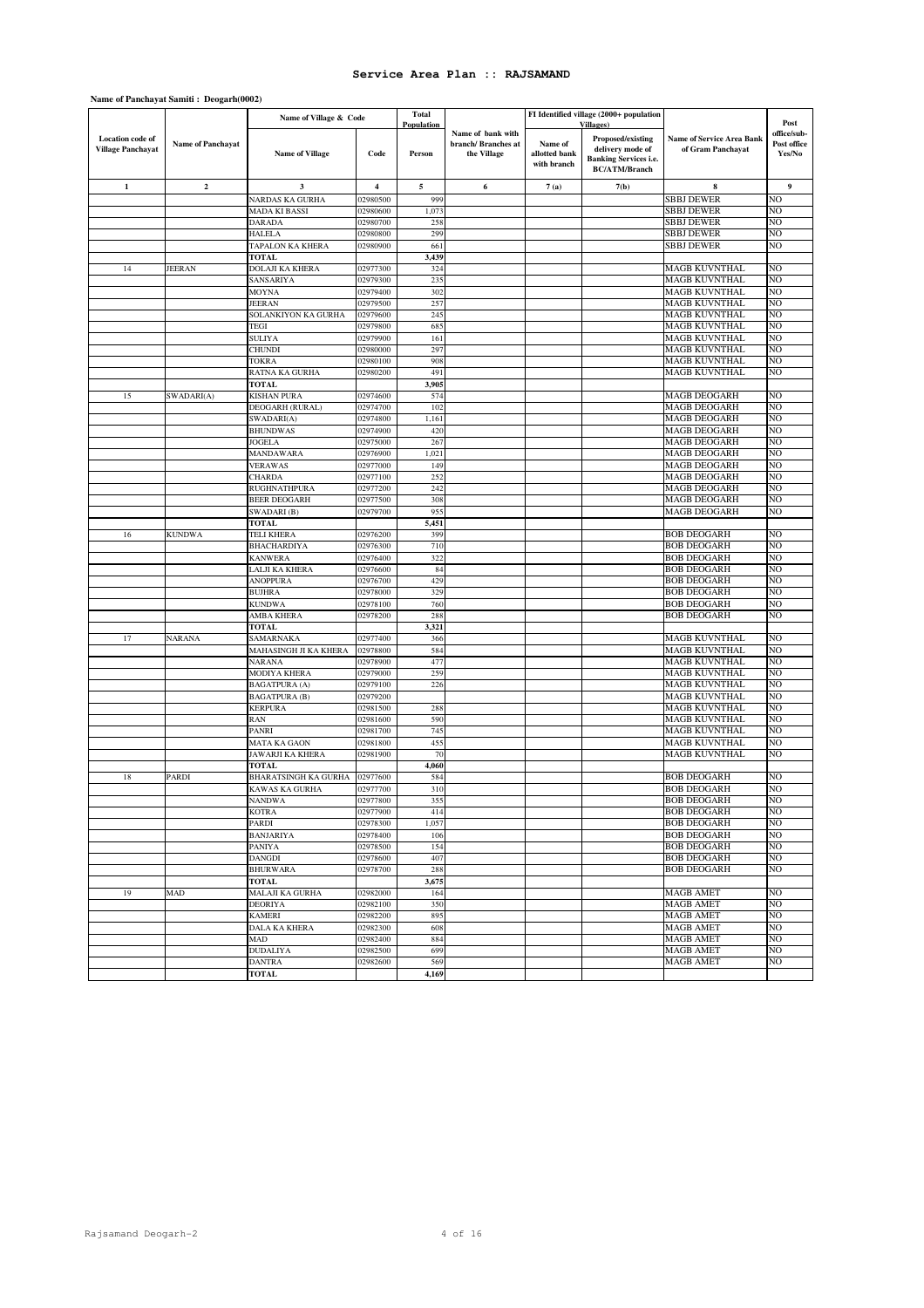#### **NUMBER OF VILLAGES UNDER EACH GRAM PANCHAYAT**

**Name of Panchayat Samiti : Amet(0003)**

| <b>Location</b> code    |                          | Name of Village & Code                         |                      | Total<br><b>Population</b> |                                                            |                                      | FI Identified village (2000+ population Villages)                                   |                                                      | Post<br>office/sub-   |
|-------------------------|--------------------------|------------------------------------------------|----------------------|----------------------------|------------------------------------------------------------|--------------------------------------|-------------------------------------------------------------------------------------|------------------------------------------------------|-----------------------|
| of Village<br>Panchayat | <b>Name of Panchayat</b> | <b>Name of Village</b>                         | Code                 | Person                     | Name of bank with branch<br><b>Branches at the Village</b> | Name of allotted<br>bank with branch | Proposed/existing delivery<br>mode of Banking Services i.e.<br><b>BC/ATM/Branch</b> | Name of Service Area Bank of Gram<br>Panchayat       | Post office<br>Yes/No |
| $\mathbf{1}$            | $\mathbf{2}$             | $\overline{\mathbf{3}}$                        | $\overline{4}$       | 5                          | 6                                                          | 7(a)                                 | 7(b)                                                                                | $\bf8$                                               | $\boldsymbol{9}$      |
| 01                      | AIDANA                   | DEVIYON KA MERDA                               | 02989300             | 59.                        |                                                            |                                      |                                                                                     | SBBJ SIYANA                                          | NО                    |
|                         |                          | TANWAN<br><b>BALA CHANCH KA GURHA</b>          | 02988600<br>02988800 | 413                        |                                                            |                                      |                                                                                     | <b>SBBJ SIYANA</b><br>SBBJ SIYANA                    | NO<br>NO              |
|                         |                          | CHATRAJI KA GURHA                              | 02988900             | 212                        |                                                            |                                      |                                                                                     | SBBJ SIYANA                                          | NO                    |
|                         |                          | GOOGLI<br>AIDANA                               | 02989500<br>02989600 | 1,194<br>1,160             |                                                            |                                      |                                                                                     | <b>SBBJ SIYANA</b><br>SBBJ SIYANA                    | NO<br>NO              |
|                         |                          | SAPRAO KA GURHA                                | 02989800             | 435                        |                                                            |                                      |                                                                                     | SBBJ SIYANA                                          | NO                    |
|                         |                          | <b>BANDA</b><br><b>JAWANJI KA KHERA</b>        | 02989900<br>02990000 | 674<br>177                 |                                                            |                                      |                                                                                     | SBBJ SIYANA<br>SBBJ SIYANA                           | NO<br>NO              |
|                         |                          | TOTAL                                          |                      | 4,857                      |                                                            |                                      |                                                                                     |                                                      |                       |
| 02                      | <b>JETPURA</b>           | <b>BHAKRODA</b><br><b>UDAWATON KA KHERA</b>    | 02992200<br>02992000 | 1,059<br>157               |                                                            |                                      |                                                                                     | <b>SBBJ SIYANA</b><br><b>SBBJ SIYANA</b>             | NO.<br>NO             |
|                         |                          | <b>JETPURA</b>                                 | 02992600             | 1,769                      |                                                            |                                      |                                                                                     | <b>SBBJ SIYANA</b>                                   | NO                    |
|                         |                          | AGALGAON<br><b>MALI KHERA</b>                  | 02992700<br>02993000 | 439<br>529                 |                                                            |                                      |                                                                                     | SBBJ SIYANA<br>SBBJ SIYANA                           | NO<br>NO              |
|                         |                          | <b>TOTAL</b>                                   |                      | 3,953                      |                                                            |                                      |                                                                                     |                                                      |                       |
| 03                      | JEELOLA                  | <b>BHADLA</b><br><b>JEELOLA</b>                | 02991100<br>02987800 | 1,619<br>1,775             |                                                            |                                      |                                                                                     | <b>MAGB AMET</b><br><b>MAGB AMET</b>                 | NO<br>NO              |
|                         |                          | <b>JASWANTPURA</b>                             | 02990900             | 421                        |                                                            |                                      |                                                                                     | <b>MAGB AMET</b>                                     | NO.                   |
|                         |                          | <b>FATEHPURIYA</b>                             | 02991000             | 76                         |                                                            |                                      |                                                                                     | <b>MAGB AMET</b>                                     | NO                    |
| 04                      | GHOSUNDI                 | TOTAL<br>SALAMPURA                             | 02988400             | 3,891<br>287               |                                                            |                                      |                                                                                     | ALL BAANK LAWASARDARGARH                             | NO                    |
|                         |                          | <b>KISHENPURA</b>                              | 02986300             | 160                        |                                                            |                                      |                                                                                     | ALL BAANK LAWASARDARGARH                             | NO                    |
|                         |                          | <b>GHOSUNDI</b><br><b>BHEEL MAGRA</b>          | 02990500<br>02990800 | 1,507<br>1,459             |                                                            |                                      |                                                                                     | ALL BAANK LAWASARDARGARH<br>ALL BAANK LAWASARDARGARH | NO<br>NO              |
|                         |                          | <b>KALESARIYA</b>                              | 02991400             | 9.                         |                                                            |                                      |                                                                                     | ALL BAANK LAWASARDARGARH                             | NO                    |
|                         |                          | RAJPURA<br>CHATARPURA                          | 02991500<br>02991800 | 204<br>258                 |                                                            |                                      |                                                                                     | ALL BAANK LAWASARDARGARH<br>ALL BAANK LAWASARDARGARH | NO<br>NО              |
|                         |                          | <b>TOTAL</b>                                   |                      | 3,969                      |                                                            |                                      |                                                                                     |                                                      |                       |
| 05                      | GALWA                    | <b>KARATWAS</b><br><b>GALWA</b>                | 02994900<br>02994800 | 298<br>1,002               |                                                            |                                      |                                                                                     | ALL BAANK LAWASARDARGARH<br>ALL BAANK LAWASARDARGARH | NO<br>NO              |
|                         |                          | KALAMATON KA KHERA                             | 02996000             | 481                        |                                                            |                                      |                                                                                     | ALL BAANK LAWASARDARGARH                             | NO                    |
|                         |                          | <b>KABRI</b><br><b>DEOLI</b>                   | 02996100<br>02996200 | 705<br>929                 |                                                            |                                      |                                                                                     | ALL BAANK LAWASARDARGARH<br>ALL BAANK LAWASARDARGARH | NO<br>NO              |
|                         |                          | <b>BAGPURA</b>                                 | 02996300             | 315                        |                                                            |                                      |                                                                                     | ALL BAANK LAWASARDARGARH                             | NO                    |
|                         |                          | <b>TOTAL</b>                                   |                      | 3,730                      |                                                            |                                      |                                                                                     |                                                      |                       |
| 06                      | AGARIYA                  | <b>KANJI KA KHERA</b><br><b>KOTRI</b>          | 02988500<br>02988700 | 287<br>477                 |                                                            |                                      |                                                                                     | <b>SBBJ AMET</b><br><b>SBBJ AMET</b>                 | NO<br>NO              |
|                         |                          | LOT KA GURHA                                   | 02989700             | 113                        |                                                            |                                      |                                                                                     | SBBJ AMET                                            | NO                    |
|                         |                          | <b>AGARIYA</b><br>SARDARPURA                   | 02990100<br>02990200 | 3,218<br>66                |                                                            | <b>SBBJ AMET</b>                     | ВC                                                                                  | SBBJ AMET<br>SBBJ AMET                               | YES<br>NO             |
|                         |                          | BHAGWANPURA                                    | 02990400             | 512                        |                                                            |                                      |                                                                                     | SBBJ AMET                                            | NO                    |
|                         |                          | <b>HAWALA</b><br>MODARDON KA KHERA             | 02991600<br>02991700 | 347<br>98                  |                                                            |                                      |                                                                                     | <b>SBBJ AMET</b><br><b>SBBJ AMET</b>                 | NO<br>NO              |
|                         |                          | PARBATI                                        | 02992100             | 522                        |                                                            |                                      |                                                                                     | <b>SBBJ AMET</b>                                     | NO                    |
|                         | <b>OWADA</b>             | TOTAL                                          | 02992900             | 5,640                      |                                                            |                                      |                                                                                     |                                                      |                       |
| 07                      |                          | SEGANWAS<br><b>DINGROL</b>                     | 02991900             | 1,654<br>1,476             |                                                            |                                      |                                                                                     | SBBJ SIYANA<br>SBBJ SIYANA                           | NO<br>NO              |
|                         |                          | <b>DOWADA</b>                                  | 02992800             | 1,349                      |                                                            |                                      |                                                                                     | SBBJ SIYANA                                          | NO                    |
| $08\,$                  | SIYANA                   | <b>TOTAL</b><br>MERDA KHALSA                   | 02989400             | 4,479<br>894               |                                                            |                                      |                                                                                     | SBBJ SIYANA                                          | NO                    |
|                         |                          | SIYANA                                         | 02992300             | 1,868                      | SBBJ SIYANA                                                |                                      |                                                                                     | SBBJ SIYANA                                          | YES                   |
|                         |                          | SUMADIYA<br>SIRODI                             | 02992400<br>02992500 | 172<br>966                 |                                                            |                                      |                                                                                     | SBBJ SIYANA<br>SBBJ SIYANA                           | NO<br>NO              |
|                         |                          | TOTAL                                          |                      | 3,900                      |                                                            |                                      |                                                                                     |                                                      |                       |
| 09                      | LIKI                     | <b>GANGA GUDA</b><br>AKYA                      | 02988200<br>02985500 | 215<br>443                 |                                                            |                                      |                                                                                     | SBBJ AMET<br>SBBJ AMET                               | NO<br>NO              |
|                         |                          | LALJI KA KHERA                                 | 02985600             | 201                        |                                                            |                                      |                                                                                     | <b>SBBJ AMET</b>                                     | NO                    |
|                         |                          | MUNDKOSIYA<br><b>BALLON KA KHERA</b>           | 02985700<br>02985800 | 334<br>393                 |                                                            |                                      |                                                                                     | <b>SBBJ AMET</b><br><b>SBBJ AMET</b>                 | NO<br>NO              |
|                         |                          | <b>BHOPJI KA KHERA</b>                         | 02988000             | 502                        |                                                            |                                      |                                                                                     | SBBJ AMET                                            | NO                    |
|                         |                          | <b>LIKI</b>                                    | 02988100             | 1,10.                      |                                                            |                                      |                                                                                     | SBBJ AMET                                            | NO                    |
|                         |                          | <b>BHOPAL PURA</b><br><b>BHOLI KHERA</b>       | 02988300<br>02990600 | 148<br>511                 |                                                            |                                      |                                                                                     | SBBJ AMET<br>SBBJ AMET                               | NO<br>NO              |
|                         |                          | VARNIYA                                        | 02990700             | 113                        |                                                            |                                      |                                                                                     | SBBJ AMET                                            | NO                    |
|                         | <b>SAPDAPGAPH</b>        | <b>TOTAL</b><br>SARDARGARH                     |                      | 3,963<br>, 551             | ALL RANK LAWASARD                                          |                                      |                                                                                     | ALL BANK LAWASARDARGH                                |                       |
| $\overline{11}$         | OLANO KA KHERA           | <b>SARNIYA KHERA</b>                           | 02994000             | 454                        |                                                            |                                      |                                                                                     | ALL BANK LAWASARDARGH                                | NO                    |
|                         |                          | <b>GOLERA KUWA</b><br><b>GOPALPURA</b>         | 02991200<br>02993700 | 462<br>382                 |                                                            |                                      |                                                                                     | ALL BANK LAWASARDARGH<br>ALL BANK LAWASARDARGH       | NO<br>NO              |
|                         |                          | ARNIYA                                         | 02993800             | 454                        |                                                            |                                      |                                                                                     | ALL BANK LAWASARDARGH                                | NO                    |
|                         |                          | <b>RAWON KA KHERA</b><br><b>OLANO KA KHERA</b> | 02993900<br>02994100 | 646<br>677                 |                                                            |                                      |                                                                                     | ALL BANK LAWASARDARGH<br>ALL BANK LAWASARDARGH       | NO<br>NO              |
|                         |                          | DHANAKPURA                                     | 02994200             | 302                        |                                                            |                                      |                                                                                     | ALL BANK LAWASARDARGH                                | NO                    |
|                         |                          | SHAMBHOO PURA<br><b>DOONGA KA KHERA</b>        | 02995000<br>02995100 | 25.<br>661                 |                                                            |                                      |                                                                                     | ALL BANK LAWASARDARGH<br>ALL BANK LAWASARDARGH       | NO<br>NO              |
|                         |                          | <b>TOTAL</b>                                   |                      | 4,291                      |                                                            |                                      |                                                                                     |                                                      |                       |
| 12                      | <b>JHOR</b>              | <b>JHOR</b>                                    | 02994600             | 1,429                      |                                                            |                                      |                                                                                     | ALL BANK LAWASARDARGH<br>ALL BANK LAWASARDARGH       | YES                   |
|                         |                          | <b>MOORDA</b><br><b>ULPURA</b>                 | 02994300<br>02994400 | 1,516<br>816               |                                                            |                                      |                                                                                     | ALL BANK LAWASARDARGH                                | NO<br>NO              |
|                         |                          | <b>RAKAMPURA</b>                               | 02994500             | 405                        |                                                            |                                      |                                                                                     | ALL BANK LAWASARDARGH                                | NO                    |
|                         |                          | <b>BUDHPURA</b><br>TOTAL                       | 02994700             | 270<br>4,436               |                                                            |                                      |                                                                                     | ALL BANK LAWASARDARGH                                | NO                    |
| 13                      | LODHIYANA                | <b>BHOPA KI BHAGAL</b>                         | 02993500             | 174                        |                                                            |                                      |                                                                                     | ALL BANK LAWASARDARGH                                | NO                    |
|                         |                          | <b>TEEKARDI</b><br><b>GADARIYAWAS</b>          | 02993400<br>02993600 | 143<br>220                 |                                                            |                                      |                                                                                     | ALL BANK LAWASARDARGH<br>ALL BANK LAWASARDARGH       | NO.<br>NO             |
|                         |                          | <b>VEERWAS</b>                                 | 02995200             | 467                        |                                                            |                                      |                                                                                     | ALL BANK LAWASARDARGH                                | NO                    |
|                         |                          | <b>DEWARIYA</b><br><b>KISHANPURA</b>           | 02995300<br>02995400 | 487<br>264                 |                                                            |                                      |                                                                                     | ALL BANK LAWASARDARGH<br>ALL BANK LAWASARDARGH       | NO<br>NO              |
|                         |                          | <b>LODHIYANA</b>                               | 02995900             | 1,28                       |                                                            |                                      |                                                                                     | ALL BANK LAWASARDARGH                                | NO                    |
| 14                      | PANOTIYA                 | <b>TOTAL</b><br><b>PANOTIYA</b>                | 02993200             | 3,038<br>680               |                                                            |                                      |                                                                                     | ALL BANK LAWASARDARGH                                | NO                    |
|                         |                          | DHANOLI                                        | 02993100             | 865                        |                                                            |                                      |                                                                                     | ALL BANK LAWASARDARGH                                | NO                    |
|                         |                          | <b>BUKARDA</b>                                 | 02993300             | 496                        |                                                            |                                      |                                                                                     | ALL BANK LAWASARDARGH                                | NO                    |
|                         |                          | AMARTIYA<br>SIMAL                              | 02995500<br>02995600 | 500<br>712                 |                                                            |                                      |                                                                                     | ALL BANK LAWASARDARGH<br>ALL BANK LAWASARDARGH       | NO<br>NO              |
|                         |                          | JATIYA KHERA                                   | 02995700             | 414                        |                                                            |                                      |                                                                                     | ALL BANK LAWASARDARGH                                | NO                    |
|                         |                          | <b>SAKRODA</b><br><b>TOTAL</b>                 | 02995800             | 1,25<br>4,922              |                                                            |                                      |                                                                                     | ALL BANK LAWASARDARGH                                | NO                    |
| 15                      | SAKARDA                  | <b>SAKARDA</b>                                 | 02987600             | 1,109                      |                                                            |                                      |                                                                                     | <b>BOB AMET</b>                                      | NO                    |
|                         |                          | <b>MAKARDA</b><br><b>DOODALIYA</b>             | 02985900<br>02986000 | 602<br>311                 |                                                            |                                      |                                                                                     | <b>BOB AMET</b><br><b>BOB AMET</b>                   | NO<br>NO              |
|                         |                          | <b>DEKWARA</b>                                 | 02987700             | 1,177                      |                                                            |                                      |                                                                                     | <b>BOB AMET</b>                                      | NO                    |
|                         |                          | <b>BARJAL</b>                                  | 02987900             | 341                        |                                                            |                                      |                                                                                     | <b>BOB AMET</b>                                      | NO                    |
| 16                      | <b>RACHHETI</b>          | TOTAL<br>MANAKDEH                              | 02986400             | 3,540<br>345               |                                                            |                                      |                                                                                     | <b>BOB AMET</b>                                      | NO                    |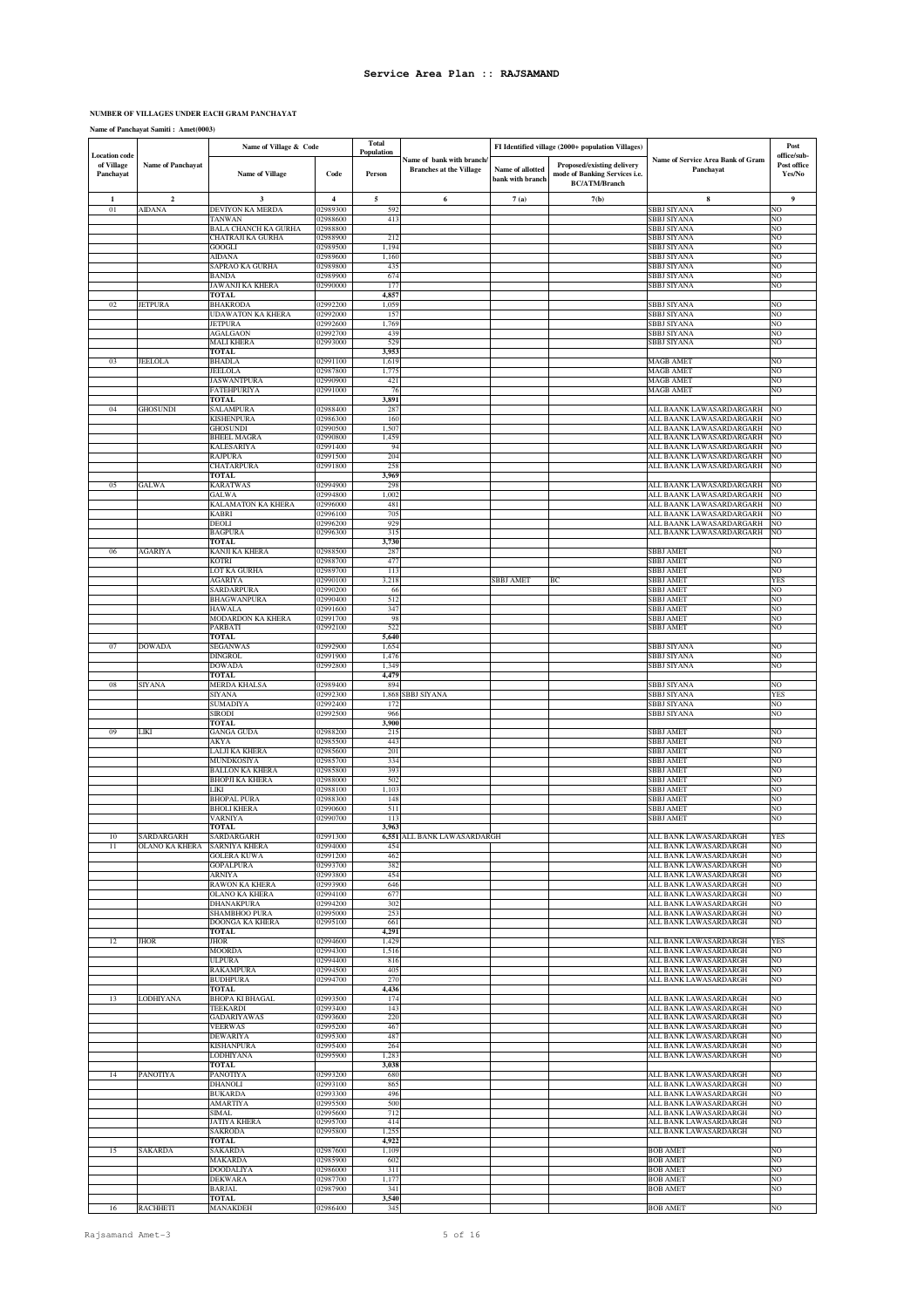| <b>Location</b> code    |                          | Name of Village & Code        |                | Total<br>Population |                                                             |                                      | FI Identified village (2000+ population Villages)                                   |                                                | Post<br>office/sub-   |
|-------------------------|--------------------------|-------------------------------|----------------|---------------------|-------------------------------------------------------------|--------------------------------------|-------------------------------------------------------------------------------------|------------------------------------------------|-----------------------|
| of Village<br>Panchayat | <b>Name of Panchayat</b> | <b>Name of Village</b>        | Code           | Person              | Name of bank with branch/<br><b>Branches at the Village</b> | Name of allotted<br>bank with branch | Proposed/existing delivery<br>mode of Banking Services i.e.<br><b>BC/ATM/Branch</b> | Name of Service Area Bank of Gram<br>Panchayat | Post office<br>Yes/No |
| $\mathbf{1}$            | $\overline{2}$           | $\overline{\mathbf{3}}$       | $\overline{4}$ | $\overline{5}$      | 6                                                           | 7(a)                                 | 7(b)                                                                                | 8                                              | $\overline{9}$        |
|                         |                          | RACHHETI KA KHERA             | 02986100       | 435                 |                                                             |                                      |                                                                                     | <b>BOB AMET</b>                                | NO                    |
|                         |                          | <b>RACHHETI</b>               | 02986200       | 385                 |                                                             |                                      |                                                                                     | <b>BOB AMET</b>                                | NO                    |
|                         |                          | <b>GUMANJI KA GURHA</b>       | 02986500       | 128                 |                                                             |                                      |                                                                                     | <b>BOB AMET</b>                                | NO                    |
|                         |                          | <b>DIDWANA</b>                | 02986600       | 667                 |                                                             |                                      |                                                                                     | <b>BOB AMET</b>                                | NO                    |
|                         |                          | <b>CHAWAND KHERA</b>          | 02986700       | 317                 |                                                             |                                      |                                                                                     | <b>BOB AMET</b>                                | NO                    |
|                         |                          | PATIYA KHERA                  | 02986800       | 225                 |                                                             |                                      |                                                                                     | <b>BOB AMET</b>                                | NO                    |
|                         |                          | SAREWARI                      | 02986900       | 298                 |                                                             |                                      |                                                                                     | <b>BOB AMET</b>                                | NO                    |
|                         |                          | <b>KOLA KA KHERA</b>          | 02987000       | 401                 |                                                             |                                      |                                                                                     | <b>BOB AMET</b>                                | NO                    |
|                         |                          | <b>SEFTIYA</b>                | 02987100       | 423                 |                                                             |                                      |                                                                                     | <b>BOB AMET</b>                                | NO                    |
|                         |                          | NABARIYA                      | 02987200       | 672                 |                                                             |                                      |                                                                                     | <b>BOB AMET</b>                                | NO                    |
|                         |                          | <b>KULANCHI</b>               | 02987300       | 319                 |                                                             |                                      |                                                                                     | <b>BOB AMET</b>                                | NO                    |
|                         |                          | <b>BANIYA KHERA</b>           | 02987400       | 149                 |                                                             |                                      |                                                                                     | <b>BOB AMET</b>                                | NO                    |
|                         |                          | RACHHETI KI DHANI             | 02987500       | 193                 |                                                             |                                      |                                                                                     | <b>BOB AMET</b>                                | NO                    |
|                         |                          | KISHAN PURIYA                 | 02990300       | 632                 |                                                             |                                      |                                                                                     | <b>BOB AMET</b>                                | NO                    |
|                         |                          | <b>TOTAL</b>                  |                | 5,589               |                                                             |                                      |                                                                                     |                                                |                       |
| 17                      | <b>BEEKAWAS</b>          | ASAN                          | 02985100       | 479                 |                                                             |                                      |                                                                                     | <b>SBBJ AMET</b>                               | NO                    |
|                         |                          | <b>KEMRI</b>                  | 02984700       | 228                 |                                                             |                                      |                                                                                     | SBBJ AMET                                      | NO.                   |
|                         |                          | <b>HAKYAWAS</b>               | 02984800       | 478                 |                                                             |                                      |                                                                                     | SBBJ AMET                                      | NO                    |
|                         |                          | DHERDON KA GURHA              | 02984900       | 95                  |                                                             |                                      |                                                                                     | SBBJ AMET                                      | NO                    |
|                         |                          | CHAMPA KA GURHA               | 02985000       | 266                 |                                                             |                                      |                                                                                     | SBBJ AMET                                      | NO                    |
|                         |                          | PHALASIYA                     | 02985200       | 351                 |                                                             |                                      |                                                                                     | <b>SBBJ AMET</b>                               | NO                    |
|                         |                          | <b>GADROLA</b>                | 02989000       | 765                 |                                                             |                                      |                                                                                     | SBBJ AMET                                      | NO                    |
|                         |                          | <b>BEEKAWAS</b>               | 02989100       | 1,198               |                                                             |                                      |                                                                                     | SBBJ AMET                                      | NO                    |
|                         |                          | <b>GAJSINGH JI KI BHAGAL</b>  | 02989200       | 443                 |                                                             |                                      |                                                                                     | <b>SBBJ AMET</b>                               | NO                    |
|                         |                          | TOTAL                         |                | 4.303               |                                                             |                                      |                                                                                     |                                                |                       |
| 18                      | SELA GURHA               | <b>SELA GURHA</b>             | 02984300       | 2.267               |                                                             | MAGB AMET                            | ВC                                                                                  | <b>MAGB AMET</b>                               | <b>YES</b>            |
|                         |                          | <b>KHARA</b>                  | 02984200       | 489                 |                                                             |                                      |                                                                                     | <b>MAGB AMET</b>                               | NO                    |
|                         |                          | DHELANA                       | 02984400       | 1,559               |                                                             |                                      |                                                                                     | MAGB AMET                                      | NO                    |
|                         |                          | KAJI GURHA KALAN              | 02985300       | 362                 |                                                             |                                      |                                                                                     | <b>MAGB AMET</b>                               | NO                    |
|                         |                          | KAJI GURHA KHURD              | 02985400       | 119                 |                                                             |                                      |                                                                                     | <b>MAGB AMET</b>                               | NO                    |
|                         |                          | <b>TOTAL</b>                  |                | 4.796               |                                                             |                                      |                                                                                     |                                                |                       |
| 19                      | <b>GOWAL</b>             | DEWAJI KA GURHA               | 02984600       | 381                 |                                                             |                                      |                                                                                     | <b>MAGB AMET</b>                               | NO                    |
|                         |                          | DEORON KA GURHA               | 02982700       | 990                 |                                                             |                                      |                                                                                     | <b>MAGB AMET</b>                               | NO                    |
|                         |                          | NAWALSINGH KA KHERA           | 02982800       | 438                 |                                                             |                                      |                                                                                     | <b>MAGB AMET</b>                               | NO                    |
|                         |                          | <b>JAWALIYA</b>               | 02982900       | 380                 |                                                             |                                      |                                                                                     | <b>MAGB AMET</b>                               | NO                    |
|                         |                          | <b>BHAIROODAS JI KA KHERA</b> | 02983000       | 278                 |                                                             |                                      |                                                                                     | <b>MAGB AMET</b>                               | NO                    |
|                         |                          | <b>GOWAL</b>                  | 02983100       | 529                 |                                                             |                                      |                                                                                     | <b>MAGB AMET</b>                               | NO                    |
|                         |                          | <b>DEGANA</b>                 | 02983300       | 617                 |                                                             |                                      |                                                                                     | MAGB AMET                                      | NO                    |
|                         |                          | NAROOJI KA GURHA              | 02984500       | 486                 |                                                             |                                      |                                                                                     | <b>MAGB AMET</b>                               | NO                    |
|                         |                          | <b>TOTAL</b>                  |                | 4,099               |                                                             |                                      |                                                                                     |                                                |                       |
| 20                      | KHAKHAR MALA             | <b>SHOBHAG PURA</b>           | 02983200       | 270                 |                                                             |                                      |                                                                                     | <b>MAGB KUNTHALA</b>                           | NO                    |
|                         |                          | CHAUKRI                       | 02983400       | 357                 |                                                             |                                      |                                                                                     | <b>MAGB KUNTHALA</b>                           | NO                    |
|                         |                          | NANANA                        | 02983500       | 797                 |                                                             |                                      |                                                                                     | <b>MAGB KUNTHALA</b>                           | NO                    |
|                         |                          | <b>KHAKHAR MALA</b>           | 02983600       | 500                 |                                                             |                                      |                                                                                     | <b>MAGB KUNTHALA</b>                           | NO                    |
|                         |                          | <b>TANKA</b>                  | 02983700       | 462                 |                                                             |                                      |                                                                                     | <b>MAGB KUNTHALA</b>                           | NO                    |
|                         |                          | TEEKAD                        | 02983800       | 1,007               |                                                             |                                      |                                                                                     | <b>MAGB KUNTHALA</b>                           | NO                    |
|                         |                          | ASAN KOTESHWARI               | 02983900       | 145                 |                                                             |                                      |                                                                                     | <b>MAGB KUNTHALA</b>                           | NO                    |
|                         |                          | DHUKALSINGH JI KA KHERA       | 02984000       | 421                 |                                                             |                                      |                                                                                     | <b>MAGB KUNTHALA</b>                           | NO                    |
|                         |                          |                               |                |                     |                                                             |                                      |                                                                                     |                                                |                       |
|                         |                          | PABRANA                       | 02984100       | 256                 |                                                             |                                      |                                                                                     | <b>MAGB KUNTHALA</b>                           | NO                    |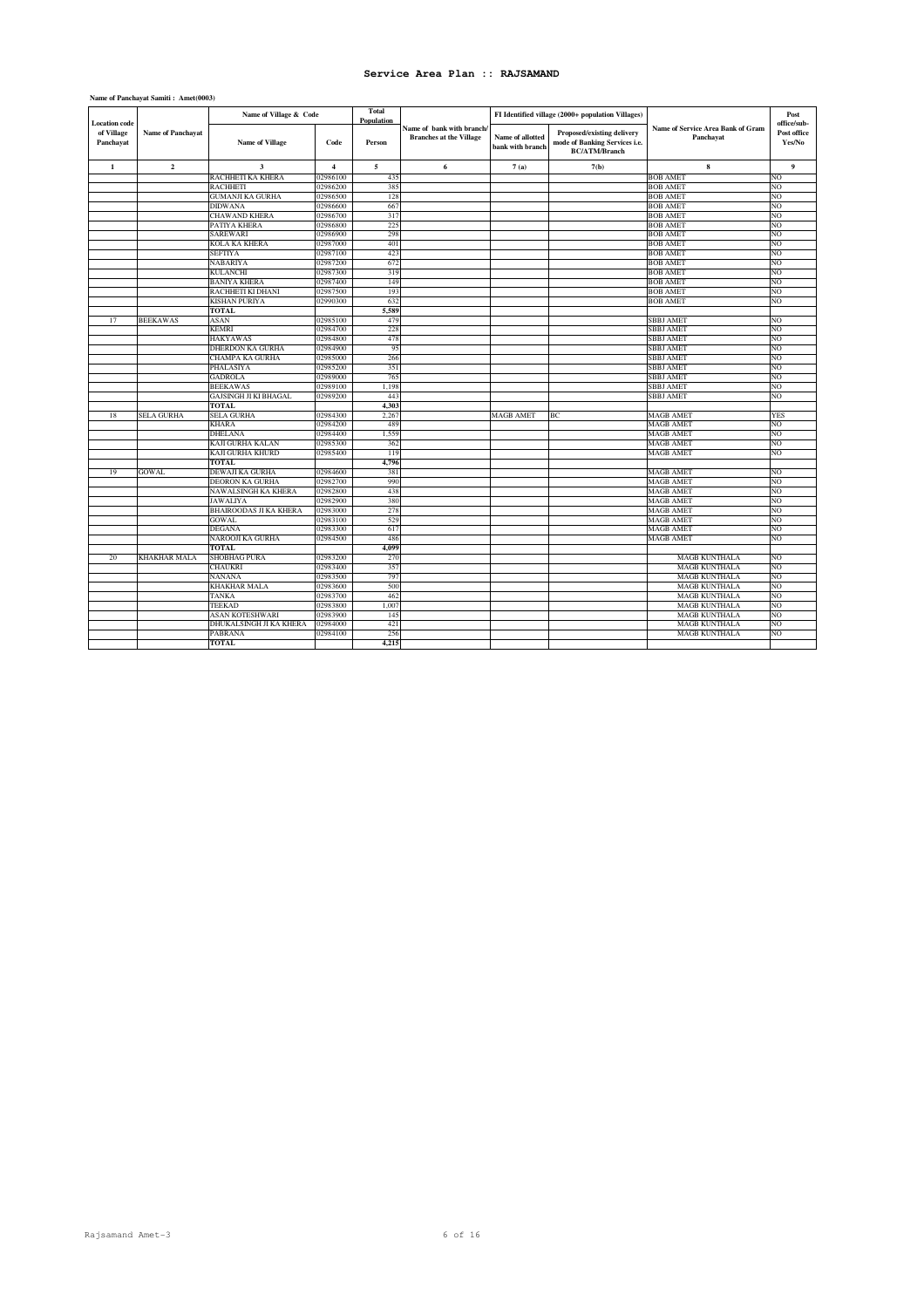# **NUMBER OF VILLAGES UNDER EACH GRAM PANCHAYAT**

**Name of Panchayat Samiti : Kumbhalgarh(0004)**

|                                              |                      | Name of Village & Code                   |                      | <b>Total</b><br>Population |                                                             |                                         | FI Identified village (2000+ population<br><b>Villages</b> )                        |                                                  | Post office/sub-      |
|----------------------------------------------|----------------------|------------------------------------------|----------------------|----------------------------|-------------------------------------------------------------|-----------------------------------------|-------------------------------------------------------------------------------------|--------------------------------------------------|-----------------------|
| Location code of<br><b>Village Panchayat</b> | Name of<br>Panchayat | <b>Name of Village</b>                   | Code                 | Person                     | Name of bank with branch/<br><b>Branches at the Village</b> | Name of<br>allotted bank<br>with branch | Proposed/existing delivery<br>mode of Banking Services i.e.<br><b>BC/ATM/Branch</b> | Name of Service Area Bank<br>of Gram Panchayat   | Post office<br>Yes/No |
| $\mathbf{1}$                                 | $\mathbf{2}$         | $\mathbf{3}$                             | $\overline{4}$       | 5                          | 6                                                           | 7(a)                                    | 7(b)                                                                                | 8                                                | 9                     |
| 01                                           | <b>KELWARA</b>       | <b>KELWARA</b>                           | 03005400             | 3,881                      |                                                             | SBBJ KUMBA BC                           |                                                                                     | SBBJ KUMBALGARH                                  | YES                   |
| 02                                           | <b><i>KARIYA</i></b> | <b>KAMORA</b><br><b>SINYA</b>            | 03005000             | 747<br>630                 |                                                             |                                         |                                                                                     | SBBJ KUMBALGARH                                  | NO<br>NO              |
|                                              |                      | <b>KARIYA</b>                            | 03005100<br>03005200 | 592                        |                                                             |                                         |                                                                                     | SBBJ KUMBALGARH<br>SBBJ KUMBALGARH               | NO                    |
|                                              |                      | UTHRON KI BHAGAL                         | 03009300             | 1,085                      |                                                             |                                         |                                                                                     | SBBJ KUMBALGARH                                  | NO                    |
|                                              |                      | <b>TOTAL</b>                             |                      | 3,054                      |                                                             |                                         |                                                                                     |                                                  |                       |
| 03                                           | GAWAR                | BEERA KI BHAGAL                          | 03003900             | 314                        |                                                             |                                         |                                                                                     | SBBJ KUMBALGARH                                  | NO                    |
|                                              |                      | GAWAR<br>QILA KUMBHALGARH                | 03004300<br>03004400 | 2,184<br>311               |                                                             | <b>SBBJ KUMBABC</b>                     |                                                                                     | SBBJ KUMBALGARH<br>SBBJ KUMBALGARH               | YES<br>NO             |
|                                              |                      | ARET KI BHAGAL                           | 03004500             | 490                        |                                                             |                                         |                                                                                     | SBBJ KUMBALGARH                                  | NO                    |
|                                              |                      | <b>TOTAL</b>                             |                      | 3,299                      |                                                             |                                         |                                                                                     |                                                  |                       |
| 04                                           | KAKARWA              | CHAMBOA SARJELA                          | 03009200             | 1,01                       |                                                             |                                         |                                                                                     | SBBJ KUMBALGARH                                  | NO                    |
|                                              |                      | KAKARWA<br><b>TOTAL</b>                  | 03010200             | 2,158<br>3,171             |                                                             | <b>SBBJ KUMBABC</b>                     |                                                                                     | SBBJ KUMBALGARH                                  | YES                   |
| 05                                           | ORA                  | <b>DOWAS</b>                             | 03010000             | 1,141                      |                                                             |                                         |                                                                                     | MAGB KUMBALGARH                                  | NO                    |
|                                              |                      | KODAR                                    | 03010100             | 660                        |                                                             |                                         |                                                                                     | MAGB KUMBALGARH                                  | NО                    |
|                                              |                      | ORA                                      | 03011600             | 1,901                      |                                                             |                                         |                                                                                     | MAGB KUMBALGARH                                  | YES                   |
| 06                                           | <b>BARDARA</b>       | <b>TOTAL</b><br><b>KOTRA</b>             | 03004600             | 3,702<br>483               |                                                             |                                         |                                                                                     | SBBJ KUMBALGARH                                  | NO                    |
|                                              |                      | <b>KALTHANA</b>                          | 03004700             | 1,224                      |                                                             |                                         |                                                                                     | SBBJ KUMBALGARH                                  | NO                    |
|                                              |                      | <b>BARDARA</b>                           | 03004800             | 917                        |                                                             |                                         |                                                                                     | SBBJ KUMBALGARH                                  | NO                    |
|                                              |                      | <b>UDAWAR</b>                            | 03004900             | 679                        |                                                             |                                         |                                                                                     | SBBJ KUMBALGARH                                  | NO                    |
| 07                                           | PEEPANA              | <b>TOTAL</b><br>JETARAN                  | 03009500             | 3,303<br>1,311             |                                                             |                                         |                                                                                     | SBBJ KUMBALGARH                                  | NO                    |
|                                              |                      | PEEPANA                                  | 03009600             | 1,451                      |                                                             |                                         |                                                                                     | SBBJ KUMBALGARH                                  | NO                    |
|                                              |                      | DELWARIYA                                | 03009700             | 518                        |                                                             |                                         |                                                                                     | SBBJ KUMBALGARH                                  | NO                    |
|                                              |                      | TOTAL                                    |                      | 3,280                      |                                                             |                                         |                                                                                     |                                                  |                       |
| 08                                           | ANTRI                | SANDOOKON KA GURHA<br><b>BARAN</b>       | 03009400<br>03009800 | 1,037<br>1,236             |                                                             |                                         |                                                                                     | SBBJ KUMBALGARH<br>SBBJ KUMBALGARH               | NO<br>NO              |
|                                              |                      | ANTRI                                    | 03009900             | 1,35                       |                                                             |                                         |                                                                                     | SBBJ KUMBALGARH                                  | NO                    |
|                                              |                      | <b>TOTAL</b>                             |                      | 3,630                      |                                                             |                                         |                                                                                     |                                                  |                       |
| 09                                           | KANOOJA              | HALAI KI BHAGAL                          | 03010800             | 268                        |                                                             |                                         |                                                                                     | MAGB KUMBALGARH                                  | NO                    |
|                                              |                      | RAMAWATON KI BHAGAL<br><b>KANOOJA</b>    | 03010900<br>03011500 | 1,078<br>723               |                                                             |                                         |                                                                                     | MAGB KUMBALGARH<br><b>MAGB KUMBALGARH</b>        | NO<br>NO              |
|                                              |                      | DEORON KI BHAGAL                         | 03011800             | 422                        |                                                             |                                         |                                                                                     | <b>MAGB KUMBALGARH</b>                           | NO                    |
|                                              |                      | <b>UPLAWAS</b>                           | 03011900             | 451                        |                                                             |                                         |                                                                                     | MAGB KUMBALGARH                                  | NO                    |
|                                              |                      | <b>TOTAL</b>                             |                      | 2,942                      |                                                             |                                         |                                                                                     |                                                  |                       |
| 10                                           | USAR                 | <b>ATDOOMBA</b>                          | 03011000             | 912                        |                                                             |                                         |                                                                                     | <b>MAGB KUMBALGARH</b>                           | NO<br>NO              |
|                                              |                      | KODA KARA<br>USAR                        | 03011100<br>03011200 | 478<br>972                 |                                                             |                                         |                                                                                     | MAGB KUMBALGARH<br>MAGB KUMBALGARH               | NO                    |
|                                              |                      | CHAPTELON KI BHAGAL                      | 03011300             | 328                        |                                                             |                                         |                                                                                     | <b>MAGB KUMBALGARH</b>                           | NO                    |
|                                              |                      | <b>TOTAL</b>                             |                      | 2,690                      |                                                             |                                         |                                                                                     |                                                  |                       |
| 11                                           | PEEPLA               | <b>MANCHRA</b><br>PEEPLA                 | 03011400<br>03012000 | 1,135<br>1,085             |                                                             |                                         |                                                                                     | MAGB KUMBALGARH<br>MAGB KUMBALGARH               | NO<br>NO              |
|                                              |                      | <b>JARPHA</b>                            | 03012100             | 711                        |                                                             |                                         |                                                                                     | <b>MAGB KUMBALGARH</b>                           | NO                    |
|                                              |                      | <b>TOTAL</b>                             |                      | 2,931                      |                                                             |                                         |                                                                                     |                                                  |                       |
| 12                                           | <b>KUCHOLI</b>       | <b>KESHAR</b>                            | 03011700             | 1,849                      |                                                             |                                         |                                                                                     | MAGB KUMBALGARH                                  | NO                    |
|                                              |                      | <b>KUCHOLI</b>                           | 03012300<br>03012400 | 1,359<br>518               |                                                             |                                         |                                                                                     | MAGB KUMBALGARH<br><b>MAGB KUMBALGARH</b>        | NO<br>NO              |
|                                              |                      | <b>BAWADA</b><br><b>TOTAL</b>            |                      | 3,726                      |                                                             |                                         |                                                                                     |                                                  |                       |
| 13                                           | <b>BANOKRA</b>       | PANSUN                                   | 03012200             | 1,568                      |                                                             |                                         |                                                                                     | MAGB KUMBALGARH                                  | NO                    |
|                                              |                      | LAKHMAWATON KA GURHA                     | 03012500             | 714                        |                                                             |                                         |                                                                                     | <b>MAGB KUMBALGARH</b>                           | NO                    |
|                                              |                      | <b>BANOKRA</b><br>PARMARON KA BHAGAL     | 03012600<br>03012700 | 1,158                      |                                                             |                                         |                                                                                     | MAGB KUMBALGARH<br>MAGB KUMBALGARH               | NO<br>NO              |
|                                              |                      | <b>TOTAL</b>                             |                      | 333<br>3,773               |                                                             |                                         |                                                                                     |                                                  |                       |
| 14                                           | TALADARI             | MELAWARI                                 | 03005500             | 407                        |                                                             |                                         |                                                                                     | SBBJ KUMBALGARH                                  | NO                    |
|                                              |                      | TALADARI                                 | 03008900             | 687                        |                                                             |                                         |                                                                                     | SBBJ KUMBALGARH                                  | NΟ                    |
|                                              |                      | <b>GAMRI</b><br>HAMEERPAL                | 03009000<br>03009100 | 674<br>1,292               |                                                             |                                         |                                                                                     | SBBJ KUMBALGARH<br>SBBJ KUMBALGARH               | NO<br>NO              |
|                                              |                      | <b>GAMRI KI NAL</b>                      | 03010300             | 624                        |                                                             |                                         |                                                                                     | SBBJ KUMBALGARH                                  | NO                    |
|                                              |                      | <b>TOTAL</b>                             |                      | 3,684                      |                                                             |                                         |                                                                                     |                                                  |                       |
| 15                                           | SAMEECHA             | <b>DANG KA WAS</b>                       | 03010400             | 644                        |                                                             |                                         |                                                                                     | <b>MAGB KUMBALGARH</b>                           | NO.                   |
|                                              |                      | DEVI KA WAS<br><b>SAMEECHA</b>           | 03010500<br>03010600 | 820<br>1,397               |                                                             |                                         |                                                                                     | <b>MAGB KUMBALGARH</b><br><b>MAGB KUMBALGARH</b> | NO<br>NO              |
|                                              |                      | MAIFAWATION KA WAS                       | 03010700             | 602                        |                                                             |                                         |                                                                                     | MAGB KUMBALGARH                                  | NO                    |
|                                              |                      | <b>TOTAL</b>                             |                      | 3,463                      |                                                             |                                         |                                                                                     |                                                  |                       |
| 16                                           | <b>MORCHA</b>        | <b>MORCHA</b>                            | 03007900             | 1,245                      |                                                             |                                         |                                                                                     | <b>SBBJ MAJERA</b>                               | NO                    |
|                                              |                      | <b>DHORAN</b><br><b>TOTAL</b>            | 03008800             | 1,570<br>2,815             |                                                             |                                         |                                                                                     | <b>SBBJ MAJERA</b>                               | NO                    |
| 17                                           | <b>BARGAON</b>       | <b>KHERLIYA</b>                          | 03007600             | 1,199                      |                                                             |                                         |                                                                                     | <b>SBBJ MAJERA</b>                               | NO                    |
|                                              |                      | <b>BARGAON</b>                           | 03007700             | 1,432                      |                                                             |                                         |                                                                                     | <b>SBBJ MAJERA</b>                               | NO                    |
|                                              |                      | CHAUHANON KA GURHA<br><b>TOTAL</b>       | 03007800             | 258<br>2,889               |                                                             |                                         |                                                                                     | <b>SBBJ MAJERA</b>                               | NO                    |
| 18                                           | <b>GARHBOR</b>       | <b>GARHBOR</b>                           | 03000700             |                            | 3,843 ICICI GARBOR                                          |                                         |                                                                                     | <b>ICICI GARBOR</b>                              | <b>YES</b>            |
|                                              |                      | <b>BHOPJI KI BHAGAL</b>                  | 03000800             | 592                        |                                                             |                                         |                                                                                     | <b>ICICI GARBOR</b>                              | NO                    |
|                                              |                      | TOTAL                                    |                      | 4,435                      |                                                             |                                         |                                                                                     |                                                  |                       |
| 19                                           | <b>UMARWAS</b>       | UMARWAS<br>ASAN BANSA                    | 02996400<br>02996600 | 1,929<br>396               |                                                             |                                         |                                                                                     | <b>ICICI SEWANTRI</b><br><b>ICICI SEWANTRI</b>   | YES<br>NO             |
|                                              |                      | <b>BANSA</b>                             | 02996700             | 1,071                      |                                                             |                                         |                                                                                     | <b>ICICI SEWANTRI</b>                            | NO                    |
|                                              |                      | <b>BORI</b>                              | 02996800             | 520                        |                                                             |                                         |                                                                                     | <b>ICICI SEWANTRI</b>                            | NO                    |
|                                              |                      | CHOONDAWATON KA KHERA                    | 02996900             | 127                        |                                                             |                                         |                                                                                     | <b>ICICI SEWANTRI</b>                            | NO                    |
|                                              |                      | <b>KITELA</b>                            | 02997000             | 240                        |                                                             |                                         |                                                                                     | <b>ICICI SEWANTRI</b>                            | NO                    |
|                                              |                      | KAKARIYA<br><b>KARNI KHERA</b>           | 02997100<br>02997200 | 195<br>189                 |                                                             |                                         |                                                                                     | <b>ICICI SEWANTRI</b><br><b>ICICI SEWANTRI</b>   | NO<br>NO              |
|                                              |                      | DHEELORIA                                | 02998000             | 428                        |                                                             |                                         |                                                                                     | <b>ICICI SEWANTRI</b>                            | NO                    |
|                                              |                      | <b>SARAS KA GURHA</b>                    | 02998200             | 262                        |                                                             |                                         |                                                                                     | <b>ICICI SEWANTRI</b>                            | NO                    |
|                                              |                      | <b>TOTAL</b>                             |                      | 5,357                      |                                                             |                                         |                                                                                     |                                                  |                       |
| 20                                           | LAMBORI              | <b>KHARA ASAN</b><br>TODAWARA SOLANKIYAN | 02996500<br>02997300 | 151<br>923                 |                                                             |                                         |                                                                                     | <b>SBBJ GARBOR</b><br><b>SBBJ GARBOR</b>         | NO<br>NO              |
|                                              |                      | JAWALIYA                                 | 02997400             | 511                        |                                                             |                                         |                                                                                     | SBBJ GARBOR                                      | NO                    |
|                                              |                      | LAMBORI                                  | 02997500             | 1,248                      |                                                             |                                         |                                                                                     | SBBJ GARBOR                                      | NO                    |
|                                              |                      | <b>GUDLIYA</b><br><b>TOTAL</b>           | 02997700             | 606<br>3,439               |                                                             |                                         |                                                                                     | <b>SBBJ GARBOR</b>                               | NO                    |
| 21                                           | KHARNOTA             | JOJ                                      | 03001500             | 655                        |                                                             |                                         |                                                                                     | <b>SBBJ GARBOR</b>                               | NO                    |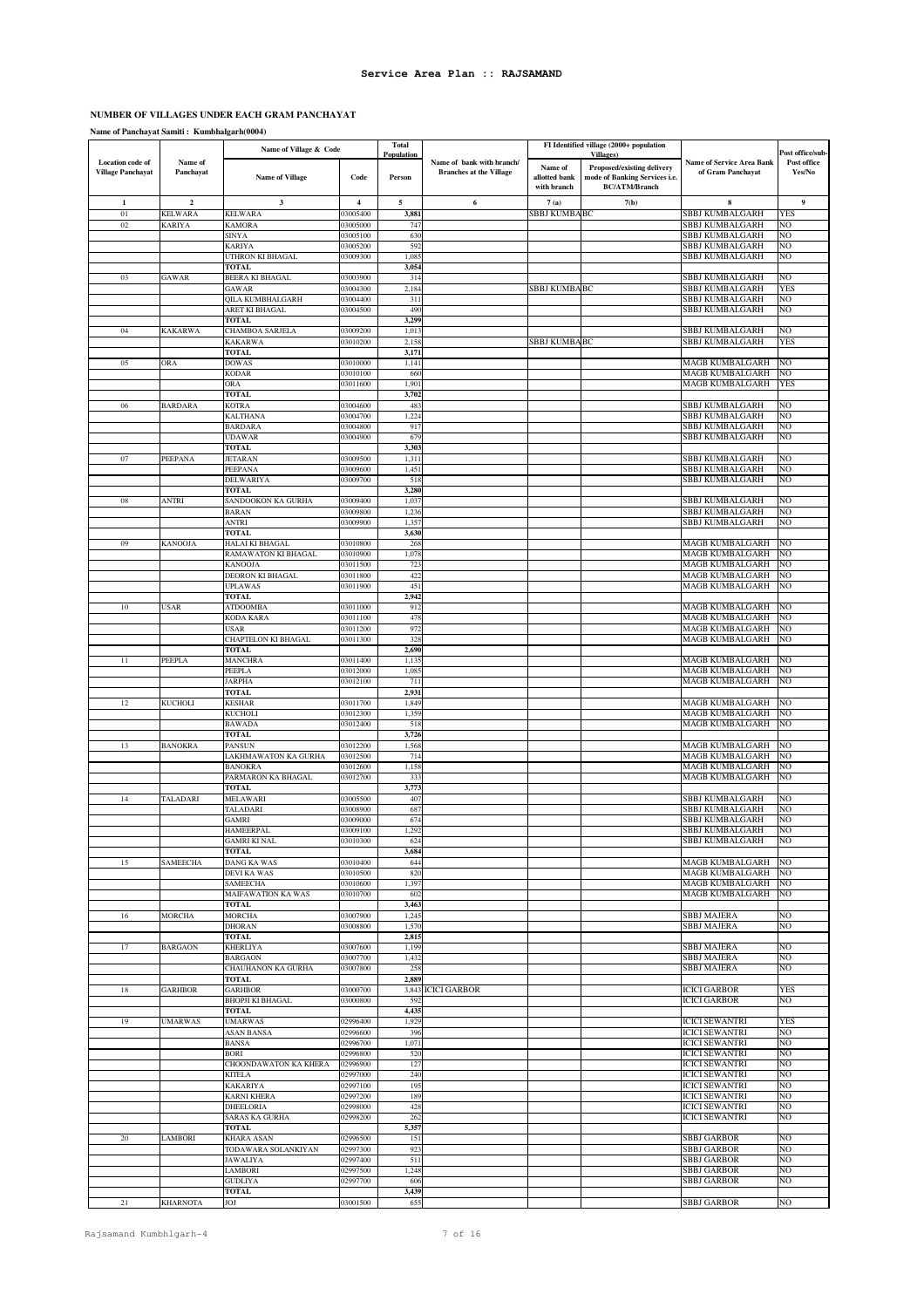#### **Total Population Name of Village Code Person Name of allotted bank with branch Proposed/existing delivery mode of Banking Services i.e. BC/ATM/Branch 1 2 3 4 5 6 7 (a) 7(b) 8 9 Post office/sub-Post office Yes/No Location code of Village Panchayat Name of Panchayat Name of Village & Code Name of bank with branch/ Branches at the Village FI Identified village (2000+ population Villages) Name of Service Area Bank of Gram Panchayat**  KHARNOTA 03001600 1,463 SBBJ GARBOR NO GITORIYA 03001700 902 SBBJ GARBOR NO JAWARIYA 03001800 734 SBBJ GARBOR NO **TOTAL 3,754** 22 JANAWAD AMARTIYA 02997600 624 SBBJ GARBOR NO JANAWAD 02997800 1,465 SBBJ GARBOR NO A A CHARA CHARACTER (1999) (1999) (1999) (1999) (1999) (1999) (1999) (1999) (1999) (1999) (1999) (1999) (1999) (1999) (1999) (1999) (1999) (1999) (1999) (1999) (1999) (1999) (1999) (1999) (1999) (1999) (1999) (1999) (1999) AYATRI 02999200 338 SBBJ GARBOR NO NEEMRI 02999300 469 SBBJ GARBOR NO JASSAJI KA GURHA 02999400 483 SBBJ GARBOR NO ONGAR JI KA GURHA **TOTAL** 4,362<br>
THORIYAWAS 02998100 532<br>
SATHIYA 02999000 1,007 23 SATHIYA THORIYAWAS 02998100 532 ICICI GARBOR NO SATHIYA 02999000 1,007 ICICI GARBOR NO LOR 102999100 544 544 ICICI GARBOR NO BAMANIYA 02999600 343 ICICI GARBOR NO DHANAYKA 02999700 560 ICICI GARBOR NO BORAR 02999800 516 ICICI GARBOR NO **TOTAL** 3,502<br> **EXHERA** 3,502<br> **3,502** 24 SEWANTRI KHERA 02998300 491 ICICI SEWANTRI NO KOYLA 02998400 563 ICICI SEWANTRI NO SEWANTRI 02998500 1,616 ICICI SEWANTRI ICICI SEWANTRI YES JAMBOO KA TALAB 02998700 570 ICICI SEWANTRI NO PUTHIT AND INCREDIBLY THE RESERVANTRI NO. 187 INCREDIBLY AND INCREDIBLY AND INCREDIBLY AND INCREDIBLY AND INCREDIBLY A STATE OF A STATE OF A STATE OF A STATE OF A STATE OF A STATE OF A STATE OF A STATE OF A STATE OF A STAT KIKATHORIYA KI BHAGAL 02998900 330 ICICI SEWANTRI NO KACHHAR 02999900 434 ICICI SEWANTRI NO **TOTAL 4,191**<br>DHANEEN 03001400 1.401 25 DHANEEN DHANEEN 03001400 1,401 ICICI GARBOR NO AMLI KA GURHA 03001900 331 ICICI GARBOR NO MANSINGH JI KA GURHA 03002000 116 ICICI GARBOR NO AMLIYAR 03002100 454 ICICI GARBOR NO MOJAWATON KA GURHA 03002200 400 ICICI GARBOR NO MOHAN RAM JI KA GURHA 03002300 277 ICICI GARBOR NO BANIYA TUKRA 03002400 698 ICICI GARBOR NO **TOTAL 3,677** 26 TADAWARA DHODIWAS 03000900 382 ICICI GARBOR NO GUJRAN MAWELON KA GURHA 03001000 329 ICICI GARBOR NO KHAKHON KA GURHA 03001100 65 ICICI GARBOR NO NIARAN 03001200 977<br>
TADAWARA GUJRAN 03001300 977 ICICI GARBOR NG<br>
ICICI GARBOR NG<br>
CHECHIYON KA GURHA 03003300 248 ICICI GARBOR NG LEWO KA TALAB 03001300 57 ICICI GARBOR NO CHECHIYON KA GURHA 03003300 248 ICICI GARBOR NO MORANA 03003400 1,304 ICICI GARBOR NO **TOTAL 3,36**<br> **3,36**<br> **3,36**<br> **5,300**<br> **5,105** 27 ANTALIYA KUNWARIYA 03002500 1,055 ICICI Reechhed NO JARDAYA 03002600 635 ICICI Reechhed NO RATI TALAI 03002700 474 ICICI Reechhed NO ANTALIYA 03003000 1,394 ICICI Reechhed NO OVRI KA VALRA 03003100 193 ICICI Reechhed NO BEER KI BHAGAL 03005300 268 ICICI Reechhed NO **TOTAL 4,019** 28 SOONKHAR JOOR 03002800 165 ICICI Reechhed NO SOONKHAR 03002900 1,922 ICICI Reechhed YES ROD KA GURHA 03003200 376 ICICI Reechhed NO KARDON KA GURHA 03003500 561 ICICI Reechhed NO **TOTAL 3,024**<br>**TOTAL 3,024** 29 REECHHER REECHHER 03005900 **3,802** ICICI REECHEER ICICI REECHEER YES 30 JHEEL WARA JHEEL WARA 03000500 1,957 SBBJ GARBOR NO MEWARIYA 03003600 993 SBBJ GARBOR NO CHADANA KI BHAGAL 03003700 244 SBBJ GARBOR NO NATHAJI KA GURHA (193003700 244 1) (SBBJ GARBOR NON-NATHAJI KA GURHA (193003800 244 1) (SBBJ GARBOR NON-NATHAJI KA GURHA (193003800 244 1) (SBBJ GARBOR NON-NATHAJI KA GURHA (193003800 2565) (SBBJ GARBOR NON-NATHAJI KA GURH **TOTAL**<br>ROOP NAGAR 31 MANAWATION ROOP NAGAR 02998600 208 ICICI GARBOR NO KA GURHA BAGUNDA 03000000 581 ICICI GARBOR NO UPLA GHATRA 03000100 500 ICICI GARBOR NO NEECHLA GHATRA 03000200 572 ICICI GARBOR NO MANAWATION KA GURHA 03000300 821 821 ICICI GARBOR NORTHA NORTH NORTH STATES OF REAL AND ICICI GARBOR NORTH STATES OF REAL AND ICICI GARBOR NORTH STATES OF REAL AND ICICI GARBOR NORTH STATES OF REAL AND ICICI GARBOR NORTH S BORDA KI BHAGAL 03000400 385 ICICI GARBOR NO HATAJI KA GURHA 03000600 551 ICICI GARBOR NO **TOTAL** 3,618<br> **DHOLA KLOR** (3004000 375 32 THURAWAR DHOLA KI OR 03004000 378 ICICI Reechhed NO THURAWAR 03004100 1,548 1CICI Reechhed NO PAWANA 03006000 370 ICICI Reechhed NO NATHELA 03006100 1,115 ICICI Reechhed NO **TOTAL** 3,411<br> **MAJHERA** 03004200 3,055 33 MAJHERA MAJHERA 03004200 **3,055** SBBJ MAJHERA SBBJ MAJHERA YES 339 KOYAL BHAWANI KI BHAGAL 03006400 594 SBBJ MAJHERA NO SBBJ MAJHERA NO SBBJ MAJHERA NO SBBJ MAJHERA NO SBBJ MAJHERA SHISHODIYON KA GURHA 03006600 37 GOWAL 03006700 710 SBBJ MAJHERA NO KOYAL 03006800 351 SBBJ MAJHERA NO SANGAAT KHURD 03006900 962 SBBJ MAJHERA NO GANGA GURHA 03007000 169 SBBJ MAJHERA NO JHITRIYA 03007100 316 SBBJ MAJHERA NO DAB KURIYA 03007200 390 SBBJ MAJHERA NO **TOTAL 3,86** 35 KALEENJAR PEECHHORON KI BHAGAL 03008000 254 SBBJ MAJHERA NO KALEENJAR 03008100 660 SBBJ MAJHERA NO MADRECHON KA GURHA 03008200 821 SBBJ MAJHERA NO DHOONI KI BHAGAL 03008300 251 SBBJ MAJHERA NO BARGULA 03008400 589 SBBJ MAJHERA NO KEETAWATON KI BHAGAL 03008500 370 SBBJ MAJHERA NO MAMADEO KI BHAGAL 03008600 180 SBBJ MAJHERA NO BALLON KA GURHA 03008700 261 SBBJ MAJHERA NO **TOTAL 3,386** 36 OLADAR KHERAN 03005600 582 SBBJ MAJHERA NO BALWAS 03005700 266 SBBJ MAJHERA NO 03005800 1,466 SBBJ MAJHERA NO<br>
03005800 1,466 SBBJ MAJHERA NO<br>
10TAL 2,314 SBBJ MAJHERA NO  $\frac{1}{2}$ **TOTAL** 37 GAJPUR THORIYA 03006200 1,856 SBBJ MAJHERA NO

**Name of Panchayat Samiti : Kumbhalgarh(0004)**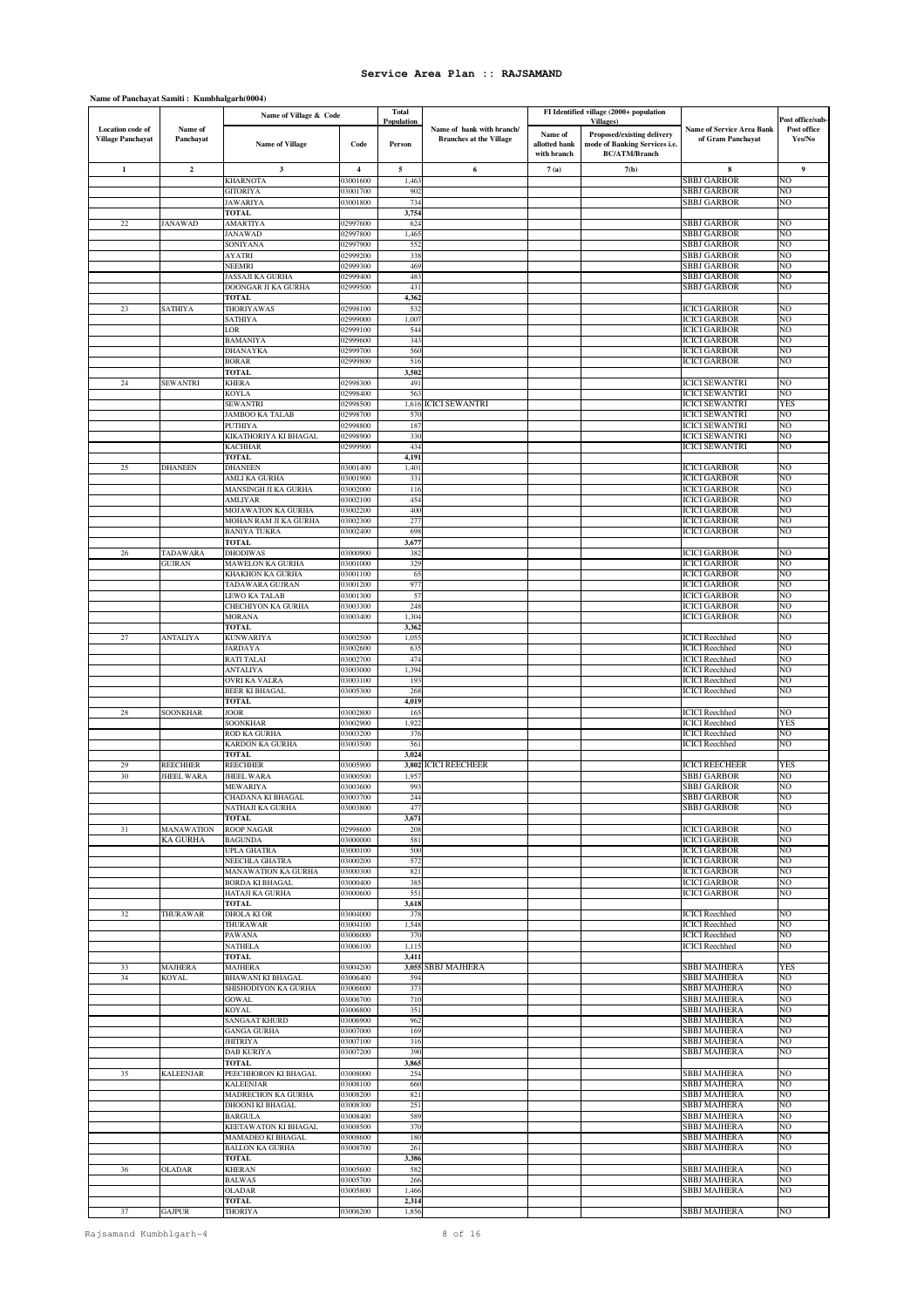# **Name of Panchayat Samiti : Kumbhalgarh(0004)**

|                                                     |                      | Name of Village & Code |          | Total<br>Population |                                                             |                                         | FI Identified village (2000+ population<br><b>Villages</b> )                        |                                                       | Post office/sub-      |
|-----------------------------------------------------|----------------------|------------------------|----------|---------------------|-------------------------------------------------------------|-----------------------------------------|-------------------------------------------------------------------------------------|-------------------------------------------------------|-----------------------|
| <b>Location</b> code of<br><b>Village Panchayat</b> | Name of<br>Panchayat | <b>Name of Village</b> | Code     | Person              | Name of bank with branch/<br><b>Branches at the Village</b> | Name of<br>allotted bank<br>with branch | Proposed/existing delivery<br>mode of Banking Services i.e.<br><b>BC/ATM/Branch</b> | <b>Name of Service Area Bank</b><br>of Gram Panchavat | Post office<br>Yes/No |
|                                                     |                      |                        |          |                     |                                                             | 7(a)                                    | 7(b)                                                                                |                                                       |                       |
|                                                     |                      | <b>GAJPUR</b>          | 03006300 | 1.589               |                                                             |                                         |                                                                                     | <b>SBBJ MAJHERA</b>                                   | N <sub>O</sub>        |
|                                                     |                      | <b>BARDAYA</b>         | 03006500 | 159                 |                                                             |                                         |                                                                                     | <b>SBBJ MAJHERA</b>                                   | N <sub>O</sub>        |
|                                                     |                      | CHATRAJI KA GURHA      | 03007300 | 226                 |                                                             |                                         |                                                                                     | <b>SBBJ MAJHERA</b>                                   | N <sub>O</sub>        |
|                                                     |                      | <b>MOYNA</b>           | 03007400 | 546                 |                                                             |                                         |                                                                                     | <b>SBBJ MAJHERA</b>                                   | NO                    |
|                                                     |                      | <b>BAREEND</b>         | 03007500 | 493                 |                                                             |                                         |                                                                                     | <b>SBBJ MAJHERA</b>                                   | <b>NO</b>             |
|                                                     |                      | <b>TOTAL</b>           |          | 4.869               |                                                             |                                         |                                                                                     |                                                       |                       |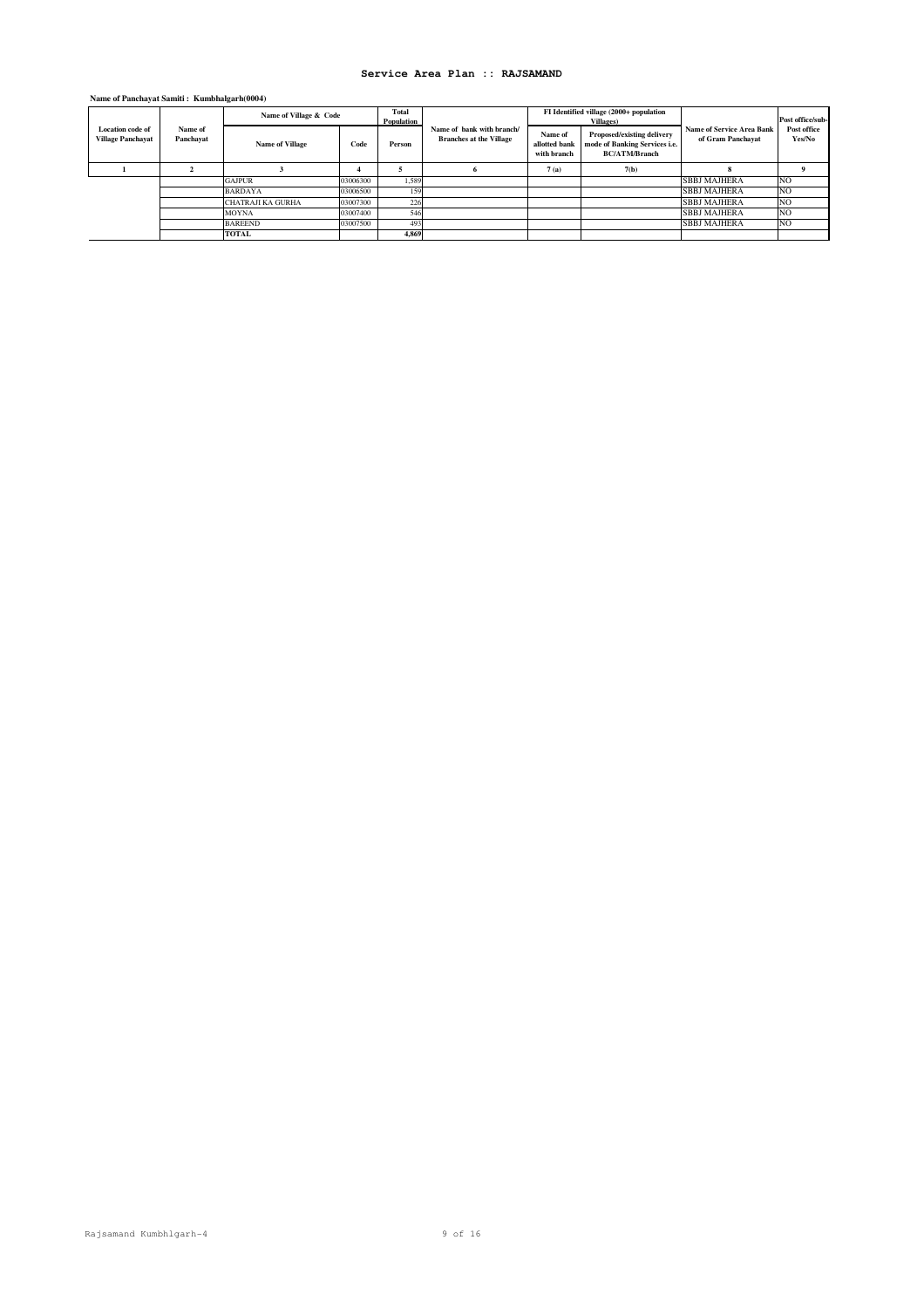### **NUMBER OF VILLAGES UNDER EACH GRAM PANCHAYAT**

### **Name of Panchayat Samiti : Khamnor(0005)**

| <b>Location</b> code    |                         | Name of Village & Code                 |                         | <b>Total</b><br>Population | Name of bank with                         |                                                  | FI Identified village (2000+ population Villages)                  |                                                        | Post office/sub-         |
|-------------------------|-------------------------|----------------------------------------|-------------------------|----------------------------|-------------------------------------------|--------------------------------------------------|--------------------------------------------------------------------|--------------------------------------------------------|--------------------------|
| of Village<br>Panchayat | Name of Panchayat       | <b>Name of Village</b>                 | Code                    | Person                     | branch/ Branches at the<br><b>Village</b> | Name of allotted<br>bank with branch             | Proposed/existing delivery mode of<br><b>Banking Services i.e.</b> | Name of Service Area Bank of<br><b>Gram Panchayat</b>  | Post office<br>Yes/No    |
| 1                       | $\overline{\mathbf{c}}$ | $\mathbf{3}$                           | $\overline{\mathbf{4}}$ | 5                          | 6                                         | 7(a)                                             | <b>BC/ATM/Branch</b><br>7(b)                                       | 8                                                      | 9                        |
| $_{01}$                 | KOTHARIYA               | <b>BADLAWALA</b>                       | 03041000                | 221                        |                                           |                                                  |                                                                    | MAGB KOTHARIA                                          | NO.                      |
|                         | CHAK                    | KOTHARIYA CHAK - A                     | 03045900                | 3,911                      | <b>MAGB KOTHARIA</b>                      |                                                  |                                                                    | MAGB KOTHARIA                                          | <b>YES</b>               |
|                         | OR KOTHARIYA            | KOTHARIYA CHAK - B<br><b>MODWA</b>     | 03046000<br>03046100    | 344<br>487                 |                                           |                                                  |                                                                    | MAGB KOTHARIA<br><b>MAGB KOTHARIA</b>                  | NO<br>NO.                |
|                         |                         | KHOKHA DHANI                           | 03046200                | 381                        |                                           |                                                  |                                                                    | MAGB KOTHARIA                                          | NO                       |
| 02                      |                         | <b>TOTAL</b>                           |                         | 5,344                      |                                           |                                                  |                                                                    |                                                        | NO                       |
|                         | <b>NAMANA</b>           | <b>NAMANA</b><br>KUMARIYA KHERA        | 03042800<br>03042900    | 1,342<br>1,028             |                                           |                                                  |                                                                    | MAGB KOTHARIA<br>MAGB KOTHARIA                         | NO                       |
|                         |                         | NENPURIYA                              | 03043000                | 879                        |                                           |                                                  |                                                                    | <b>MAGB KOTHARIA</b>                                   | NO                       |
|                         |                         | <b>SANGA KA KHERA</b><br>TOTAL         | 03043400                | 438<br>3,687               |                                           |                                                  |                                                                    | MAGB KOTHARIA                                          | NO                       |
| 03                      | <b>BIJNOL</b>           | <b>BANKON KA GURHA</b>                 | 03043100                | 259                        |                                           |                                                  |                                                                    | SBP PATIALA                                            | NO                       |
|                         |                         | PHULPURA                               | 03043200                | 114                        |                                           |                                                  |                                                                    | <b>SBP PATIALA</b>                                     | NO                       |
|                         |                         | <b>BUNOL</b>                           | 03043300<br>03043500    | 1,395<br>731               |                                           |                                                  |                                                                    | SBP PATIALA<br><b>SBP PATIALA</b>                      | NO.<br>NO                |
|                         |                         | <b>KIYAWAS</b><br><b>KHERI</b>         | 03044000                | 560                        |                                           |                                                  |                                                                    | SBP PATIALA                                            | NO                       |
|                         |                         | LACHHIPURA                             | 03044100                | 192                        |                                           |                                                  |                                                                    | <b>SBP PATIALA</b>                                     | NO                       |
| 04                      |                         | <b>TOTAL</b>                           | 03043600                | 3,251                      |                                           |                                                  |                                                                    |                                                        |                          |
|                         | <b>UNTHARDA</b>         | <b>KOCHLI</b><br>JEEWA KHERA           | 03043700                | 234<br>783                 |                                           |                                                  |                                                                    | BANK OF INDIA NATHDWARANO<br>BANK OF INDIA NATHDWARANO |                          |
|                         |                         | UNTHARDA                               | 03043800                | 807                        |                                           |                                                  |                                                                    | BANK OF INDIA NATHDWARANO                              |                          |
|                         |                         | CHALIYA                                | 03043900                | 133                        |                                           |                                                  |                                                                    | BANK OF INDIA NATHDWARANO                              |                          |
|                         |                         | <b>JAGELA</b><br>DHANI REBARIYAN       | 03045700<br>03045800    | 669<br>337                 |                                           |                                                  |                                                                    | BANK OF INDIA NATHDWARANO<br>BANK OF INDIA NATHDWARANO |                          |
|                         |                         | TOTAL                                  |                         | 2,963                      |                                           |                                                  |                                                                    |                                                        |                          |
| 05                      | <b>BAMAN HERA</b>       | SHYAMPURA                              | 03041600                |                            |                                           |                                                  |                                                                    | <b>MAGB KOTHARIA</b>                                   | NO.                      |
|                         |                         | KHUMAN PURA<br><b>SURATPURA</b>        | 03041700<br>03041800    | 520<br>134                 |                                           |                                                  |                                                                    | MAGB KOTHARIA<br>MAGB KOTHARIA                         | NO<br>NO                 |
|                         |                         | KHERI VEERAN                           | 03041900                | 28                         |                                           |                                                  |                                                                    | <b>MAGB KOTHARIA</b>                                   | NO                       |
|                         |                         | KHEMA KHERA                            | 03042000                | 264                        |                                           |                                                  |                                                                    | MAGB KOTHARIA                                          | NO                       |
|                         |                         | <b>KESARPURA</b><br><b>KHEDANA</b>     | 03042100<br>03042200    | 26<br>701                  |                                           |                                                  |                                                                    | <b>MAGB KOTHARIA</b><br><b>MAGB KOTHARIA</b>           | N <sub>O</sub><br>NO.    |
|                         |                         | RAKAMGARH                              | 03042300                | 405                        |                                           |                                                  |                                                                    | MAGB KOTHARIA                                          | NO                       |
|                         |                         | <b>BAMAN HERA</b>                      | 03042400                | 952                        |                                           |                                                  |                                                                    | MAGB KOTHARIA                                          | NO                       |
|                         |                         | SHARAH MAGRI<br><b>DUDHPURA</b>        | 03042500<br>03042600    | 77<br>289                  |                                           |                                                  |                                                                    | <b>MAGB KOTHARIA</b><br>MAGB KOTHARIA                  | NO<br>NO                 |
|                         |                         | ULPURA NADWALA                         | 03042700                | 388                        |                                           |                                                  |                                                                    | MAGB KOTHARIA                                          | NO                       |
|                         |                         | <b>TOTAL</b>                           |                         | 3,784                      |                                           |                                                  |                                                                    |                                                        |                          |
| 06                      | PAKHAND                 | PAKHAND<br>AKODRA                      | 03044300<br>03044400    | 2,266<br>1,831             |                                           | SBBJ SALORE                                      | BC                                                                 | SBBJ SALORE<br><b>SBBJ SALORE</b>                      | <b>YES</b><br>NO         |
|                         |                         | <b>HALAWAS</b>                         | 03044500                | 34                         |                                           |                                                  |                                                                    | <b>SBBJ SALORE</b>                                     | NO                       |
|                         |                         | <b>TOTAL</b>                           |                         | 4,131                      |                                           |                                                  |                                                                    |                                                        |                          |
| 07                      | <b>SHISHODA</b>         | <b>MOKELA</b><br>SHISHODA KALAN        | 03036400<br>03036500    | 873<br>954                 |                                           |                                                  |                                                                    | CBI NATHDWARA<br>CBI NATHDWARA                         | NO<br>NO                 |
|                         |                         | SATLEWA                                | 03036600                | 680                        |                                           |                                                  |                                                                    | CBI NATHDWARA                                          | NO.                      |
|                         |                         | GHIGHAGARH                             | 03036700                | 299                        |                                           |                                                  |                                                                    | CBI NATHDWARA                                          | N <sub>O</sub>           |
|                         |                         | <b>DADWAL</b>                          | 03036800                | 958                        |                                           |                                                  |                                                                    | CBI NATHDWARA                                          | NO                       |
|                         |                         | ATATIYA MAGRA KANDOI<br><b>ATATIYA</b> | 03039400<br>03039600    | 54<br>547                  |                                           |                                                  |                                                                    | CBI NATHDWARA<br>CBI NATHDWARA                         | NO<br>NO                 |
|                         |                         | <b>TOTAL</b>                           |                         | 4,365                      |                                           |                                                  |                                                                    |                                                        |                          |
| 08                      | SAYA KA KHERA           | <b>MARKA</b>                           | 03036100                | 928                        |                                           |                                                  |                                                                    | CBI NATHDWARA                                          | NO.                      |
|                         |                         | SAYA KA KHERA<br>CHEEKALWAS            | 03036200<br>03036300    | 2,130<br>780               |                                           | CBI NATHDWAR/BC                                  |                                                                    | CBI NATHDWARA<br>CBI NATHDWARA                         | <b>YES</b><br>NO         |
|                         |                         | TOTAL                                  |                         | 3,838                      |                                           |                                                  |                                                                    |                                                        |                          |
| 09                      | KUNTHWA                 | KHERALIYA                              | 03039200                | 719                        |                                           |                                                  |                                                                    | OBC NATHDWARA                                          | NO                       |
|                         |                         | SHISHODA KHURD<br>RAWON KI GUDLI       | 03039500<br>03039700    | 705<br>261                 |                                           |                                                  |                                                                    | OBC NATHDWARA<br>OBC NATHDWARA                         | NO<br>NO                 |
|                         |                         | <b>KUNTHWA</b>                         | 03039800                | 2,701                      |                                           |                                                  |                                                                    | OBC NATHDWARA                                          | <b>YES</b>               |
|                         |                         | TOTAL                                  |                         | 4,386                      |                                           |                                                  |                                                                    |                                                        |                          |
| $10\,$                  | <b>DHANYLA</b>          | <b>GUDLA</b><br>DHANYLA                | 03039900<br>03040000    | 2,362<br>2,162             |                                           | <b>OBC NATHDWAR BC</b><br><b>OBC NATHDWAR BC</b> |                                                                    | OBC NATHDWARA<br><b>OBC NATHDWARA</b>                  | <b>YES</b><br>YES        |
|                         |                         | KOTELA                                 | 03040100                | 931                        |                                           |                                                  |                                                                    | OBC NATHDWARA                                          | NO                       |
|                         |                         | <b>TOTAL</b>                           | 03039100                | 5,455                      |                                           |                                                  |                                                                    | <b>MAGR NATHDWARA</b>                                  |                          |
|                         | <b>BAGOL</b>            | PARAWA<br><b>BAGOL</b>                 | 03040200                | 2.129<br>2,636             |                                           | <b>MAGB NATHDWABC</b><br>MAGB NATHDWABC          |                                                                    | MAGB NATHDWARA                                         | <b>YES</b><br><b>YES</b> |
|                         |                         | PANERIYON KI MADRI                     | 03040300                | 180                        |                                           |                                                  |                                                                    | MAGB NATHDWARA                                         | NO                       |
|                         |                         | JOSHIYON KI MADRI                      | 03047200                | 631                        |                                           |                                                  |                                                                    | <b>MAGB NATHDWARA</b>                                  | NO.                      |
| 12                      | <b>GUNJOL</b>           | <b>TOTAL</b><br>KOONCHOLI              | 03040400                | 5,576<br>1,480             |                                           |                                                  |                                                                    | SBBJ NATHDWARA                                         | NO                       |
|                         |                         | KALAN KHERI PATIYA                     | 03040500                | 90                         |                                           |                                                  |                                                                    | <b>SBBJ NATHDWARA</b>                                  | NO.                      |
|                         |                         | KALAN KHERI KHARA                      | 03040600                | 139                        |                                           |                                                  |                                                                    | SBBJ NATHDWARA                                         | NO.                      |
|                         |                         | <b>GUNJOL</b><br>UMARDA TALAI          | 03040700<br>03040800    | 2,024<br>27                |                                           | SBBJ NATHDWAI BC                                 |                                                                    | SBBJ NATHDWARA<br><b>SBBJ NATHDWARA</b>                | <b>YES</b><br>NO.        |
|                         |                         | KALA KHERI VEERAN                      | 03040900                | 138                        |                                           |                                                  |                                                                    | SBBJ NATHDWARA                                         | NO.                      |
|                         |                         | KALA KHERI BADLAWALI                   | 03041100                | 350                        |                                           |                                                  |                                                                    | SBBJ NATHDWARA                                         | NO                       |
|                         |                         | <b>KARJIYA</b><br>CHAINPURIYA          | 03041200<br>03041300    | 217<br>41                  |                                           |                                                  |                                                                    | SBBJ NATHDWARA<br>SBBJ NATHDWARA                       | NO.<br>NO.               |
|                         |                         | <b>BANDINAL</b>                        | 03041400                | 245                        |                                           |                                                  |                                                                    | SBBJ NATHDWARA                                         | NO                       |
|                         |                         | <b>BANSRA</b><br><b>TOTAL</b>          | 03041500                | 530<br>5,281               |                                           |                                                  |                                                                    | SBBJ NATHDWARA                                         | NO                       |
| 13                      | <b>BARA BHANUJA</b>     | KANDON KA GURHA                        | 03037400                | 728                        |                                           |                                                  |                                                                    | SBBJ MACHIND                                           | NO                       |
|                         |                         | CHHOTA BHANUJA                         | 03037500                | 1,696                      |                                           |                                                  |                                                                    | SBBJ MACHIND                                           | NO.                      |
|                         |                         | <b>BARA BHANUJA</b>                    | 03037600                | 2,27<br>457                |                                           | SBBJ MACHIND BC                                  |                                                                    | <b>SBBJ MACHIND</b>                                    | <b>YES</b>               |
|                         |                         | RACHHOTI<br><b>DHANWARA</b>            | 03037700<br>03038600    |                            |                                           |                                                  |                                                                    | SBBJ MACHIND<br>SBBJ MACHIND                           | NO<br>NO.                |
|                         |                         | TOTAL                                  |                         | 5,151                      |                                           |                                                  |                                                                    |                                                        |                          |
| 14                      | <b>KHAMNOR</b>          | <b>KHAMNOR</b>                         | 03047500                | 4,236                      | <b>SBBJ KHAMNOR</b>                       |                                                  |                                                                    | SBBJ KHAMNOR                                           | YES                      |
|                         |                         | WARNI KI BHAGAL<br><b>TOTAL</b>        | 03048100                | 122<br>4,358               |                                           |                                                  |                                                                    | SBBJ KHAMNOR                                           | NO                       |
| 15                      | <b>SEMA</b>             | <b>SEMA</b>                            | 03038700                | 2,874                      |                                           | MAGB MOLELA BC                                   |                                                                    | <b>MAGB MOLELA</b>                                     | <b>YES</b>               |
|                         |                         | <b>MALIDA</b>                          | 03038800                | 922                        |                                           |                                                  |                                                                    | <b>MAGB MOLELA</b>                                     | NO.                      |
|                         |                         | KHERI<br><b>TOTAL</b>                  | 03038900                | 1,101<br>4,897             |                                           |                                                  |                                                                    | <b>MAGB MOLELA</b>                                     | NO                       |
| 16                      | <b>UNWAS</b>            | <b>BALICHA</b>                         | 03048000                | 1,072                      |                                           |                                                  |                                                                    | SBBJ KHAMNOR                                           | NO.                      |
|                         |                         | UNWAS                                  | 03048200                | 1,805                      |                                           |                                                  |                                                                    | <b>SBBJ KHAMNOR</b>                                    | NO.                      |
| 17                      | SALODA                  | TOTAL<br>SAR KI BHAGAL                 | 03038300                | 2,877<br>401               |                                           |                                                  |                                                                    | <b>SBBJ KHAMNOR</b>                                    | NO                       |
|                         |                         | KHERA KI BHAGAL                        | 03038400                | 452                        |                                           |                                                  |                                                                    | <b>SBBJ KHAMNOR</b>                                    | NO                       |
|                         |                         | SALODA                                 | 03038500                | 1,660                      |                                           |                                                  |                                                                    | SBBJ KHAMNOR                                           | NO.                      |
| 18                      | <b>SAGROON</b>          | <b>TOTAL</b><br><b>DABUN</b>           | 03047600                | 2,513<br>1,302             |                                           |                                                  |                                                                    | <b>SBBJ KHAMNOR</b>                                    | NO.                      |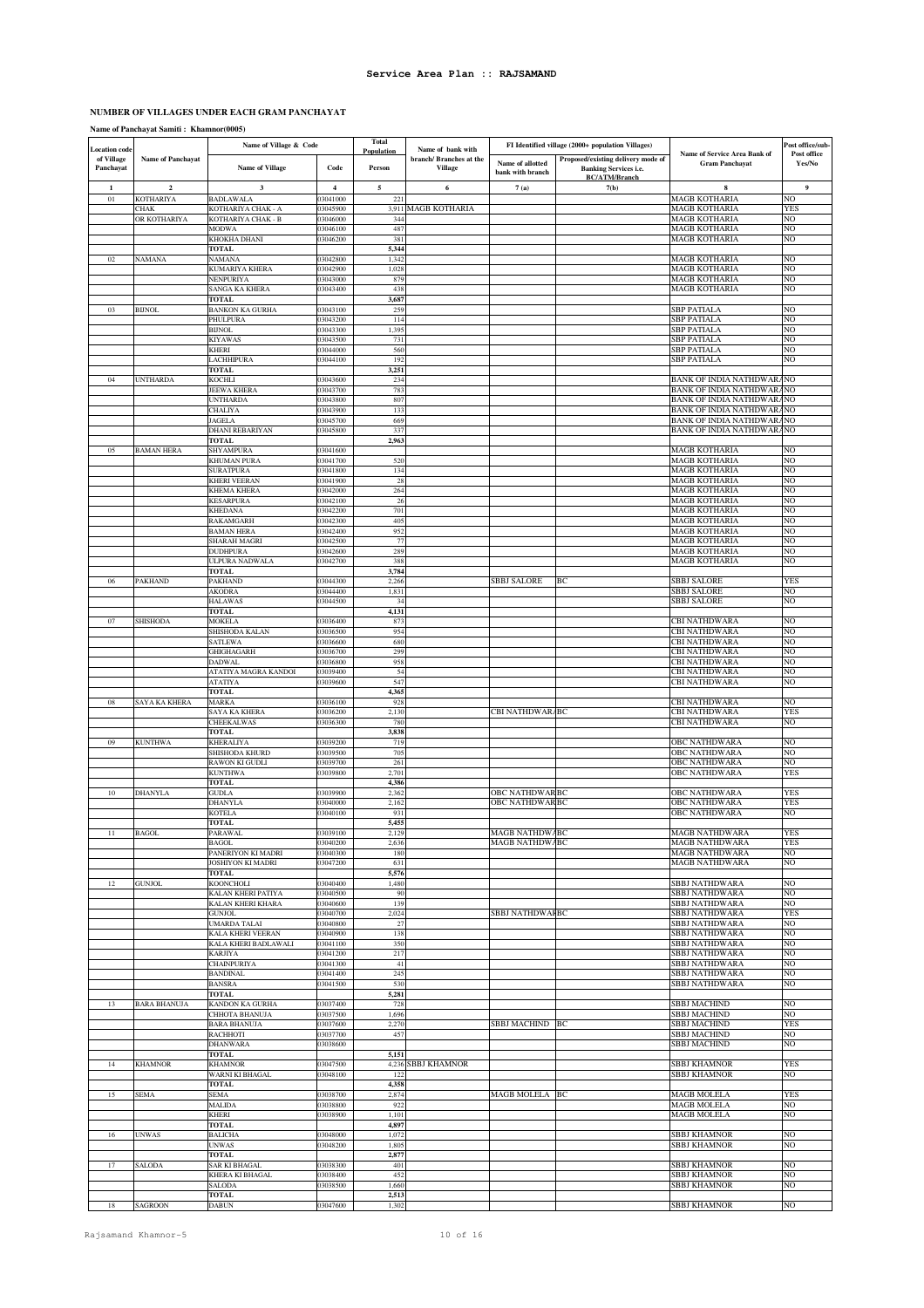### **Name of Panchayat Samiti : Khamnor(0005)**

|                                    |                                 | Name of Village & Code                           |                      | <b>Total</b>   |                                              |                                      | FI Identified village (2000+ population Villages) |                                                  | Post office/sub- |
|------------------------------------|---------------------------------|--------------------------------------------------|----------------------|----------------|----------------------------------------------|--------------------------------------|---------------------------------------------------|--------------------------------------------------|------------------|
| <b>Location</b> code<br>of Village | <b>Name of Panchayat</b>        |                                                  |                      | Population     | Name of bank with<br>branch/ Branches at the |                                      | Proposed/existing delivery mode of                | Name of Service Area Bank of                     | Post office      |
| Panchayat                          |                                 | <b>Name of Village</b>                           | Code                 | Person         | <b>Village</b>                               | Name of allotted<br>bank with branch | <b>Banking Services i.e.</b>                      | <b>Gram Panchayat</b>                            | Yes/No           |
| 1                                  | $\overline{\mathbf{c}}$         | 3                                                | $\overline{4}$       | 5              | 6                                            | 7(a)                                 | <b>BC/ATM/Branch</b><br>7(b)                      | 8                                                | 9                |
|                                    |                                 | SIROHI KI BHAGAL                                 | 03047700             | 499            |                                              |                                      |                                                   | <b>SBBJ KHAMNOR</b>                              | NO               |
|                                    |                                 | SAGROON                                          | 3047800              | 1,501          |                                              |                                      |                                                   | SBBJ KHAMNOR                                     | NO               |
|                                    |                                 | ANGOR KI BHAGAL                                  | 03047900             | 297            |                                              |                                      |                                                   | SBBJ KHAMNOR                                     | NO               |
| 19                                 | <b>MACHIND</b>                  | TOTAL<br><b>SARAI</b>                            | 03037800             | 3,599<br>1,624 |                                              |                                      |                                                   | <b>SBBJ MACHIND</b>                              | NO               |
|                                    |                                 | <b>MACHIND</b>                                   | 03037900             | 2,568          | <b>SBBJ MACHIND</b>                          |                                      |                                                   | SBBJ MACHIND                                     | <b>YES</b>       |
|                                    |                                 | TOTAL                                            |                      | 4,192          |                                              |                                      |                                                   |                                                  |                  |
| 20                                 | <b>TATOL</b>                    | <b>TATOL</b><br>SARSUNIYA                        | 03047300<br>03047400 | 1,845<br>752   |                                              |                                      |                                                   | SBBJ KHAMNORE<br>SBBJ KHAMNORE                   | NO<br>NO         |
|                                    |                                 | ROOPJI KA GURHA                                  | 03048300             | 532            |                                              |                                      |                                                   | SBBJ KHAMNORE                                    | NO               |
|                                    |                                 | PASUNIYA                                         | 3048400              | 1,129          |                                              |                                      |                                                   | SBBJ KHAMNORE                                    | NO               |
| 21                                 | <b>MOLELA</b>                   | <b>FOTAL</b><br>MOLELA                           | 03039000             | 4,258<br>3,903 | <b>MAGB MOLELA</b>                           |                                      |                                                   | <b>MAGB MOLELA</b>                               | YES              |
| $\bf{22}$                          | <b>KOSHIWARA</b>                | KOSHIWARA                                        | 03037100             | 2,079          |                                              | SBBJ MACHIND                         | BC                                                | SBBJ MACHIND                                     | YES              |
|                                    |                                 | <b>MOKHARA</b>                                   | 03037200             | 1,240          |                                              |                                      |                                                   | <b>SBBJ MACHIND</b>                              | NO               |
| 23                                 | <b>BHAINSA KAMED</b>            | <b>TOTAL</b><br>MADRECHO KA GURHA                | 03036900             | 3,319<br>523   |                                              |                                      |                                                   | SBBJ KHAMNORE                                    | NO               |
|                                    |                                 | <b>BHAINSA KAMED</b>                             | 03037000             | 1,52           |                                              |                                      |                                                   | SBBJ KHAMNORE                                    | NO               |
|                                    |                                 | <b>USARWAS</b>                                   | 03039300             | 2,036          |                                              | SBBJ KHAMNORFBC                      |                                                   | SBBJ KHAMNORE                                    | YES              |
| 24                                 | <b>GAON GURHA</b>               | <b>TOTAL</b><br>SOGRI KI BHAGAL                  | 03035700             | 4,081<br>330   |                                              |                                      |                                                   | <b>ICICI GAONGUDA</b>                            | NO               |
|                                    |                                 | SIROHI KI BHAGAL                                 | 03035800             | 908            |                                              |                                      |                                                   | <b>ICICI GAONGUDA</b>                            | NO               |
|                                    |                                 | <b>GAON GURHA</b>                                | 03035900             | 2,090          | <b>ICICI GAON GURHA</b>                      |                                      |                                                   | <b>ICICI GAONGUDA</b>                            | YES              |
|                                    |                                 | RATANAWATON KI BHAGAL<br>TOTAL                   | 3037300              | 1,471<br>4,799 |                                              |                                      |                                                   | <b>ICICI GAONGUDA</b>                            | NO               |
| 25                                 | <b>JHALON KI MADAR</b>          | JHALON KI MADAR                                  | 03036000             | 4,364          |                                              | <b>ICICI GAONGUDA BC</b>             |                                                   | <b>ICICI GAONGUDA</b>                            | YES              |
| 26                                 | <b>FATEHPUR</b>                 | <b>CHARNON KI MADAR</b>                          | 3038000              | 761            |                                              |                                      |                                                   | SBBJ MACHIND                                     | NO               |
|                                    |                                 | <b>FATEHPUR</b><br><b>KAMA</b>                   | 03038100<br>03038200 | 2,176<br>1,116 |                                              | <b>SBBJ MACHIND</b>                  | BC                                                | SBBJ MACHIND<br><b>SBBJ MACHIND</b>              | <b>YES</b><br>NO |
|                                    |                                 | TOTAL                                            |                      | 4,053          |                                              |                                      |                                                   |                                                  |                  |
| $27\,$                             | <b>SALOR</b>                    | ROOPA WALI                                       | 03044600             | 498            |                                              |                                      |                                                   | SBBJ SALORE                                      | NO               |
|                                    |                                 | <b>BAROLIYON KA KHERA</b><br><b>SALOR</b>        | 03044700<br>03044800 | 307<br>1,990   |                                              |                                      |                                                   | SBBJ SALORE<br>SBBJ SALORE                       | NO<br>NO         |
|                                    |                                 | MOGANA                                           | 3044900              | 1,330          |                                              |                                      |                                                   | SBBJ SALORE                                      | NO               |
|                                    |                                 | MALLAKHERI                                       | 03045000             | 345            |                                              |                                      |                                                   | SBBJ SALORE                                      | NO               |
| 28                                 | <b>UTHNOL</b>                   | TOTAL<br>PATALPURA                               | 03045300             | 4,470<br>106   |                                              |                                      |                                                   | <b>ICICI NATHDWARA</b>                           | NO               |
|                                    |                                 | <b>KAJYAWAS</b>                                  | 03045400             | 441            |                                              |                                      |                                                   | <b>ICICI NATHDWARA</b>                           | NO               |
|                                    |                                 | ADGELA                                           | 03045500             | 141            |                                              |                                      |                                                   | <b>ICICI NATHDWARA</b>                           | NO               |
|                                    |                                 | <b>SARDAR PURA</b><br><b>JLPURAMAGRA PACHHLA</b> | 03045600<br>03046300 | 348<br>632     |                                              |                                      |                                                   | <b>ICICI NATHDWARA</b><br><b>ICICI NATHDWARA</b> | NO<br>NO         |
|                                    |                                 | SAROOPPURA                                       | 03046400             | 91             |                                              |                                      |                                                   | <b>ICICI NATHDWARA</b>                           | NO               |
|                                    |                                 | <b>JTHNOL</b>                                    | 03046500             | 1,777          |                                              |                                      |                                                   | <b>ICICI NATHDWARA</b>                           | NO               |
|                                    |                                 | <b>JETELA</b><br><b>RAMPURIYA</b>                | 03046600<br>03046700 | 518<br>106     |                                              |                                      |                                                   | <b>ICICI NATHDWARA</b><br><b>ICICI NATHDWARA</b> | NO<br>NO         |
|                                    |                                 | <b>GOPA KUDA</b>                                 | 03046800             | 383            |                                              |                                      |                                                   | <b>ICICI NATHDWARA</b>                           | NO               |
|                                    |                                 | TOTAL                                            |                      | 4,543          |                                              |                                      |                                                   |                                                  |                  |
| 29                                 | <b>MANDIYANA</b>                | <b><i>TAGDIYON KA GURHA</i></b><br>DEPUR         | 03044200<br>3045100  | 1,079<br>1,330 |                                              |                                      |                                                   | <b>SBBJ SALORE</b><br><b>SBBJ SALORE</b>         | NO<br>NO         |
|                                    |                                 | MANDIYANA                                        | 03045200             | 2,255          |                                              | <b>SBBJ SALORE</b>                   | BС                                                | <b>SBBJ SALORE</b>                               | YES              |
|                                    |                                 | <b>TOTAL</b>                                     |                      | 4,664          |                                              |                                      |                                                   |                                                  |                  |
| 30<br>31                           | <b>DELWARA</b><br><b>BILOTA</b> | DELWARA<br>NETA KA GURHA                         | 3053300<br>03052900  | 544            | 4,181 ICICI DELWARA                          |                                      |                                                   | <b>ICICI DELWARA</b><br><b>ICICI DELWARA</b>     | <b>YES</b><br>NO |
|                                    |                                 | <b>BILOTA</b>                                    | 03053000             | 1,549          |                                              |                                      |                                                   | <b>ICICI DELWARA</b>                             | NO               |
|                                    |                                 | MAJERA                                           | 03053100             | 862            |                                              |                                      |                                                   | <b>ICICI DELWARA</b>                             | NO               |
|                                    |                                 | SHIKARWARI<br><b>BAPRA</b>                       | 03054200<br>03054300 | 29<br>271      |                                              |                                      |                                                   | <b>ICICI DELWARA</b><br><b>ICICI DELWARA</b>     | NO<br>NO         |
|                                    |                                 | KOTRI KA DHANA                                   | 03054400             | 1,145          |                                              |                                      |                                                   | <b>ICICI DELWARA</b>                             | NO               |
|                                    |                                 | <b>BILAWAS</b>                                   | 03054600             | 282            |                                              |                                      |                                                   | <b>ICICI DELWARA</b>                             | NO               |
| 32                                 | <b>KALIWAS</b>                  | <b>TOTAL</b><br><b>COLAR</b>                     | 3052100              | 4,682<br>307   |                                              |                                      |                                                   | <b>ICICI DELWARA</b>                             | NO               |
|                                    |                                 | <b>BARWALIYA</b>                                 | 3052200              | 409            |                                              |                                      |                                                   | <b>ICICI DELWARA</b>                             | NO               |
|                                    |                                 | SHYAMJI KA GURHA                                 | 03052400             | 102            |                                              |                                      |                                                   | <b>ICICI DELWARA</b>                             | NO               |
|                                    |                                 | MUNIELA<br>SONGARIYA                             | 03052500<br>03053200 | 95             |                                              |                                      |                                                   | <b>ICICI DELWARA</b><br><b>ICICI DELWARA</b>     | NO<br>NO         |
|                                    |                                 | <b>RAINIYA</b>                                   | 03053400             | 45             |                                              |                                      |                                                   | <b>ICICI DELWARA</b>                             | NO               |
|                                    |                                 | KAMLI KA GURHA                                   | 03053500             | 286            |                                              |                                      |                                                   | <b>ICICI DELWARA</b>                             | NO               |
|                                    |                                 | GAMETHON KA NOHARA<br><b>DAMAWARI</b>            | 03053600<br>03053700 | 52<br>76       |                                              |                                      |                                                   | <b>ICICI DELWARA</b><br><b>ICICI DELWARA</b>     | NO<br>NO         |
|                                    |                                 | <b>KALIWAS</b>                                   | 03053800             | 925            |                                              |                                      |                                                   | <b>ICICI DELWARA</b>                             | NO               |
|                                    |                                 | SIYOL                                            | 03053900             | 214            |                                              |                                      |                                                   | <b>ICICI DELWARA</b>                             | NO               |
|                                    |                                 | LEELERA<br><b>BARWA</b>                          | 03054000<br>03054100 | 106<br>304     |                                              |                                      |                                                   | <b>ICICI DELWARA</b><br><b>ICICI DELWARA</b>     | NO<br>NO         |
|                                    |                                 | <b>BERAN</b>                                     | 03054500             | 1,082          |                                              |                                      |                                                   | <b>ICICI DELWARA</b>                             | NO               |
|                                    |                                 | <b>TOTAL</b>                                     |                      | 4,003          |                                              |                                      |                                                   |                                                  |                  |
| 33                                 | <b>SHISHVI</b>                  | DEORON KA GURHA<br>JHAR SADRI                    | 03049000<br>03049100 | 130<br>914     |                                              |                                      |                                                   | <b>ICICI DELWARA</b><br><b>ICICI DELWARA</b>     | NO<br>NO         |
|                                    |                                 | <b>BAJUNDA</b>                                   | 03049200             | 606            |                                              |                                      |                                                   | <b>ICICI DELWARA</b>                             | NO               |
|                                    |                                 | SHISHVI KI DHANI                                 | 03049300             | 298            |                                              |                                      |                                                   | <b>ICICI DELWARA</b>                             | NO               |
|                                    |                                 | RAMPURIYA<br><b>SODAWAS</b>                      | 03049400<br>03049500 | 194<br>691     |                                              |                                      |                                                   | <b>ICICI DELWARA</b><br><b>ICICI DELWARA</b>     | NO<br>NO         |
|                                    |                                 | LOLERA KA GURHA                                  | 03049700             | 541            |                                              |                                      |                                                   | <b>ICICI DELWARA</b>                             | NO               |
|                                    |                                 | <b>SILIYON KA GURHA</b>                          | 03049800             | 315            |                                              |                                      |                                                   | <b>ICICI DELWARA</b>                             | NO               |
|                                    |                                 | <b>SHISHVI</b><br><b>TOTAL</b>                   | 03049900             | 846<br>4,535   |                                              |                                      |                                                   | <b>ICICI DELWARA</b>                             | NO               |
| 34                                 | <b>KESOOLI</b>                  | KESOOLI                                          | 03050100             | 1,363          |                                              |                                      |                                                   | <b>SBI NATHWARA</b>                              | NO               |
|                                    |                                 | <b>PEEPALWAS</b>                                 | 03050200             | 1,083          |                                              |                                      |                                                   | SBI NATHWARA                                     | NO               |
|                                    |                                 | PAPAMAL<br><b>DHANA</b>                          | 03050300<br>03050400 | 299<br>149     |                                              |                                      |                                                   | <b>SBI NATHWARA</b><br><b>SBI NATHWARA</b>       | NO<br>NO         |
|                                    |                                 | MANDAK KA GURHA                                  | 03050500             | 808            |                                              |                                      |                                                   | <b>SBI NATHWARA</b>                              | NO               |
|                                    |                                 | TOTAL                                            |                      | 3,702          |                                              |                                      |                                                   |                                                  |                  |
| 35                                 | <b>NEGDIYA</b>                  | RATHUJANA<br>NEGDIYA                             | 03049600<br>03050000 | 1,276<br>1,993 |                                              |                                      |                                                   | <b>ICICI DELWARA</b><br><b>ICICI DELWARA</b>     | NO<br>NO         |
|                                    |                                 | GORELA                                           | 03052300             | 757            |                                              |                                      |                                                   | <b>ICICI DELWARA</b>                             | NO               |
|                                    |                                 | GUDLI                                            | 03052600             | 286            |                                              |                                      |                                                   | <b>ICICI DELWARA</b>                             | NO               |
|                                    |                                 | JEEPON KA RETH<br>KARMATHON KA DHANA             | 03052700<br>03052800 | 227<br>92      |                                              |                                      |                                                   | <b>ICICI DELWARA</b><br><b>ICICI DELWARA</b>     | NO<br>NO         |
|                                    |                                 | <b>TOTAL</b>                                     |                      | 4,631          |                                              |                                      |                                                   |                                                  |                  |
| 36                                 | <b>SEMAL</b>                    | KAGAM DARDA                                      | 03050600             | 1,311          |                                              |                                      |                                                   | SBI NATHDWARA                                    | NO               |
|                                    |                                 | SEMAL<br><b>TOTAL</b>                            | 03050700             | 1,977<br>3,288 |                                              |                                      |                                                   | <b>SBI NATHDWARA</b>                             | NO               |
| 37                                 | <b>NEDACH</b>                   | <b>BARAWA</b>                                    | 03050800             | 541            |                                              |                                      |                                                   | SBI NATHDWARA                                    | NO               |
|                                    |                                 | <b>BHOOMLIYON KA GURHA</b>                       | 03051400             | 63             |                                              |                                      |                                                   | <b>SBI NATHDWARA</b>                             | NO               |
|                                    |                                 | JOONA GURHA                                      | 03051500             | 263            |                                              |                                      |                                                   | SBI NATHDWARA                                    | NO               |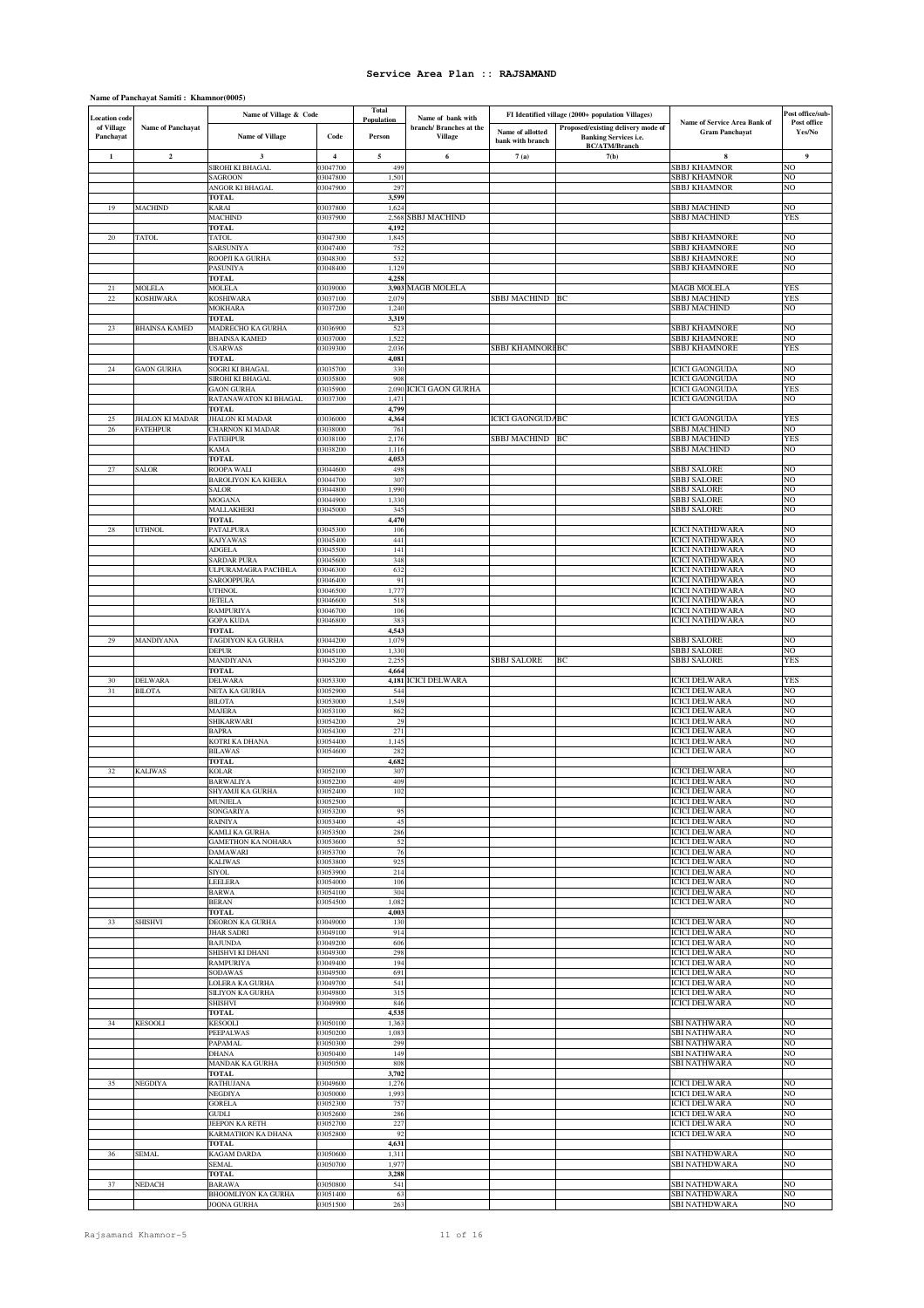## **Name of Panchayat Samiti : Khamnor(0005)**

| <b>Location</b> code    |                   | Name of Village & Code  |                         | Total<br><b>Population</b> | Name of hank with                         |                                      | FI Identified village (2000+ population Villages)                                          | Name of Service Area Bank of | Post office/sub-<br>Post office |
|-------------------------|-------------------|-------------------------|-------------------------|----------------------------|-------------------------------------------|--------------------------------------|--------------------------------------------------------------------------------------------|------------------------------|---------------------------------|
| of Village<br>Panchayat | Name of Panchayat | <b>Name of Village</b>  | Code                    | Person                     | branch/ Branches at the<br><b>Village</b> | Name of allotted<br>bank with branch | Proposed/existing delivery mode of<br><b>Banking Services i.e.</b><br><b>BC/ATM/Branch</b> | <b>Gram Panchayat</b>        | Yes/No                          |
| $\mathbf{1}$            | $\overline{2}$    | 3                       | $\overline{\mathbf{4}}$ | 5                          | 6                                         | 7(a)                                 | 7(b)                                                                                       | 8                            | 9                               |
|                         |                   | SHIVSINGH KA GURHA      | 03051600                | 587                        |                                           |                                      |                                                                                            | <b>SBI NATHDWARA</b>         | NO                              |
|                         |                   | <b>NEDACH</b>           | 03051700                | 1,709                      |                                           |                                      |                                                                                            | <b>SBI NATHDWARA</b>         | NO.                             |
|                         |                   | <b>KHETPAL KA GURHA</b> | 03051800                | 348                        |                                           |                                      |                                                                                            | <b>SBI NATHDWARA</b>         | NO                              |
|                         |                   | <b>DADMI</b>            | 03051900                | 621                        |                                           |                                      |                                                                                            | <b>SBI NATHDWARA</b>         | N <sub>O</sub>                  |
|                         |                   | <b>BOR KA KUA</b>       | 03052000                | 34                         |                                           |                                      |                                                                                            | <b>SBI NATHDWARA</b>         | NO                              |
|                         |                   | <b>TOTAL</b>            |                         | 4.166                      |                                           |                                      |                                                                                            |                              |                                 |
| 38                      | <b>GHODACH</b>    | <b>GHODACH</b>          | 03050900                | 2,288                      |                                           | <b>SBI NATHDWARABC</b>               |                                                                                            | <b>SBI NATHDWARA</b>         | <b>YES</b>                      |
|                         |                   | <b>KUNDA</b>            | 03051000                | 700                        |                                           |                                      |                                                                                            | <b>SBI NATHDWARA</b>         | NO                              |
|                         |                   | <b>USHAN</b>            | 03051100                | 1.911                      |                                           |                                      |                                                                                            | <b>SBI NATHDWARA</b>         | NO.                             |
|                         |                   | RAYA                    | 03051200                | 142                        |                                           |                                      |                                                                                            | <b>SBI NATHDWARA</b>         | NO.                             |
|                         |                   | <b>GHATI KA MATH</b>    | 03051300                | 20                         |                                           |                                      |                                                                                            | <b>SBI NATHDWARA</b>         | NO                              |
|                         |                   | <b>TOTAL</b>            |                         | 5,061                      |                                           |                                      |                                                                                            |                              |                                 |
| 39                      | <b>UPLI ODAN</b>  | <b>DINGELA</b>          | 03046900                | 836                        |                                           |                                      |                                                                                            | <b>MAGB UPLIODEN</b>         | NO.                             |
|                         |                   | <b>UPLI ODAN</b>        | 03047000                |                            | 2.599 MAGB UPLIODAN                       |                                      |                                                                                            | <b>MAGB UPLIODEN</b>         | <b>YES</b>                      |
|                         |                   | <b>NICHLI ODAN</b>      | 03047100                | 1.719                      |                                           |                                      |                                                                                            | <b>MAGB UPLIODEN</b>         | NO                              |
|                         |                   | <b>TOTAL</b>            |                         | 5.154                      |                                           |                                      |                                                                                            |                              |                                 |
| 40                      | <b>LAL MADRI</b>  | <b>RABCHA</b>           | 03048500                | 1,481                      |                                           |                                      |                                                                                            | <b>BOB NATHWARA</b>          | NO.                             |
|                         |                   | <b>LAL MADRI</b>        | 03048600                | 2,066                      |                                           | <b>BOB NATHWARA BC</b>               |                                                                                            | <b>BOB NATHWARA</b>          | <b>YES</b>                      |
|                         |                   | <b>TOTAL</b>            |                         | 3,547                      |                                           |                                      |                                                                                            |                              |                                 |
| 41                      | <b>KAROLI</b>     | <b>KAROLI KI DHANI</b>  | 03048700                | 686                        |                                           |                                      |                                                                                            | <b>BOB NATHWARA</b>          | N <sub>O</sub>                  |
|                         |                   | <b>KAROLI</b>           | 03048800                | 2.302                      |                                           | <b>BOB NATHWARA BC</b>               |                                                                                            | <b>BOB NATHWARA</b>          | <b>YES</b>                      |
|                         |                   | <b>DABIYON KA GURHA</b> | 03048900                | 355                        |                                           |                                      |                                                                                            | <b>BOB NATHWARA</b>          | NO                              |
|                         |                   | <b>TOTAL</b>            |                         | 3,343                      |                                           |                                      |                                                                                            |                              |                                 |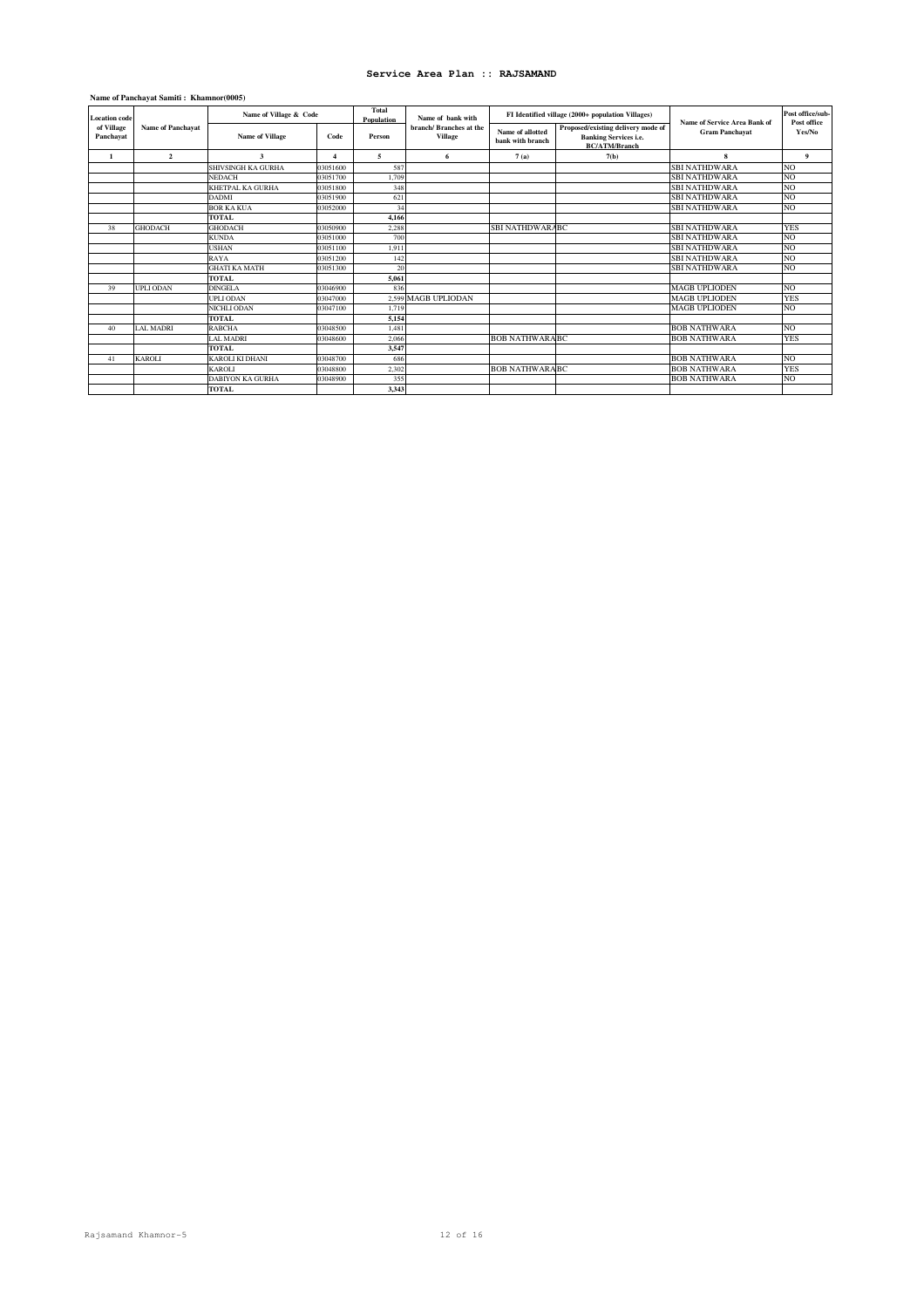# **NUMBER OF VILLAGES UNDER EACH GRAM PANCHAYAT**

# **Name of Panchayat Samiti : Rajsamand(0006)**

|                                    |                         | Name of Village & Code             |                      | <b>Total Population</b> | Name of bank with       |                       | FI Identified village (2000+ population Villages) |                                              | Post office/sub- |
|------------------------------------|-------------------------|------------------------------------|----------------------|-------------------------|-------------------------|-----------------------|---------------------------------------------------|----------------------------------------------|------------------|
| <b>Location</b> code<br>of Village | Name of                 |                                    |                      |                         | branch/ Branches at the | Name of allotted bank | Proposed/existing delivery                        | Name of Service Area                         | Post office      |
| Panchayat                          | Panchayat               | <b>Name of Village</b>             | Code                 | Person                  | Village                 | with branch           | mode of Banking Services i.e.                     | <b>Bank of Gram Panchayat</b>                | Yes/No           |
|                                    |                         |                                    |                      |                         |                         |                       | <b>BC/ATM/Branch</b>                              |                                              |                  |
| $\mathbf{1}$                       | $\overline{\mathbf{2}}$ | 3                                  | $\overline{4}$       | $\sqrt{5}$              | 6                       | 7(a)                  | 7(b)                                              | 8                                            | $\boldsymbol{9}$ |
| 01                                 | PHIYABARI               | <b>JODHPURA</b>                    | 03015200             | 637                     |                         |                       |                                                   | SBBJ KUNWARIA                                | NO               |
|                                    |                         | AKODIYON KA KHERA                  | 03015300             | 500                     |                         |                       |                                                   | SBBJ KUNWARIA                                | NO               |
|                                    |                         | <b>GADARIYAWAS</b>                 | 03015400             | 441                     |                         |                       |                                                   | SBBJ KUNWARIA                                | NO               |
|                                    |                         | <b>KHATI KHERA</b>                 | 03015500             | 481                     |                         |                       |                                                   | SBBJ KUNWARIA                                | NO               |
|                                    |                         | <b>NATHOOWAS</b>                   | 03015600             |                         |                         |                       |                                                   | SBBJ KUNWARIA                                | NO               |
|                                    |                         | <b>GOBALIYA</b>                    | 03015700             |                         |                         |                       |                                                   | SBBJ KUNWARIA                                | NO               |
|                                    |                         | PADAMPURA                          | 03015800             | 862                     |                         |                       |                                                   | SBBJ KUNWARIA                                | NO               |
|                                    |                         | PHIYABARI<br>Total                 | 03015900             | 1,353<br>4,274          |                         |                       |                                                   | SBBJ KUNWARIA                                | NO               |
| $02\,$                             | <b>KUNWARIYA</b>        | <b>KUNWARIYA</b>                   | 03016000             | 5,633                   | <b>SBBJ KUNWARIYA</b>   |                       |                                                   | SBBJ KUNWARIYA                               | <b>YES</b>       |
|                                    |                         | <b>KHAKHLIYA KHERA</b>             | 03016200             | 1,357                   |                         |                       |                                                   | SBBJ KUNWARIYA                               | NO               |
|                                    |                         | Total                              |                      | 6,990                   |                         |                       |                                                   |                                              |                  |
| 03                                 | PEEPLI                  | LALPUR                             | 3016100              | 765                     |                         |                       |                                                   | PNB KANKROLI                                 | NO               |
|                                    | <b>ACHARYAN</b>         | PEEPLI ACHARYAN                    | 03024700             | 3,276                   |                         | PNB KANKROLI          | BС                                                | PNB KANKROLI                                 | <b>YES</b>       |
|                                    |                         | <b>BARLIYA</b>                     | 03024800             | 1,015                   |                         |                       |                                                   | PNB KANKROLI                                 | NO               |
|                                    |                         | Total                              |                      | 5,056                   |                         |                       |                                                   |                                              |                  |
| 04                                 | <b>MAHASATIYO</b>       | <b>RAWON KA KHERA</b>              | 03016300             | 519                     |                         |                       |                                                   | SBI RAJSAMAND                                | NO               |
|                                    | <b>KI MADRI</b>         | ROOPA KHERA                        | 03016400             | 581                     |                         |                       |                                                   | SBI RAJSAMAND                                | NO               |
|                                    |                         | <b>KHEMA KHERA</b>                 | 03016500             | 339                     |                         |                       |                                                   | SBI RAJSAMAND                                | NO               |
|                                    |                         | <b>DULIYANA</b>                    | 03016600             | 674                     |                         |                       |                                                   | SBI RAJSAMAND                                | NO               |
|                                    |                         | <b>DOOM KHERA</b>                  | 03019900             | 796                     |                         |                       |                                                   | SBI RAJSAMAND                                | NO               |
|                                    |                         | MAHASATIYON KI MADRI               | 03020000             | 1,045                   |                         |                       |                                                   | SBI RAJSAMAND                                | NO               |
|                                    |                         | <b>GHATI</b>                       | 03020100             | 1,107                   |                         |                       |                                                   | <b>SBI RAJSAMAND</b>                         | NO               |
|                                    |                         | <b>Total</b>                       |                      | 5,061                   |                         |                       |                                                   |                                              |                  |
| 05                                 | <b>BINOL</b>            | <b>BINOL</b>                       | 03015100             | 2,261                   |                         | <b>SBI RAJSAMAND</b>  | BС                                                | SBI RAJSAMAND                                | YES<br>NO        |
|                                    |                         | <b>KARANPURIYA</b>                 | 03016800             | 334                     |                         |                       |                                                   | <b>SBI RAJSAMAND</b>                         |                  |
|                                    |                         | Total                              |                      | 2,59.                   |                         |                       |                                                   |                                              |                  |
| 06                                 | BANAI                   | <b>DEORI KHERA</b><br><b>BANAI</b> | 03016700<br>03016900 | 475<br>974              |                         |                       |                                                   | INDIAN OVERSEAS BANO<br>INDIAN OVERSEAS BANO |                  |
|                                    |                         | <b>SADRA</b>                       | 03017000             | 927                     |                         |                       |                                                   | <b>INDIAN OVERSEAS BANO</b>                  |                  |
|                                    |                         | <b>MADRA</b>                       | 03019800             | 740                     |                         |                       |                                                   | INDIAN OVERSEAS BANO                         |                  |
|                                    |                         | <b>Total</b>                       |                      | 3,116                   |                         |                       |                                                   |                                              |                  |
| 07                                 | <b>BHANA</b>            | <b>BAGDOLA</b>                     | 03020500             | 737                     |                         |                       |                                                   | SBBJ ADB RAJSAMANNO                          |                  |
|                                    |                         | ROON RAJSAMAND (A)                 | 03019400             | 3 <sup>2</sup>          |                         |                       |                                                   | SBBJ ADB RAJSAMANNO                          |                  |
|                                    |                         | <b>BHANA</b>                       | 03020600             | 2,574                   |                         | SBBJ ADB RAJSAM BC    |                                                   | SBBJ ADB RAJSAMANYES                         |                  |
|                                    |                         | LAWANA                             | 03020700             | 1,153                   |                         |                       |                                                   | SBBJ ADB RAJSAMANNO                          |                  |
|                                    |                         | <b>BHAGWANDA KALAN</b>             | 03020800             | 900                     |                         |                       |                                                   | SBBJ ADB RAJSAMANNO                          |                  |
|                                    |                         | <b>BANSOL</b>                      | 03020900             | 555                     |                         |                       |                                                   | SBBJ ADB RAJSAMANNO                          |                  |
|                                    |                         | <b>Total</b>                       |                      | 5,952                   |                         |                       |                                                   |                                              |                  |
| 08                                 | TASOL                   | TASOL                              | 03017300             | 1,38'                   |                         |                       |                                                   | <b>BOB KANKROLI</b>                          | NO               |
|                                    |                         | PARWAT KHERI                       | 03017400             | 340                     |                         |                       |                                                   | <b>BOB KANKROLI</b>                          | NO               |
|                                    |                         | CHHAPAR KHERI                      | 03019600             | 885                     |                         |                       |                                                   | <b>BOB KANKROLI</b>                          | NO               |
|                                    |                         | MANDAWAR                           | 03019700             | 621                     |                         |                       |                                                   | <b>BOB KANKROLI</b>                          | NO               |
|                                    |                         | <b>Total</b>                       |                      | 3,233                   |                         |                       |                                                   |                                              |                  |
| 09                                 | KHATAMLA                | DEORON KA KHERA                    | 03014900             | 363                     |                         |                       |                                                   | <b>BOB KANKROLI</b>                          | NO               |
|                                    |                         | <b>BASNI</b>                       | 03015000             | 1,120                   |                         |                       |                                                   | <b>BOB KANKROLI</b>                          | NO               |
|                                    |                         | <b>KHATAMLA</b>                    | 03017100<br>03017200 | 1,243<br>514            |                         |                       |                                                   | <b>BOB KANKROLI</b><br><b>BOB KANKROLI</b>   | NO<br>NO         |
|                                    |                         | DHANJI KA KHERA                    |                      |                         |                         |                       |                                                   |                                              |                  |
|                                    |                         | <b>BAGUNDARA</b><br><b>Total</b>   | 03017600             | 726<br>3,966            |                         |                       |                                                   | <b>BOB KANKROLI</b>                          | NO               |
| 10                                 | DHANYALA                | RAGHUNATHPURA                      | 03013700             | 560                     |                         |                       |                                                   | UCO RAJSAMAND                                | NO               |
|                                    |                         | <b>DEOPURA</b>                     | 3014500              | 845                     |                         |                       |                                                   | UCO RAJSAMAND                                | NO               |
|                                    |                         | <b>BHUNDAL</b>                     | 03014600             | 718                     |                         |                       |                                                   | UCO RAJSAMAND                                | NO               |
|                                    |                         | <b>DHANYALA</b>                    | 03014700             | 1,085                   |                         |                       |                                                   | UCO RAJSAMAND                                | NO               |
|                                    |                         | <b>UMMEDPURA</b>                   | 03014800             | 297                     |                         |                       |                                                   | UCO RAJSAMAND                                | NO               |
|                                    |                         | <b>KISHANPURA</b>                  | 03017700             | 488                     |                         |                       |                                                   | UCO RAJSAMAND                                | NO               |
|                                    |                         | <b>Total</b>                       |                      | 3,993                   |                         |                       |                                                   |                                              |                  |
| 11                                 | <b>BAMANTUKR</b>        | <b>DABLA</b>                       | 03012800             | 259                     |                         |                       |                                                   | <b>MAGB PADASALI</b>                         | NO               |
|                                    |                         | KHETON KI BHAGAL                   | 03012900             | 241                     |                         |                       |                                                   | <b>MAGB PADASALI</b>                         | NO               |
|                                    |                         | <b>KARERA</b>                      | 03013000             | 886                     |                         |                       |                                                   | <b>MAGB PADASALI</b>                         | NO               |
|                                    |                         | <b>ARWARA</b>                      | 03013100             | 758                     |                         |                       |                                                   | <b>MAGB PADASALI</b>                         | NO               |
|                                    |                         | <b>DAULATPURA</b>                  | 03013500             | 265                     |                         |                       |                                                   | <b>MAGB PADASALI</b>                         | NO               |
|                                    |                         | <b>BAMANTUKRA</b>                  | 03013600             | 1,267                   |                         |                       |                                                   | <b>MAGB PADASALI</b>                         | NO               |
|                                    |                         | MIYARI                             | 03013800             | 616                     |                         |                       |                                                   | <b>MAGB PADASALI</b>                         | NO               |
|                                    |                         | Total                              |                      | 4,292                   |                         |                       |                                                   |                                              |                  |
| 12                                 | PARASLI                 | KERINGJI KA KHERA                  | 03013200             | 698                     |                         |                       |                                                   | <b>MAGB PADASALI</b>                         | NO               |
|                                    |                         | PARASLI                            | 03013300             | 1,408                   |                         |                       |                                                   | <b>MAGB PADASALI</b>                         | NO               |
|                                    |                         | MANDAWADA<br><b>MADRI DEVSTHAN</b> | 03013400             | 851                     |                         |                       |                                                   | <b>MAGB PADASALI</b>                         | NO               |
|                                    |                         | <b>KANAWADA</b>                    | 03013900<br>03014000 | 1,244<br>999            |                         |                       |                                                   | <b>MAGB PADASALI</b><br><b>MAGB PADASALI</b> | NO<br>NO         |
|                                    |                         | <b>Total</b>                       |                      | 5,200                   |                         |                       |                                                   |                                              |                  |
| 13                                 | ATMA                    | <b>PODAWALI</b>                    | 03014100             | 538                     |                         |                       |                                                   | <b>ICICI KELWA</b>                           | NO               |
|                                    |                         | SARDUL                             | 03014200             | 286                     |                         |                       |                                                   | <b>ICICI KELWA</b>                           | NO               |
|                                    |                         | TALAI                              | 03014300             | 1,031                   |                         |                       |                                                   | <b>ICICI KELWA</b>                           | NO               |
|                                    |                         | <b>DHANI</b>                       | 03018300             | 521                     |                         |                       |                                                   | <b>ICICI KELWA</b>                           | NO               |
|                                    |                         | <b>JHANJHAR</b>                    | 03018400             | 1,192                   |                         |                       |                                                   | <b>ICICI KELWA</b>                           | NO               |
|                                    |                         | <b>ATMA</b>                        | 03018500             | 1,465                   |                         |                       |                                                   | <b>ICICI KELWA</b>                           | NO               |
|                                    |                         | Total                              |                      | 5,033                   |                         |                       |                                                   |                                              |                  |
| 14                                 | <b>KELWA</b>            | <b>KELWA</b>                       | 03014400             |                         | 9,137 ICICI KELWA       | <b>ICICI KELWA</b>    | BС                                                | <b>ICICI KELWA</b>                           | <b>YES</b>       |
| 15                                 | <b>BARARDA</b>          | CHINTAMAN KA MADRA                 | 03023300             | 270                     |                         |                       |                                                   | <b>MAGB BADARDA</b>                          | NO               |
|                                    |                         | MAJA                               | 03023400             | 941                     |                         |                       |                                                   | <b>MAGB BADARDA</b>                          | NO               |
|                                    |                         | <b>NANDORA</b>                     | 03023500             | 1,283                   |                         |                       |                                                   | <b>MAGB BADARDA</b>                          | NO               |
|                                    |                         | <b>BARARDA</b>                     | 03023600             | 1,819                   |                         |                       |                                                   | <b>MAGB BADARDA</b>                          | NO               |
|                                    |                         | <b>DEWANA</b>                      | 03023700             | 555                     |                         |                       |                                                   | MAGB BADARDA                                 | NO               |
|                                    |                         | TEJPURIYA                          | 03023800             | 140                     |                         |                       |                                                   | <b>MAGB BADARDA</b>                          | NO               |
|                                    | PEEPARDA                | <b>Total</b>                       | 03023900             | 5,008<br>4,630          |                         | <b>MAGB DHOINDA</b>   | BC                                                | <b>MAGB DHOINDA</b>                          | <b>YES</b>       |
| 16                                 |                         | PEEPARDA<br>SHANKARPURA            | 03024000             | 125                     |                         |                       |                                                   | <b>MAGB DHOINDA</b>                          | NO               |
|                                    |                         | Total                              |                      | 4,755                   |                         |                       |                                                   |                                              |                  |
| 17                                 | SAKRODA                 | PUNAWALI                           | 03022600             | 987                     |                         |                       |                                                   | <b>OBC KANKROLI</b>                          | NO               |
|                                    |                         | <b>TAROT</b>                       | 03022700             | 685                     |                         |                       |                                                   | <b>OBC KANKROLI</b>                          | NO               |
|                                    |                         | <b>SAKRODA</b>                     | 03022800             | 1,980                   |                         |                       |                                                   | OBC KANKROLI                                 | NO               |
|                                    |                         | Total                              |                      | 3,652                   |                         |                       |                                                   |                                              |                  |
| 18                                 | PHARARA                 | <b>DHANWAL</b>                     | 03022900             | 874                     |                         |                       |                                                   | <b>MAGB DHOINDA</b>                          | NO               |
|                                    |                         | KANDEO KA GURHA                    | 03023000             | 948                     |                         |                       |                                                   | <b>MAGB DHOINDA</b>                          | NO               |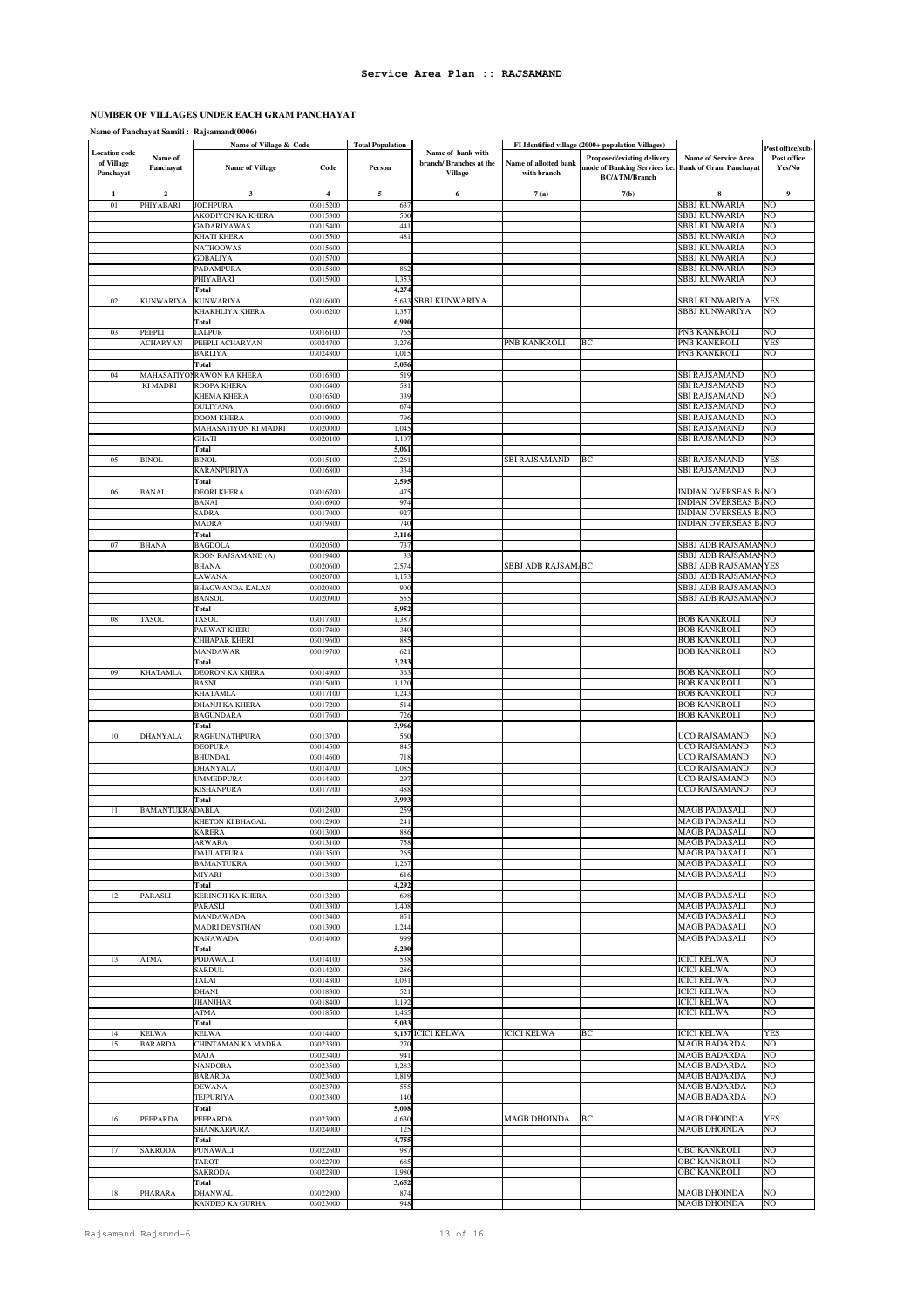|                                                 |                      | Name of Village & Code            |                      | <b>Total Population</b> |                                                                |                                      | FI Identified village (2000+ population Villages)                                          |                                                              |                                           |
|-------------------------------------------------|----------------------|-----------------------------------|----------------------|-------------------------|----------------------------------------------------------------|--------------------------------------|--------------------------------------------------------------------------------------------|--------------------------------------------------------------|-------------------------------------------|
| <b>Location</b> code<br>of Village<br>Panchayat | Name of<br>Panchayat | <b>Name of Village</b>            | Code                 | Person                  | Name of hank with<br>branch/ Branches at the<br><b>Village</b> | Name of allotted bank<br>with branch | <b>Proposed/existing delivery</b><br>mode of Banking Services i.e.<br><b>BC/ATM/Branch</b> | <b>Name of Service Area</b><br><b>Bank of Gram Panchayat</b> | Post office/sub-<br>Post office<br>Yes/No |
| $\mathbf 1$                                     | $\mathbf 2$          | $\mathbf{3}$                      | $\overline{4}$       | $\sqrt{5}$              | 6                                                              | 7(a)                                 | 7(b)                                                                                       | 8                                                            | 9                                         |
|                                                 |                      | PHARARA                           | 3023200              | 3,194                   |                                                                | <b>MAGB DHOINDA</b>                  | BC                                                                                         | <b>MAGB DHOINDA</b>                                          | YES                                       |
|                                                 |                      | Total                             |                      | 5,016                   |                                                                |                                      |                                                                                            |                                                              |                                           |
| 19                                              | SAHGATH KAL          | <b>SAPOL</b>                      | 3018600              | 1,827                   |                                                                |                                      |                                                                                            | CANARA BANK RAJS                                             | NΟ                                        |
|                                                 |                      | <b>BAGOTA</b>                     | 03022300             | 970                     |                                                                |                                      |                                                                                            | CANARA BANK RAJS                                             | NO                                        |
|                                                 |                      | SAHGATH KALAN                     | 03022400             | 1,177                   |                                                                |                                      |                                                                                            | CANARA BANK RAJS                                             | NO                                        |
|                                                 |                      | BANSHAWALIYON KA GURHA            | 03022500             | 534                     |                                                                |                                      |                                                                                            | CANARA BANK RAJS                                             | NO                                        |
|                                                 |                      | <b>Total</b>                      |                      | 4,508                   |                                                                |                                      |                                                                                            |                                                              |                                           |
| 20                                              | <b>SUNDARCHA</b>     | DEOTHARI                          | 03021300             | 1,105                   |                                                                |                                      |                                                                                            | <b>MAGB RAJNAGAR</b>                                         | NO                                        |
|                                                 |                      | TUNKRA KHURD                      | 03021400             | 185                     |                                                                |                                      |                                                                                            | <b>MAGB RAJNAGAR</b>                                         | NΩ                                        |
|                                                 |                      | <b>SUNDARCHA</b>                  | 03021500             | 1,403                   |                                                                |                                      |                                                                                            | <b>MAGB RAJNAGAR</b>                                         | NΩ                                        |
|                                                 |                      | <b>DIPTY</b>                      | 03021600             | 424                     |                                                                |                                      |                                                                                            | MAGB RAJNAGAR                                                | NΟ                                        |
|                                                 |                      | <b>DIPTY KHERA</b>                | 03021900             | 981                     |                                                                |                                      |                                                                                            | <b>MAGB RAJNAGAR</b>                                         | NΩ                                        |
|                                                 |                      | <b>DOWAR</b>                      | 03023100             | 1,118                   |                                                                |                                      |                                                                                            | <b>MAGB RAJNAGAR</b>                                         | NO                                        |
| 21                                              | <b>BORAJ</b>         | <b>Total</b>                      | 03017900             | 5,216<br>813            |                                                                |                                      |                                                                                            |                                                              | NO                                        |
|                                                 |                      | <b>BORAJ KA KHERA</b>             |                      |                         |                                                                |                                      |                                                                                            | <b>MAGB MOCHRNA</b>                                          | NΩ                                        |
|                                                 |                      | <b>BORAJ</b>                      | 03018000             | 1,246<br>84             |                                                                |                                      |                                                                                            | <b>MAGB MOCHRNA</b><br>MAGB MOCHRNA                          | NO                                        |
|                                                 |                      | <b>NIJHARNA</b><br>KHARANDIYA     | 03018100<br>03019000 | 795                     |                                                                |                                      |                                                                                            | <b>MAGB MOCHRNA</b>                                          | NO                                        |
|                                                 |                      | SARDUL KHERA                      | 03019200             | 644                     |                                                                |                                      |                                                                                            | MAGB MOCHRNA                                                 | NO                                        |
|                                                 |                      | Total                             |                      | 3,582                   |                                                                |                                      |                                                                                            |                                                              |                                           |
| 22.                                             | <b>MUNDOL</b>        | MADRI GOWALIYA                    | 03019100             | 802                     |                                                                |                                      |                                                                                            | <b>UBI RAJSAMAND</b>                                         | NO                                        |
|                                                 |                      | ROON RAJSAMAND (B)                | 03019500             | 30                      |                                                                |                                      |                                                                                            | <b>UBI RAJSAMAND</b>                                         | NO                                        |
|                                                 |                      | <b>BHAGWANDA KHURD</b>            | 03021700             | 791                     |                                                                |                                      |                                                                                            | UBI RAJSAMAND                                                | NO                                        |
|                                                 |                      | <b>MUNDOL</b>                     | 03021800             | 849                     |                                                                |                                      |                                                                                            | <b>UBI RAJSAMAND</b>                                         | NO                                        |
|                                                 |                      | <b>POOTHOL</b>                    | 03022000             | 1.524                   |                                                                |                                      |                                                                                            | <b>UBI RAJSAMAND</b>                                         | NO                                        |
|                                                 |                      | Total                             |                      | 3,996                   |                                                                |                                      |                                                                                            |                                                              |                                           |
| 23                                              | <b>PASOOND</b>       | <b>PASOOND</b>                    | 03017500             | 2,473                   |                                                                | MAGB MOCHANA                         | BC                                                                                         | MAGB MOCHANA                                                 | YES                                       |
|                                                 |                      | MOKHAMPURA                        | 03017800             | 710                     |                                                                |                                      |                                                                                            | <b>MAGB MOCHANA</b>                                          | NO                                        |
|                                                 |                      | <b>MORCHANA</b>                   | 03019300             | 1,289                   |                                                                |                                      |                                                                                            | <b>MAGB MOCHANA</b>                                          | NO                                        |
|                                                 |                      | Total                             |                      | 4,472                   |                                                                |                                      |                                                                                            |                                                              |                                           |
| 24                                              | <b>BHAWA</b>         | <b>SONIYANA</b>                   | 03020200             | 1,504                   |                                                                |                                      |                                                                                            | <b>ICICI KANKROLI</b>                                        | NO                                        |
|                                                 |                      | <b>BHAWA</b>                      | 03020300             | 1,244                   |                                                                |                                      |                                                                                            | <b>ICICI KANKROLI</b>                                        | NO                                        |
|                                                 |                      | <b>TARSEENGRA</b>                 | 03020400             | 421                     |                                                                |                                      |                                                                                            | <b>ICICI KANKROLI</b>                                        | NΟ                                        |
|                                                 |                      | <b>BAGHPURA</b>                   | 03021000             | 1,102                   |                                                                |                                      |                                                                                            | <b>ICICI KANKROLI</b>                                        | NO                                        |
|                                                 |                      | PRATAPPURA                        | 03024500             | 602                     |                                                                |                                      |                                                                                            | <b>ICICI KANKROLI</b>                                        | NO                                        |
|                                                 |                      | <b>Total</b>                      |                      | 4,873                   |                                                                |                                      |                                                                                            |                                                              |                                           |
| 25                                              | MOHI                 | MOHI                              | 03024400             | 6,141                   | <b>ICICI MOHI</b>                                              |                                      |                                                                                            | <b>ICICI MOHI</b>                                            | <b>YES</b>                                |
|                                                 |                      | PANDOLAI                          | 03024600             | 319                     |                                                                |                                      |                                                                                            | <b>ICICI MOHI</b>                                            | NO                                        |
|                                                 |                      | Total                             |                      | 6,460                   |                                                                |                                      |                                                                                            |                                                              |                                           |
| 26                                              | <b>BHATOLI</b>       | <b>BHATOLI</b>                    | 03025200             | 1,186                   |                                                                |                                      |                                                                                            | SBBJ ADB RAJSAMA                                             | N <sub>O</sub>                            |
|                                                 |                      | FATEHNAGAR KA KHERA               | 03025300             | 144                     |                                                                |                                      |                                                                                            | SBBJ ADB RAJSAMA                                             | NO                                        |
|                                                 |                      | <b>NAKLI</b>                      | 03025400             | 669                     |                                                                |                                      |                                                                                            | SBBJ ADB RAJSAMAI                                            | NO                                        |
|                                                 |                      | MENGATIYA KALAN                   | 03025500             | 599                     |                                                                |                                      |                                                                                            | SBBJ ADB RAJSAMA                                             | N <sub>O</sub>                            |
|                                                 |                      | MENGATIYA KHURD                   | 03025600             | 102                     |                                                                |                                      |                                                                                            | SBBJ ADB RAJSAMA                                             | N <sub>O</sub>                            |
|                                                 |                      | <b>SATHANA</b>                    | 03025700             | 844                     |                                                                |                                      |                                                                                            | SBBJ ADB RAJSAMA                                             | NO                                        |
|                                                 |                      | <b>PEETHAWAS</b>                  | 03025800             |                         |                                                                |                                      |                                                                                            | SBBJ ADB RAJSAMA                                             | NO                                        |
|                                                 |                      | <b>FATEH PURA</b><br><b>Total</b> | 03025900             | 517<br>4,061            |                                                                |                                      |                                                                                            | SBBJ ADB RAJSAMA!                                            | NO                                        |
| 27                                              | <b>EMRI</b>          | <b>KEROT</b>                      | 03021100             | 335                     |                                                                |                                      |                                                                                            | SBBJ ADB RAJSAMA                                             | NO                                        |
|                                                 |                      | EMRI                              | 03021200             | 4,493                   |                                                                | SBBJ ADB RAJSAM. BC                  |                                                                                            | SBBJ ADB RAJSAMANYES                                         |                                           |
|                                                 |                      | <b>NOGAWAN</b>                    | 03024100             | 1,639                   |                                                                |                                      |                                                                                            | SBBJ ADB RAJSAMA!                                            | NO                                        |
|                                                 |                      | <b>BHAT KHERA</b>                 | 03024200             | 368                     |                                                                |                                      |                                                                                            | SBBJ ADB RAJSAMA!                                            | NO                                        |
|                                                 |                      | NANDOLI                           | 03024300             | 675                     |                                                                |                                      |                                                                                            | SBBJ ADB RAJSAMAI                                            | NO                                        |
|                                                 |                      | Total                             |                      | 7,510                   |                                                                |                                      |                                                                                            |                                                              |                                           |
| 28                                              | PEEPALANTRI UMTHI    |                                   | 3018200              | 515                     |                                                                |                                      |                                                                                            | SBI RAJNAGAR                                                 | NΟ                                        |
|                                                 |                      | PEEPALANTRI KALAN                 | 03018700             | 1.227                   |                                                                |                                      |                                                                                            | SBI RAJNAGAR                                                 | NΟ                                        |
|                                                 |                      | <b>GUGLETA</b>                    | 03018800             | 61                      |                                                                |                                      |                                                                                            | <b>SBI RAJNAGAR</b>                                          | NO                                        |
|                                                 |                      | <b>MORWAR</b>                     | 03018900             | 762                     |                                                                |                                      |                                                                                            | SBI RAJNAGAR                                                 | NO                                        |
|                                                 |                      | PIPLANTRI KHURD                   | 03022100             | 478                     |                                                                |                                      |                                                                                            | SBI RAJNAGAR                                                 | NΩ                                        |
|                                                 |                      | <b>BHUNDAN</b>                    | 03022200             | 1.09 <sup>4</sup>       |                                                                |                                      |                                                                                            | SBI RAJNAGAR                                                 | NO                                        |
|                                                 |                      | <b>Total</b>                      |                      | 4,138                   |                                                                |                                      |                                                                                            |                                                              |                                           |
| 29                                              | RAJYAWAS             | <b>RAJYAWAS</b>                   | 13024900             | 3,145                   |                                                                | <b>ICICI MOHI</b>                    | BC                                                                                         | <b>ICICI MOHI</b>                                            | YES                                       |
|                                                 |                      | <b>FATEH NAGAR</b>                | 03025000             | 70                      |                                                                |                                      |                                                                                            | <b>ICICI MOHI</b>                                            | NΩ                                        |
|                                                 |                      | <b>AMLOI</b>                      | 03025100             | 967                     |                                                                |                                      |                                                                                            | <b>ICICI MOHI</b>                                            | NO                                        |
|                                                 |                      | <b>JODHPURIYA</b>                 | 03026000             | 313                     |                                                                |                                      |                                                                                            | <b>ICICI MOHI</b>                                            | NO                                        |
|                                                 |                      | <b>DEOGAON</b>                    | 03026100             | 277                     |                                                                |                                      |                                                                                            | <b>ICICI MOHI</b>                                            | NO                                        |
|                                                 |                      | <b>TEJPURA</b>                    | 03026200             | 603                     |                                                                |                                      |                                                                                            | <b>ICICI MOHI</b>                                            | NO                                        |
|                                                 |                      | <b>Total</b>                      |                      | 5,375                   |                                                                |                                      |                                                                                            |                                                              |                                           |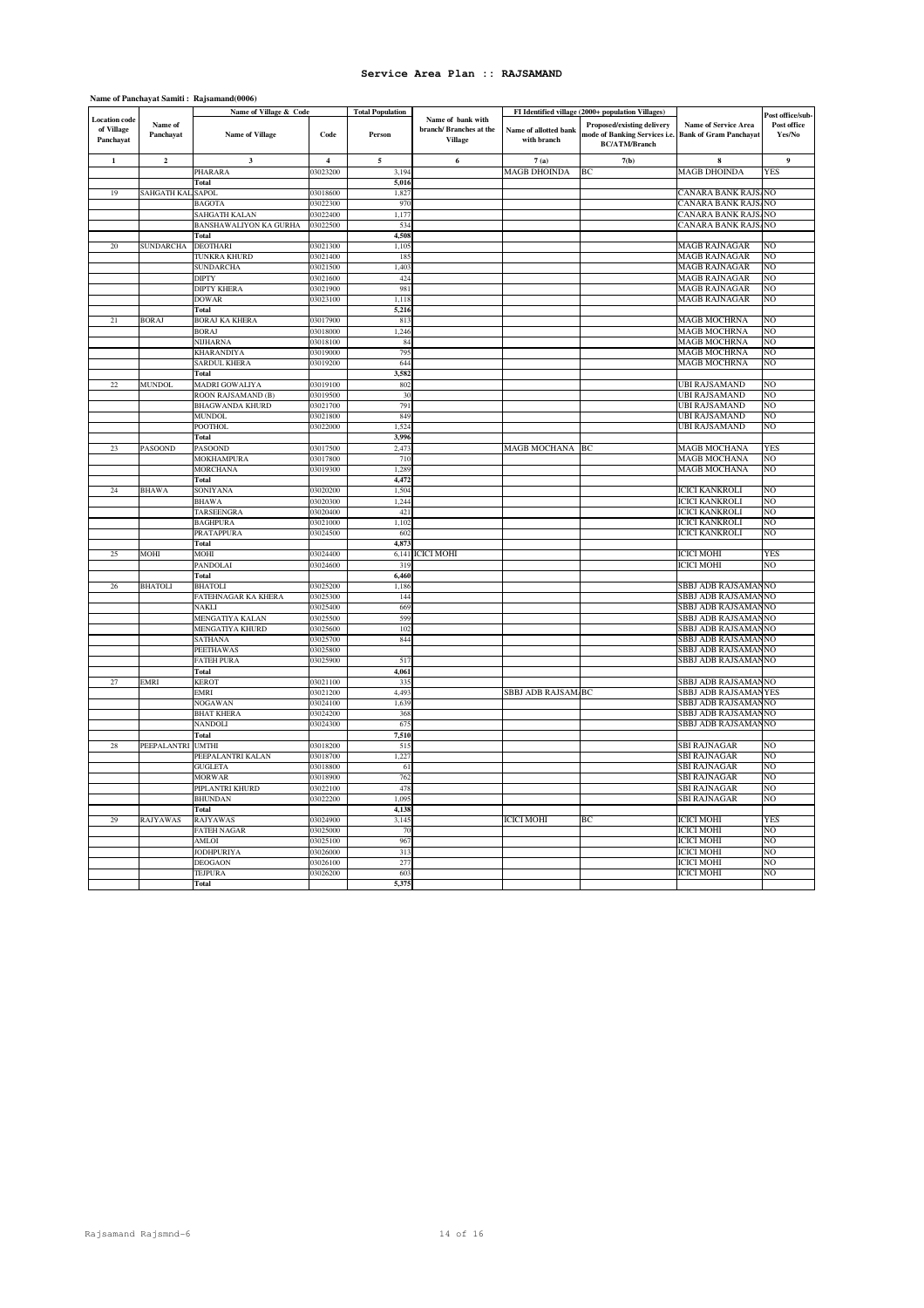# **NUMBER OF VILLAGES UNDER EACH GRAM PANCHAYAT**

# **Name of Panchayat Samiti : Railmagra(0007)**

|                         | Name of Village & Code              |                                      |                      | <b>Total</b><br>Name of bank<br>Population |                        | FI Identified village (2000+ population<br><b>Villages</b> ) |                                                        |                                          | Post office/sub-     |
|-------------------------|-------------------------------------|--------------------------------------|----------------------|--------------------------------------------|------------------------|--------------------------------------------------------------|--------------------------------------------------------|------------------------------------------|----------------------|
| <b>Location code</b>    |                                     |                                      |                      |                                            | with branch/           |                                                              |                                                        | <b>Name of Service Area Bank</b>         | Post office          |
| of Village<br>Panchayat | Name of Panchayat                   | <b>Name of Village</b>               | Code                 | Person                                     | <b>Branches</b> at the | Name of allotted                                             | Proposed/existing delivery<br>mode of Banking Services | of Gram Panchayat                        | Yes/No               |
|                         |                                     |                                      |                      |                                            | <b>Village</b>         | bank with branch                                             | i.e. BC/ATM/Branch                                     |                                          |                      |
|                         |                                     |                                      | $\boldsymbol{4}$     |                                            |                        |                                                              |                                                        |                                          | 9                    |
| $\mathbf 1$<br>01       | $\boldsymbol{2}$<br>LAPASIYA AKHERA | $\mathbf{3}$<br><b>KHANDEL</b>       | 03027000             | 5<br>1,761                                 | 6                      | 7(a)                                                         | 7(b)                                                   | 8<br><b>ICICI KURAJ</b>                  | NO                   |
|                         |                                     | <b>BAKHANTPURA</b>                   | 03027100             | 519                                        |                        |                                                              |                                                        | ICICI KURAJ                              | NO                   |
|                         |                                     | <b>TARA KHERA</b>                    | 03027200             | 262                                        |                        |                                                              |                                                        | ICICI KURAJ                              | NO                   |
|                         |                                     | LAPASIYA AKHERA                      | 03027300             | 1,153                                      |                        |                                                              |                                                        | ICICI KURAJ                              | NO                   |
|                         |                                     | <b>RAMPURIYA</b>                     | 03027400             | 315                                        |                        |                                                              |                                                        | <b>ICICI KURAJ</b>                       | NO                   |
|                         |                                     | <b>DOLATPURA</b><br><b>TOTAL</b>     | 03027500             | 410<br>4,420                               |                        |                                                              |                                                        | ICICI KURAJ                              | NO                   |
| 02                      | <b>JOONDA</b>                       | KISHANPURIYA                         | 03027600             |                                            |                        |                                                              |                                                        | ICICI KURAJ                              | NO                   |
|                         |                                     | JOONDA KI KHERI                      | 03027700             | 507                                        |                        |                                                              |                                                        | ICICI KURAJ                              | NO                   |
|                         |                                     | CHAK JOONDA                          | 03027800             |                                            |                        |                                                              |                                                        | ICICI KURAJ                              | NO                   |
|                         |                                     | <b>JOONDA</b>                        | 03027900             | 2,776                                      |                        | ICICI KURAJ                                                  | ВC                                                     | ICICI KURAJ                              | <b>YES</b>           |
|                         |                                     | NATAJI KA KHERA<br><b>GANESHPURA</b> | 03028000<br>03028100 | 116<br>399                                 |                        |                                                              |                                                        | ICICI KURAJ<br>ICICI KURAJ               | NO<br>NO             |
|                         |                                     | <b>TOTAL</b>                         |                      | 3,798                                      |                        |                                                              |                                                        |                                          |                      |
| 03                      | <b>KURAJ</b>                        | <b>KURAJ</b>                         | 03026900             | 7,211                                      | <b>ICICI KURAJ</b>     |                                                              |                                                        | <b>ICICI KURAJ</b>                       | <b>YES</b>           |
| 04                      | <b>GOGATHALA</b>                    | PEMA KHERA                           | 03026600             | 586                                        |                        |                                                              |                                                        | <b>ICICI KURAJ</b>                       | NO                   |
|                         |                                     | GOGATHALA<br>MALI KHERA              | 03026700<br>03026800 | 1,221<br>303                               |                        |                                                              |                                                        | <b>ICICI KURAJ</b><br><b>ICICI KURAJ</b> | NO<br>NO             |
|                         |                                     | MAU                                  | 03028800             | 993                                        |                        |                                                              |                                                        | ICICI KURAJ                              | NO                   |
|                         |                                     | <b>TOTAL</b>                         |                      | 3,103                                      |                        |                                                              |                                                        |                                          |                      |
| 05                      | PEEPALI AHEERAN                     | <b>PREMPURA</b>                      | 03026300             | 509                                        |                        |                                                              |                                                        | SBBJ ADB RAJSAMAND NO                    |                      |
|                         |                                     | PEEPALI AHEERAN                      | 03026400             | 2,175                                      |                        | SBBJ ADB RAJS.BC                                             |                                                        | SBBJ ADB RAJSAMAND YES                   |                      |
|                         |                                     | MEGA KHERA<br><b>TOTAL</b>           | 03026500             | 398<br>3,082                               |                        |                                                              |                                                        | SBBJ ADB RAJSAMAND NO                    |                      |
| 06                      | <b>CHOKRI</b>                       | <b>CHOKRI</b>                        | 03029100             | 1,967                                      |                        |                                                              |                                                        | SBBJ ADB RAJSAMAND NO                    |                      |
|                         |                                     | <b>BHOORWARA</b>                     | 03029200             | 929                                        |                        |                                                              |                                                        | SBBJ ADB RAJSAMAND NO                    |                      |
|                         |                                     | TOTAL                                |                      | 2,896                                      |                        |                                                              |                                                        |                                          |                      |
| 07                      | SAKARAWAS                           | <b>MORRA</b>                         | 03028600             | 891                                        |                        |                                                              |                                                        | SBBJ REILMAGRA<br><b>SBBJ REILMAGRA</b>  | NO<br>NO             |
|                         |                                     | MADARA<br>SAKARAWAS                  | 03028700<br>03028900 | 1,840<br>1,759                             |                        |                                                              |                                                        | SBBJ REILMAGRA                           | NO                   |
|                         |                                     | MOKHAMPURA                           | 03029000             |                                            |                        |                                                              |                                                        | SBBJ REILMAGRA                           | NO                   |
|                         |                                     | <b>TOTAL</b>                         |                      | 4,490                                      |                        |                                                              |                                                        |                                          |                      |
| ${\bf 08}$              | <b>JEETAWAS</b>                     | <b>JEETAWAS</b>                      | 03028400             | 1,900                                      |                        |                                                              |                                                        | SBBJ RAILMAGARA                          | NO                   |
|                         |                                     | <b>JEEWA KHERA</b>                   | 03028500             | 656                                        |                        |                                                              |                                                        | SBBJ RAILMAGARA                          | NO                   |
| 09                      | <b>BAMNIYA KALAN</b>                | <b>TOTAL</b><br><b>BAMNIYA KALAN</b> | 03028300             | 2,556<br>2,823                             |                        | <b>SBBJ RAILMAG.BC</b>                                       |                                                        | SBBJ RAILMAGARA                          | <b>YES</b>           |
| 10                      | <b>RAILMAGRA</b>                    | <b>RAILMAGRA</b>                     | 03030400             | 7,457                                      | SBBJ RAILMAGARA        |                                                              |                                                        | SBBJ RAILMAGARA                          | <b>YES</b>           |
| $1\,1$                  | SADRI                               | <b>KAROLIYA</b>                      | 03030100             | 61                                         |                        |                                                              |                                                        | SBBJ RAILMAGARA                          | NO                   |
|                         |                                     | MENIYA                               | 03030200             | 1,101                                      |                        |                                                              |                                                        | SBBJ RAILMAGARA                          | NO                   |
|                         |                                     | SADRI                                | 03030300             | 1,788<br>327                               |                        |                                                              |                                                        | SBBJ RAILMAGARA<br>SBBJ RAILMAGARA       | NO<br>NO             |
|                         |                                     | LAXMIPURA<br><b>BHARAI</b>           | 03033300<br>03033400 | 946                                        |                        |                                                              |                                                        | SBBJ RAILMAGARA                          | NO                   |
|                         |                                     | TOTAL                                |                      | 4,775                                      |                        |                                                              |                                                        |                                          |                      |
| 12                      | PEEPALI DODIYAN                     | <b>BHAMA KHERA</b>                   | 03029500             | 937                                        |                        |                                                              |                                                        | MAGB RAILMAGRA                           | NO                   |
|                         |                                     | PHOONKIYA                            | 03029600             | 805                                        |                        |                                                              |                                                        | MAGB RAILMAGRA                           | NO                   |
|                         |                                     | PEEPALI DODIYAN<br><b>TOTAL</b>      | 03029700             | 1,518<br>3,260                             |                        |                                                              |                                                        | MAGB RAILMAGRA                           | NO                   |
| 13                      | ORA                                 | <b>ORA</b>                           | 03029300             | 2,02                                       |                        | SBBJ ADB RAJS BC                                             |                                                        | SBBJ ADB RAJSAMAND YES                   |                      |
|                         |                                     | ARDAKIYA                             | 03029400             | 1,149                                      |                        |                                                              |                                                        | SBBJ ADB RAJSAMAND NO                    |                      |
|                         |                                     | TOTAL                                |                      | 3,172                                      |                        |                                                              |                                                        |                                          |                      |
| 14                      | <b>BANEDIYA</b>                     | <b>TURKYA KHERI</b>                  | 03029800             | 430                                        |                        |                                                              |                                                        | MAGB RAILMAGRA                           | NO                   |
|                         |                                     | <b>BANEDIYA</b><br><b>DHEELI</b>     | 03029900<br>03033700 | 1,821<br>1,124                             |                        |                                                              |                                                        | MAGB RAILMAGRA<br>MAGB RAILMAGRA         | NO<br>NO             |
|                         |                                     | TOTAL                                |                      | 3,375                                      |                        |                                                              |                                                        |                                          |                      |
| 15                      | SANSERA                             | <b>GAMERPURA</b>                     | 03030000             | 479                                        |                        |                                                              |                                                        | <b>MAGB DARIBA</b>                       | N <sub>O</sub>       |
|                         |                                     | CHHDANGA KHERI                       | 03033500             | 729                                        |                        |                                                              |                                                        | <b>MAGB DARIBA</b>                       | NO                   |
|                         |                                     | SANSERA                              | 03033600             | 1,894                                      |                        |                                                              |                                                        | <b>MAGB DARIBA</b>                       | N <sub>O</sub>       |
| 16                      | <b>CHARANA</b>                      | <b>TOTAL</b><br><b>KHATOOKRA</b>     | 03033800             | 3,102<br>1,434                             |                        |                                                              |                                                        | <b>MAGB DARIBA</b>                       | NO                   |
|                         |                                     | JAGATSINGH JI KA KHERA               | 03033900             | 323                                        |                        |                                                              |                                                        | <b>MAGB DARIBA</b>                       | NO                   |
|                         |                                     | CHHDANGA KA KHERA                    | 03034100             | 587                                        |                        |                                                              |                                                        | <b>MAGB DARIBA</b>                       | NO                   |
|                         |                                     | CHARANA                              | 03034200             | 1,429                                      |                        |                                                              |                                                        | MAGB DARIBA                              | NO                   |
| 17                      | <b>DHANERIYA</b>                    | <b>TOTAL</b><br><b>DHANERIYA</b>     | 03034000             | 3,773<br>2,986                             |                        | <b>MAGB DARIBA BC</b>                                        |                                                        | MAGB DARIBA                              | <b>YES</b>           |
|                         |                                     | CHHAPRI                              | 03035500             | 827                                        |                        |                                                              |                                                        | MAGB DARIBA                              | NO                   |
|                         |                                     | CHAWANDIYA                           | 03035600             | 760                                        |                        |                                                              |                                                        | MAGB DARIBA                              | NO                   |
|                         |                                     | TOTAL                                |                      | 4,573                                      |                        |                                                              |                                                        |                                          |                      |
| 18                      | <b>KOTRI</b>                        | <b>KOTRI</b>                         | 03034800             | 2,939                                      |                        | <b>SBBJ DARIBA</b>                                           | BC                                                     | SBBJ DARIBA                              | <b>YES</b>           |
|                         |                                     | <b>UDALPURA</b><br><b>PEEPAWAS</b>   | 03034900<br>03035000 | 409<br>516                                 |                        |                                                              |                                                        | SBBJ DARIBA<br>SBBJ DARIBA               | NO<br>NO.            |
|                         |                                     | MATAJI KA KHERA                      | 03035200             | 408                                        |                        |                                                              |                                                        | SBBJ DARIBA                              | NO                   |
|                         |                                     | <b>TOTAL</b>                         |                      | 4,272                                      |                        |                                                              |                                                        |                                          |                      |
| 19                      | <b>GAWARADI</b>                     | LADPACHA                             | 03034300             | 1,309                                      |                        |                                                              |                                                        | <b>MAGB DARIBA</b>                       | NO                   |
|                         |                                     | ANJANA                               | 03035300             | 1,608                                      |                        |                                                              |                                                        | <b>MAGB DARIBA</b>                       | NO                   |
|                         |                                     | <b>GAWARADI</b><br><b>TOTAL</b>      | 03035400             | 2,034<br>4,951                             |                        | <b>MAGB DARIBA BC</b>                                        |                                                        | <b>MAGB DARIBA</b>                       | <b>YES</b>           |
| 20                      | <b>KABRA</b>                        | <b>GANESHPURA</b>                    | 03032300             | 360                                        |                        |                                                              |                                                        | SBBJ DARIBA                              | NO                   |
|                         |                                     | SANWALIYA KHERA                      | 03032400             | 176                                        |                        |                                                              |                                                        | SBBJ DARIBA                              | NO                   |
|                         |                                     | MAKHANPURIYA                         | 03032800             | 306                                        |                        |                                                              |                                                        | SBBJ DARIBA                              | N <sub>O</sub>       |
|                         |                                     | SUNARIYA KHERA                       | 03034600             | 779                                        |                        |                                                              |                                                        | SBBJ DARIBA                              | N <sub>O</sub><br>NO |
|                         |                                     | KABRA<br><b>TOTAL</b>                | 03034700             | 1,147<br>2,768                             |                        |                                                              |                                                        | SBBJ DARIBA                              |                      |
| 21                      | <b>RAJPURA</b>                      | SINDESARKHURD                        | 03032900             | 769                                        |                        |                                                              |                                                        | SBBJ DARIBA                              | NO                   |
|                         |                                     | <b>MALI KHERA</b>                    | 03033000             | 472                                        |                        |                                                              |                                                        | SBBJ DARIBA                              | NO                   |
|                         |                                     | SARWARIYA KHERI                      | 03033100             | 341                                        |                        |                                                              |                                                        | SBBJ DARIBA                              | NO.                  |
|                         |                                     | <b>RAJPURA</b>                       | 03034500             | 980                                        |                        |                                                              |                                                        | SBBJ DARIBA                              | NO                   |

Rajsamand Railmga-7 15 of 16